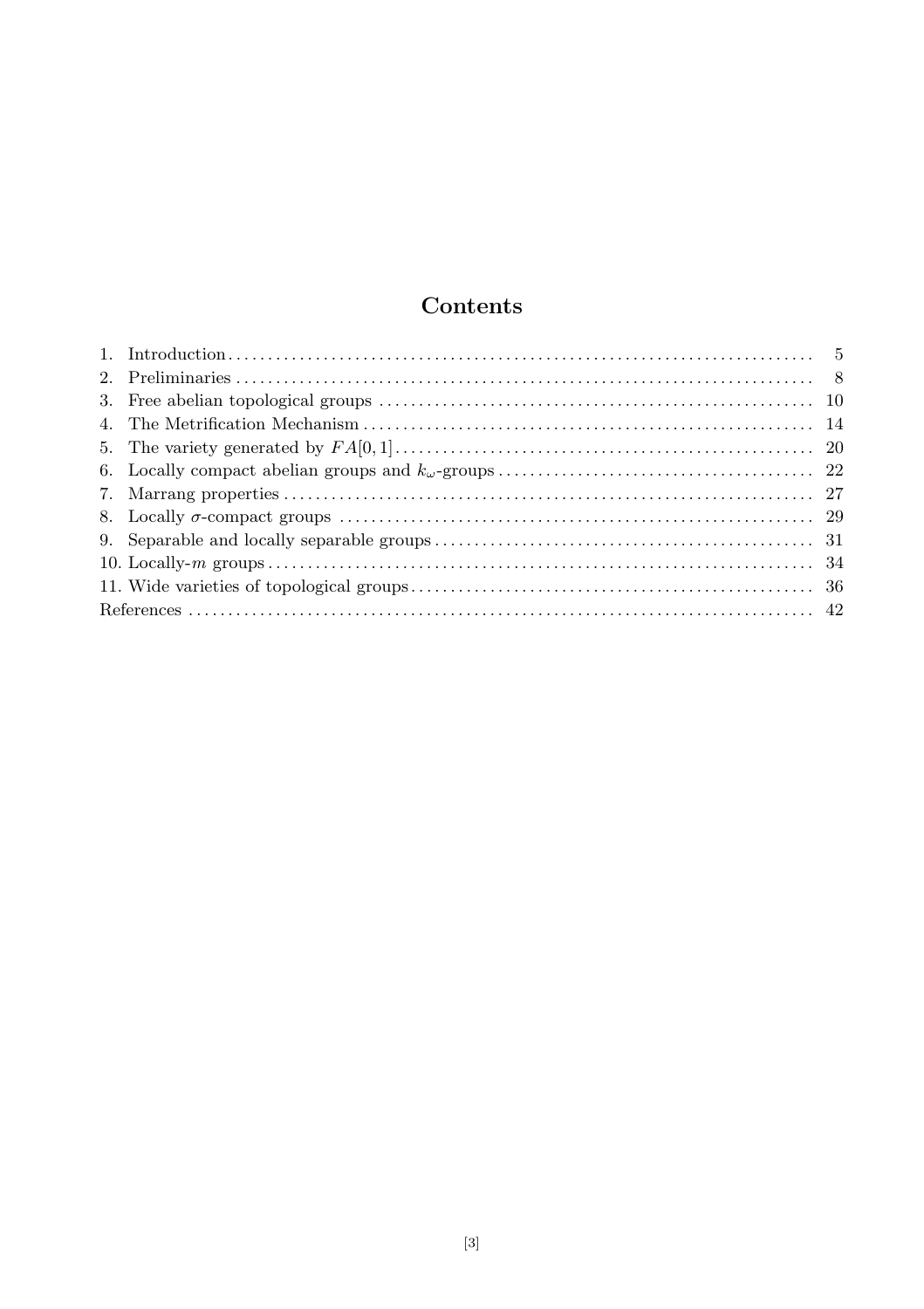# Abstract

A variety of topological groups is a class of (not necessarily Hausdorff) topological groups closed under the operations of forming subgroups, quotient groups and arbitrary products. The variety of topological groups generated by a class of topological groups is the smallest variety containing the class. In this paper methods are presented to distinguish a number of significant varieties of abelian topological groups, including the varieties generated by (i) the class of all locally compact abelian groups; (ii) the class of all  $k_{\omega}$ -groups; (iii) the class of all  $\sigma$ -compact groups; and (iv) the free abelian topological group on  $[0, 1]$ . In all cases, hierarchical containments are determined.

2000 Mathematics Subject Classification: 22A05, 20E10, 54D35, 54D50.

Key words and phrases: topological group, variety of topological groups, abelian topological group, locally compact abelian group,  $\sigma$ -compact group, separable group, Banach space, free abelian topological group.

Received 31.3.2008.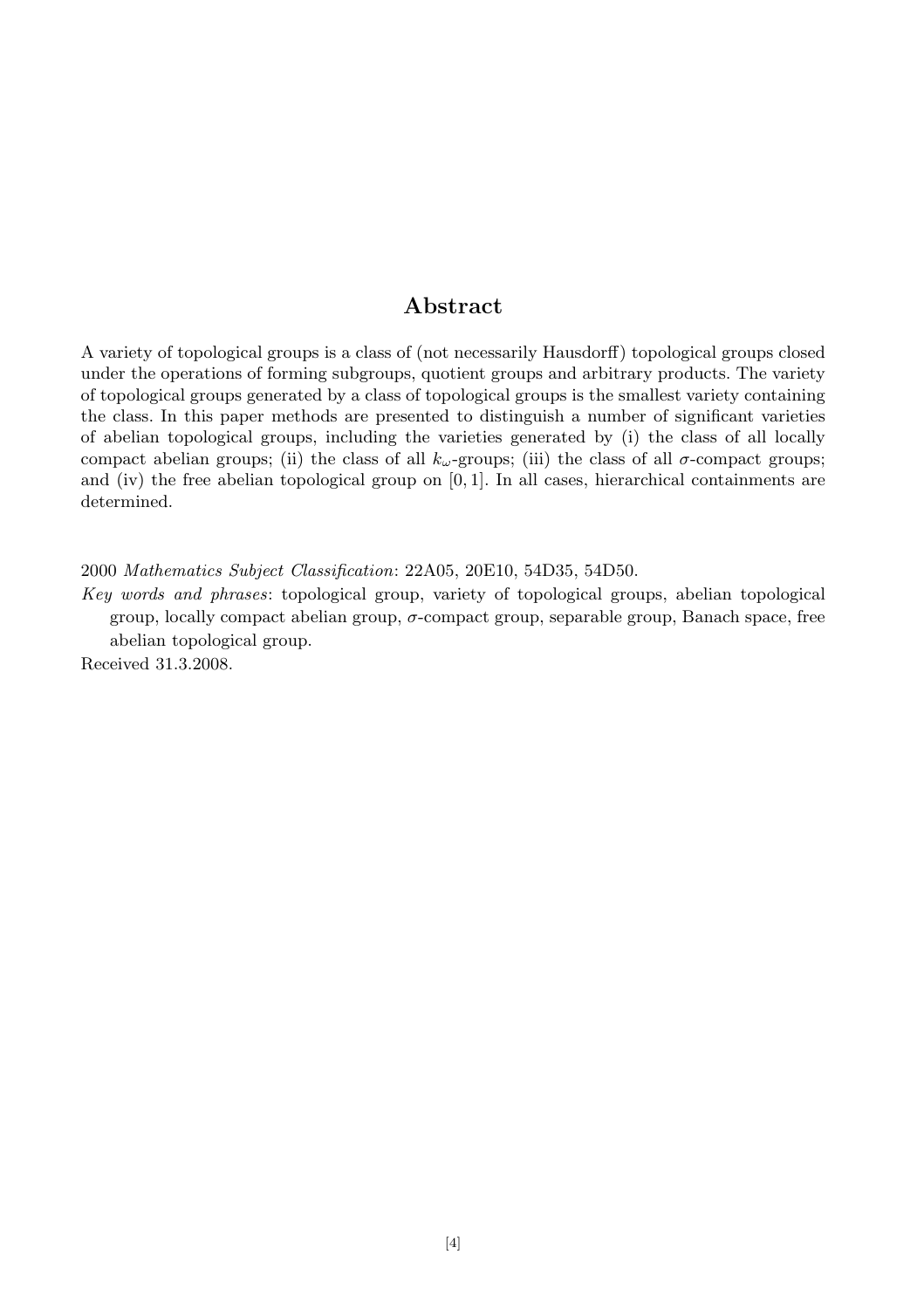# 1. Introduction

Varieties of groups were introduced in the 1930s by Garrett Birkhoff [6] and B. H. Neumann [65]. A standard reference covering the material that existed until 1967 concerning varieties of groups is  $[66]$ . A variety of groups is defined as the class of all groups satisfying a certain family of "laws" or "equations"; for example, a group  $G$  is abelian if and only if it satisfies the law  $w(a_1, a_2) = (a_1)^{-1}(a_2)^{-1}a_1a_2 = 1$ . Thus the variety of all abelian groups is the class of all groups that satisfy the law  $(a_1)^{-1}(a_2)^{-1}a_1a_2=1$ .

An equivalent definition for varieties of groups, courtesy of Birkhoff, uses closure under certain operations. A non-empty class of groups is a variety of groups if it is closed under the operations of forming subgroups  $(S)$ , quotient groups  $(Q)$  and arbitrary Cartesian products (C). Birkhoff also proved that if  $\Omega$  is any non-empty class of groups and  $V(\Omega)$ is the smallest variety of groups containing  $\Omega$  then  $V(\Omega) = QSC(\Omega)$  [66]. This means that every element of  $V(\Omega)$  can be written as a quotient group of a subgroup of some Cartesian product of members of  $\Omega$ .

For a family of groups  $\{G_i : i \in I\}$ , we define the *restricted direct product*, denoted  $\prod_{i\in I}^* G_i$ , to be the subgroup of  $\prod_{i\in I} G_i$  consisting of elements  $\prod_{i\in I} g_i$  where  $g_i = e$  for all but a finite number of  $i \in I$ . We note that the free abelian group on any set is isomorphic to  $\prod_{i\in I}^* \mathbb{Z}_i$ , where  $\mathbb{Z}_i$  is the additive group of integers, for some index set I. Further, every abelian group G is a quotient group of the free abelian group on the underlying set of G. Therefore, it is easily seen that the variety of groups generated by  $\mathbb Z$  is the variety of all abelian groups; that is, the variety of all abelian groups is singly-generated. Shortly, when we consider varieties of topological groups, we will see the analogue of this is not true.

In 1970, Ol'shanskiĭ [67] showed that there exist exactly  $2^{\aleph_0}$  varieties of groups. Again, when we turn to our discussion of varieties of topological groups, we will see that the situation is very different.

Graham Higman [24], in 1952, suggested a definition for a variety of topological groups, however his work was not followed up. In 1968, Ian D. Macdonald suggested to the second author [57] the now more widely accepted definition that is similar to Birkhoff's definition of a variety of groups. A non-empty class  $\mathfrak V$  of (not necessarily Hausdorff) topological groups is said to be a variety of topological groups [39, 57] if it is closed under the operations of forming subgroups, (not necessarily Hausdorff) quotient topological groups and arbitrary products (with the Tikhonov product topology). For example, the class of all abelian topological groups forms a variety of topological groups. Another example of a class of topological groups that forms a variety of topological groups is the class of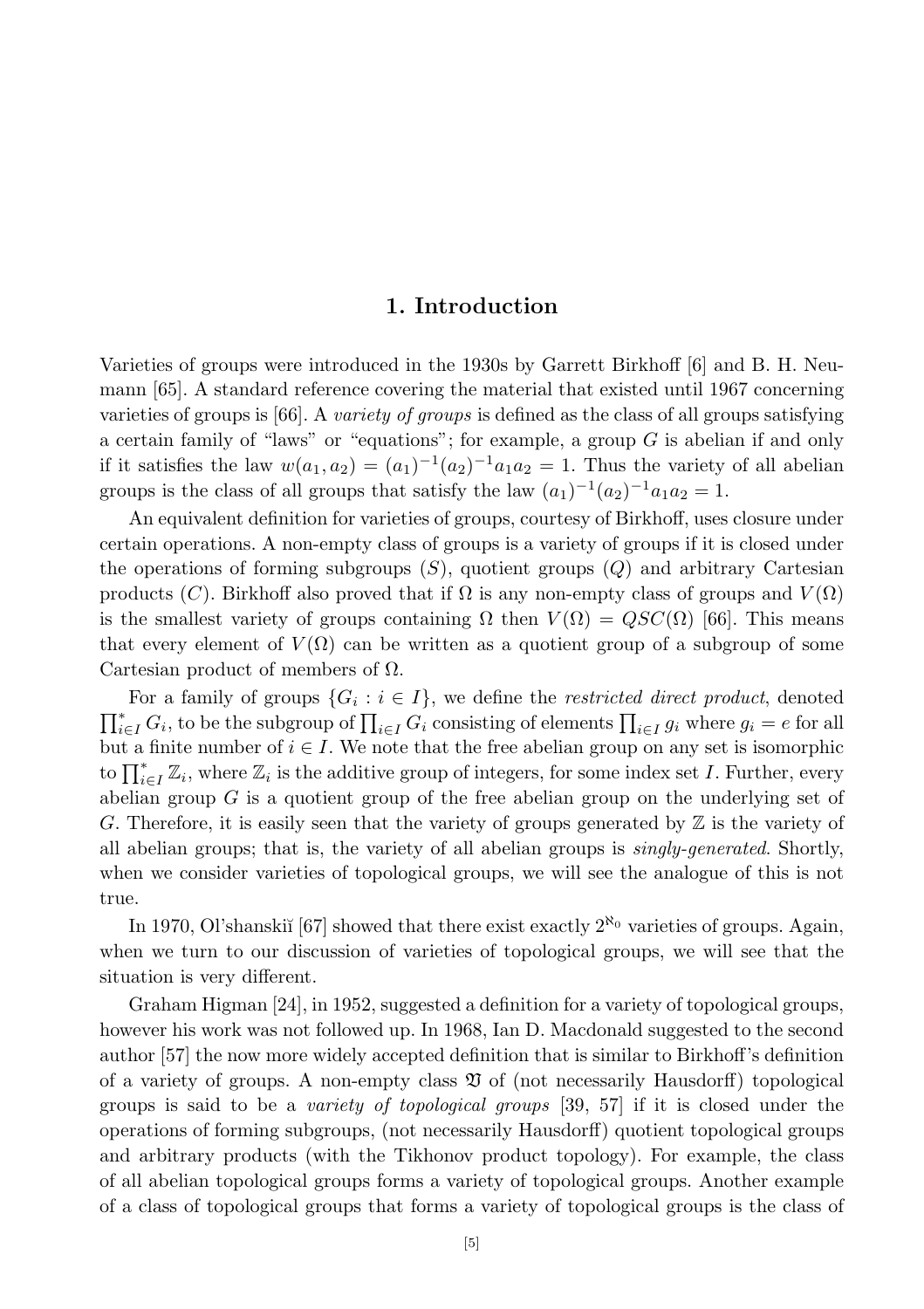all topological groups with a subgroup topology. A topological group  $G$  is said to have a subgroup topology if a basis for the topology at the identity consists of subgroups, for example, all discrete topological groups have a subgroup topology. However, many classes of 'common' topological groups do not form varieties of topological groups. The class of all compact abelian groups is not closed under subgroups nor is the class of all locally compact abelian groups, nor the class of all separable topological groups. The class of all countable topological groups is not closed under arbitrary products, nor is the class of all discrete topological groups, nor the class of all metrizable topological groups, nor the class of all  $\sigma$ -compact groups. It is therefore of interest to examine these classes of topological groups in the context of varieties of topological groups. For this, we introduce the concept of a variety of topological groups *generated* by a class of topological groups.

If  $\Omega$  is a class of topological groups, then the smallest variety containing  $\Omega$  is said to be the variety generated by  $\Omega$  and is denoted by  $\mathfrak{V}(\Omega)$  (cf. [39] and [8]). We use the term Banach space to refer to the abelian topological group underlying a Banach (vector) space, or complete normed vector space. In [61] it was shown that the variety of topological groups generated by the class of all Banach spaces is the variety of all abelian topological groups. Contrary to what one may think, the variety of topological groups generated by the class of all locally compact abelian topological groups is quite small. In fact, this variety does not contain any infinite-dimensional Banach spaces.

In this paper, we present methods to distinguish a number of significant varieties of abelian topological groups. In all cases, hierarchical containments are determined.

We investigate the variety generated by  $FA[0,1]$ , the free abelian topological group on [0, 1], and the varieties generated by the following classes of topological groups.

- A, the class of all abelian topological groups.
- B, the class of all topological groups underlying Banach spaces.
- $\mathcal{L}_A$ , the class of all locally compact Hausdorff abelian topological groups.
- D, the class of all discrete abelian groups.
- $\mathcal{D}_R$ , the class of all discrete abelian groups and  $\mathbb{R}$ , the additive topological group of all real numbers, with the Euclidean topology.
- $\mathcal{K}_{\omega}$ , the class of all abelian  $k_{\omega}$ -groups.
- $\mathcal{C}_{\sigma}$ , the class of all abelian  $\sigma$ -compact groups.
- $\mathcal{L}_{\sigma}$ , the class of all abelian locally  $\sigma$ -compact groups.
- $\bullet$  S, the class of all abelian separable topological groups.
- $\mathcal{B}_{\mathcal{S}}$ , the class of all topological groups underlying separable Banach spaces.
- $\mathcal{L}_{\mathcal{S}}$ , the class of all abelian locally separable topological groups.
- $\mathcal{L}_m$ , the class of all abelian locally-m groups, where m is an infinite cardinal.
- $\mathcal{C}_m$ , the class of all abelian topological groups of cardinality less than or equal to m, where *m* is an infinite cardinal.

The terminology here will be explained later in the paper.

NOTATION. In the following and later theorems, a variety of topological groups  $\mathcal V$  appears linked by  $\Big|\Big|$ ,  $\Big|$  or  $\Big/$  below a variety W if and only if V is a **proper** subvariety of W.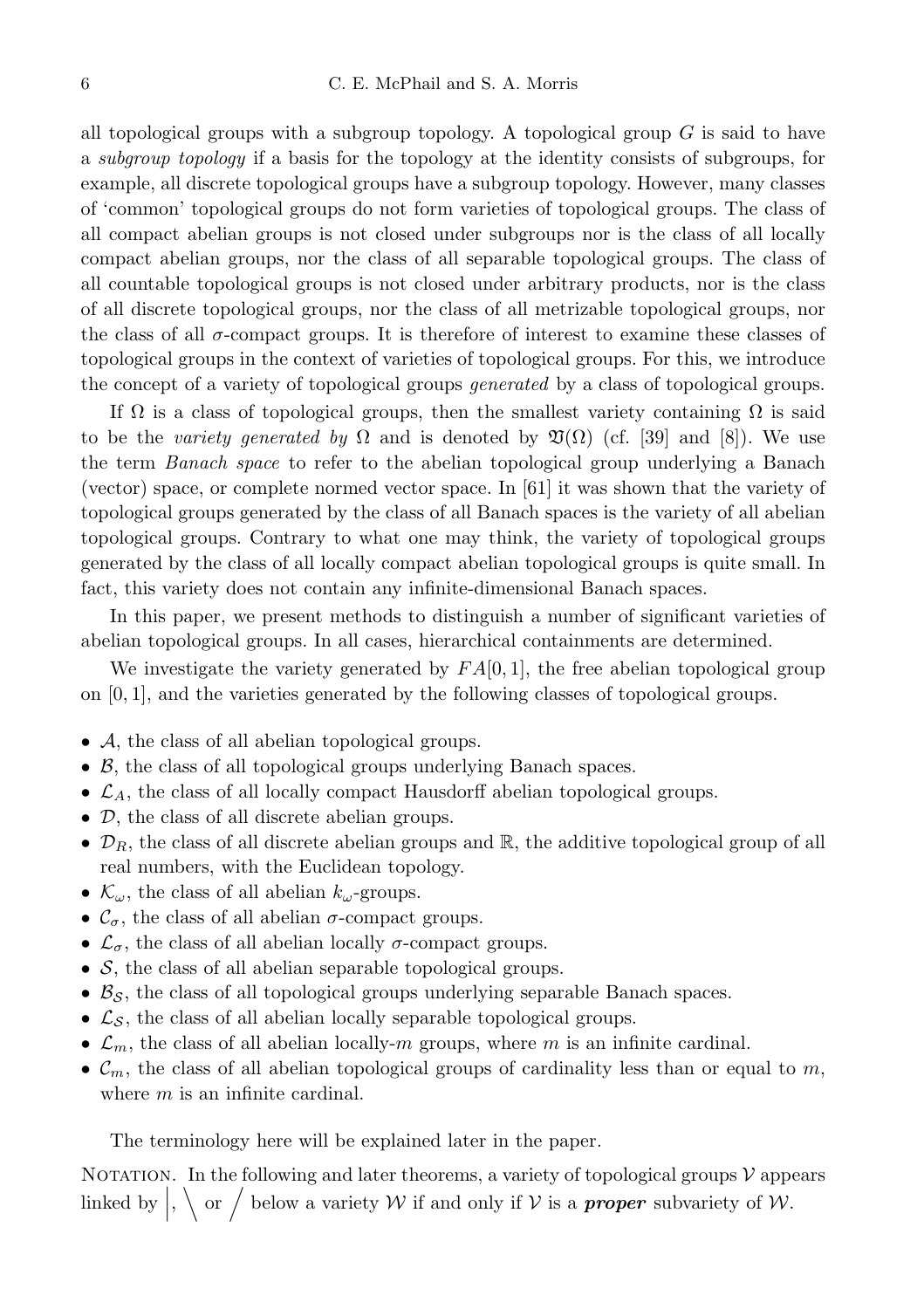The main theorem proved in this paper is the following. Main Theorem.

$$
A = \mathfrak{V}(B)
$$
\n
$$
\downarrow
$$
\n
$$
\mathfrak{V}(\mathcal{L}_n) = \mathfrak{V}(\mathcal{C}_n \cup \mathcal{D}), \quad \text{for all } n > m
$$
\n
$$
\mathfrak{V}(\mathcal{L}_m) = \mathfrak{V}(\mathcal{C}_m \cup \mathcal{D}), \quad m > c
$$
\n
$$
\downarrow
$$
\n
$$
\mathfrak{V}(\mathcal{L}_c) = \mathfrak{V}(\mathcal{C}_c \cup \mathcal{D})
$$
\n
$$
\downarrow
$$
\n
$$
\mathfrak{V}(\mathcal{L}_s) = \mathfrak{V}(\mathcal{S} \cup \mathcal{D}) = \mathfrak{V}(\mathcal{S} \cup \mathcal{L}_\sigma)
$$
\n
$$
\mathfrak{V}(\mathcal{C}_\sigma \cup \mathcal{L}_A) = \mathfrak{V}(\mathcal{C}_\sigma \cup \mathcal{D}) = \mathfrak{V}(\mathcal{L}_\sigma) \qquad \mathfrak{V}(\mathcal{S}) = \mathfrak{V}(\mathcal{B}_S) = \mathfrak{V}(\ell_1)
$$
\n
$$
\mathfrak{V}(\mathcal{D}_R) = \mathfrak{V}(\mathcal{L}_A) \qquad \mathfrak{V}(\mathcal{C}_\sigma)
$$
\n
$$
\downarrow \qquad \qquad \downarrow
$$
\n
$$
\mathfrak{V}(\mathcal{D}) = \mathfrak{V}(\mathcal{L}_A) \qquad \mathfrak{V}(\mathcal{C}_\sigma)
$$
\n
$$
\mathfrak{V}(\mathcal{D}) \qquad \mathfrak{V}(\mathcal{K}_\omega) = \mathfrak{V}(FA[0,1]) = \mathfrak{V}(FA(X)) \text{ for } X \text{ not scattered.}
$$

We note that Lydia Außenhofer [3] investigated three varieties of abelian topological groups related to nuclear spaces and nuclear groups (see [4]) and was not only able to distinguish amongst them but to find the containment relationships. In particular, Außenhofer showed that the (Hausdorff) variety of nuclear groups is quite small and hence the variety of topological groups generated by the class of locally compact Hausdorff abelian topological groups is also quite small.

A natural extension of varieties of topological groups is the concept of wide varieties of topological groups, which includes continuous homomorphic images as well as arbitrary products and subgroups. We will consider the wide varieties generated by the aforementioned classes of topological groups, and we will find that the situation is very different as many of the wide varieties turn out to be the same (see Theorem E).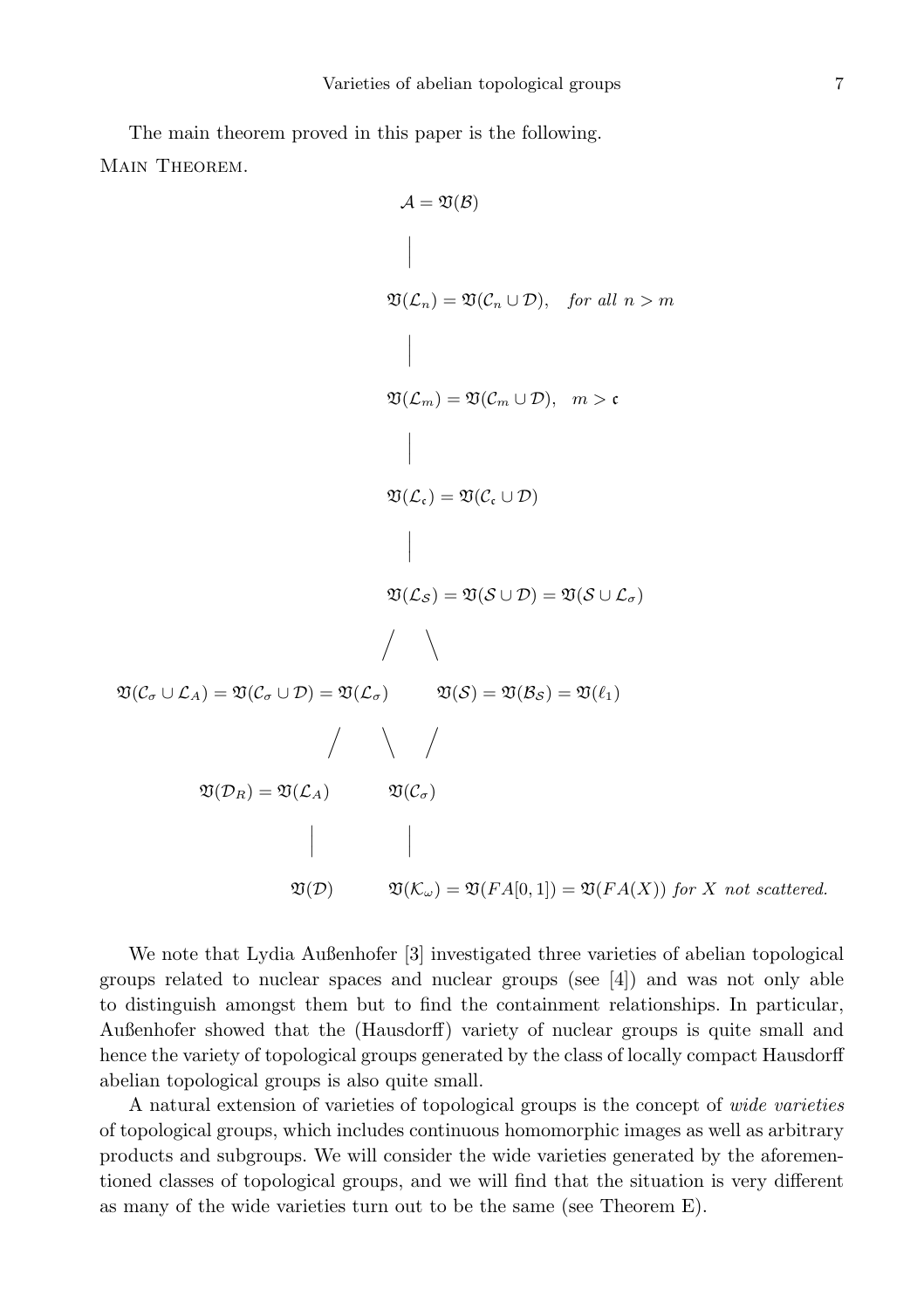Parallel to the theory of varieties of topological groups is the study of varieties of topological vector spaces which has much in common with the theory of varieties of topological groups. In this paper, we present aspects that are specific to varieties of topological groups.

# 2. Preliminaries

For topological groups  $G_1$  and  $G_2$ , we say  $G_1$  is topologically isomorphic to  $G_2$  if there exists a map  $f: G_1 \to G_2$  such that f is both an isomorphism of groups and a homeomorphism.

NOTATION. For a topological group G, let |G| denote the group underlying G, that is, the group obtained from  $G$  by "forgetting" the topology.

We will often use the symbol  $e$  to denote the identity element of a group that we are considering.

LEMMA 2.1 ([39, Lemma 2.7]). Let  $\mathfrak V$  be a variety of topological groups and let  $G \in \mathfrak V$ . Then  $|G|$  with the indiscrete topology is in  $\mathfrak{V}$ .

*Proof.* Consider the countable product  $\prod_{i=1}^{\infty} G_i$ , where  $G_i = G$  for each  $i \in \mathbb{N}$ . Define the restricted direct product (or weak direct product), denoted  $\prod_{i=1}^{\infty} G_i$ , to be the subgroup of  $\prod_{i=1}^{\infty} G_i$  consisting of elements  $\prod_{i=1}^{\infty} g_i$  with  $g_i = 1_{G_i}$  for all but a finite number of members of I, with the topology induced as a subspace of  $\prod_{i=1}^{\infty} G_i$ .

The restricted direct product  $\prod_{i=1}^{\infty} G_i$  is a dense normal subgroup of  $\prod_{i\in I} G_i$ . Therefore, the quotient topological group  $K = \prod_{i=1}^{\infty} G_i / \prod_{i=1}^{\infty} G_i$  is indiscrete. Now, let  $\rho$ :  $\prod_{i=1}^{\infty} G_i \to K$  be the quotient mapping from  $\prod_{i=1}^{\infty} G_i$  to K and consider the homomorphism  $f: G \to K$  given by  $f(g) = \rho(\langle g, g, \ldots \rangle)$  for all  $g \in G$ . For each  $g \in G$ ,  $g \neq e$ , g is not contained in the kernel of f; that is, the kernel of f is the set  $\{e\}$ . Therefore, f is a one-to-one homomorphism from  $|G|$  to  $|K|$  and hence  $|G|$  can be embedded in  $|K|$ . Since  $\mathfrak V$  is a variety of topological groups and  $K \in QC(\mathfrak V)$ , we have  $K \in \mathfrak V$  and thus  $|G|$ with the induced topology from K is also contained in  $\mathfrak{V}$ ; that is,  $|G|$  with the indiscrete topology is contained in  $\mathfrak{V}$ .

PROPOSITION 2.2. Let  $\mathfrak V$  be a variety of (abelian) topological groups and  $\mathbb T$  the compact topological group consisting of the multiplicative group of complex numbers of modulus 1 with its usual euclidean topology. If  $\mathbb T$  is contained in  $\mathfrak V$ , then every indiscrete abelian group appears in V.

Proof. Note it is well-known that every abelian group is algebraically isomorphic to a subgroup of a product of copies of the divisible group  $\mathbb T$  and so is contained in  $\mathfrak V$  with some topological group topology. The result then follows from Lemma 2.1, that whenever a topological group G is in the variety  $\mathfrak V$ , the topological group  $|G|$  with the indiscrete topology is also in  $\mathfrak{V}$ .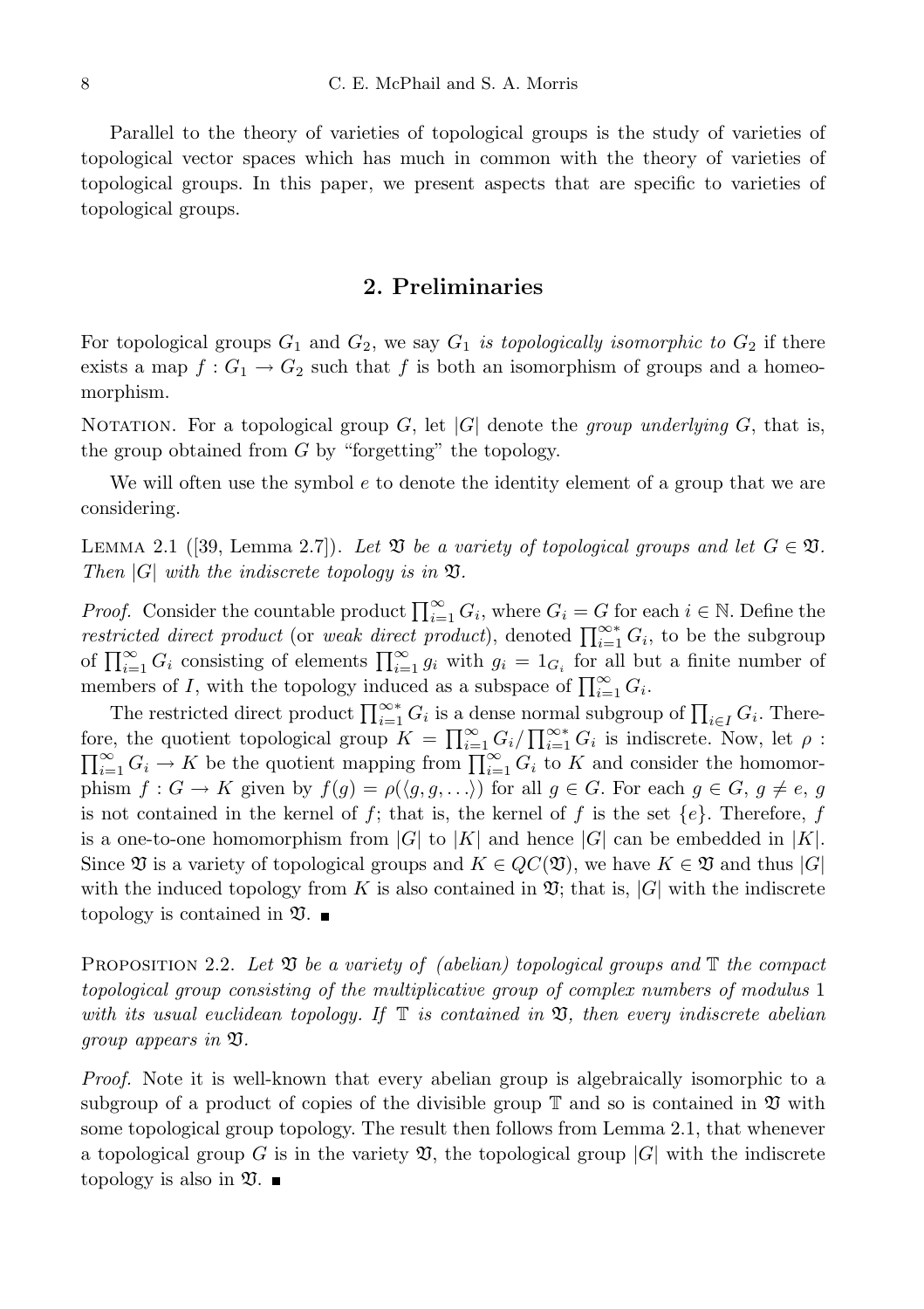COROLLARY 2.3. Let  $\mathfrak V$  be a variety of (abelian) topological groups that contains any non-totally disconnected locally compact abelian group. Then every indiscrete abelian group appears in V.

*Proof.* Let G be a non-totally disconnected locally compact abelian group contained in  $\mathfrak{V}$ . Then the identity component  $G_0$  of G is a non-trivial connected locally compact abelian group in  $\mathfrak{V}$ . By Theorem 26 of [56] G is topologically isomorphic to  $\mathbb{R}^n \times K$ , for n a non-negative integer and K a compact connected abelian group. If  $n \geq 1$ , then T, as a quotient group of  $\mathbb{R}$ , is also in  $\mathfrak V$  and the required result follows from Proposition 2.2. If K is a non-trivial connected compact group, then being a closed subgroup of a product of copies of  $\mathbb{T}$  ([56, Corollary 1 to Theorem 14]) it must project onto  $\mathbb{T}$  into this product. So  $\mathbb T$  is a quotient group of K and so it is in  $\mathfrak V$  from which the required result follows [56].

DEFINITION 2.4. Let  $\Omega$  be a class of (not necessarily Hausdorff) topological groups. Then  $S(\Omega)$  is defined to be the class of all topological groups G such that G is isomorphic to a subgroup of a member of  $\Omega$ . Similarly, the operators  $\overline{S}$ ,  $\overline{G}$ ,  $Q$ ,  $\overline{Q}$ ,  $C$  and P denote closed subgroup, quotient group, Hausdorff quotient group, arbitrary cartesian product with the Tikhonov topology and finite product respectively.

The following theorem was shown in [8] (Theorem 1), however, because it is informative, we include it here.

THEOREM 2.5. Let  $\Omega$  be a non-empty class of topological groups. Then  $\mathfrak{V}(\Omega) = QSC(\Omega)$ .

*Proof.* First, we note that  $SS(\Omega) = S(\Omega)$ ,  $QQ(\Omega) = Q(\Omega)$  and  $CC(\Omega) = C(\Omega)$ .

Further, for  $\Omega$  a non-empty class of topological groups, it is routine to establish the following.

(i)  $CS(\Omega) \subseteq SC(\Omega)$ ,

- (ii)  $CQ(\Omega) \subseteq QC(\Omega)$ ,
- (iii)  $SQ(\Omega) \subseteq QS(\Omega)$ .

Next we use these results to show that  $QSC(\Omega)$  is a variety of topological groups:

 $Q[QSC(\Omega)] = QSC(\Omega),$  $S[QSC(\Omega)] \subseteq QSSC(\Omega) = QSC(\Omega),$  $C[QSC(\Omega)] \subseteq QCSC(\Omega) \subseteq QSCC(\Omega) = QSC(\Omega).$ 

Therefore,  $QSC(\Omega)$  is a variety of topological groups and so  $\mathfrak{V}(\Omega) \subseteq QSC(\Omega)$ . Clearly,  $QSC(\Omega) \subseteq \mathfrak{V}(\Omega)$  and the proof is complete.

Theorem 2.5 indicates that any topological group contained in the variety generated by a class of topological groups can be obtained by just one application of each of the operators  $Q$ ,  $S$  and  $C$  to members of the class.

REMARK 2.6. Due to the fact that every subgroup of an abelian topological group is normal, if  $\Omega$  is a class of abelian topological groups, then  $QS(\Omega) \subseteq SQ(\Omega)$  and hence  $QS(\Omega) = SQ(\Omega)$ .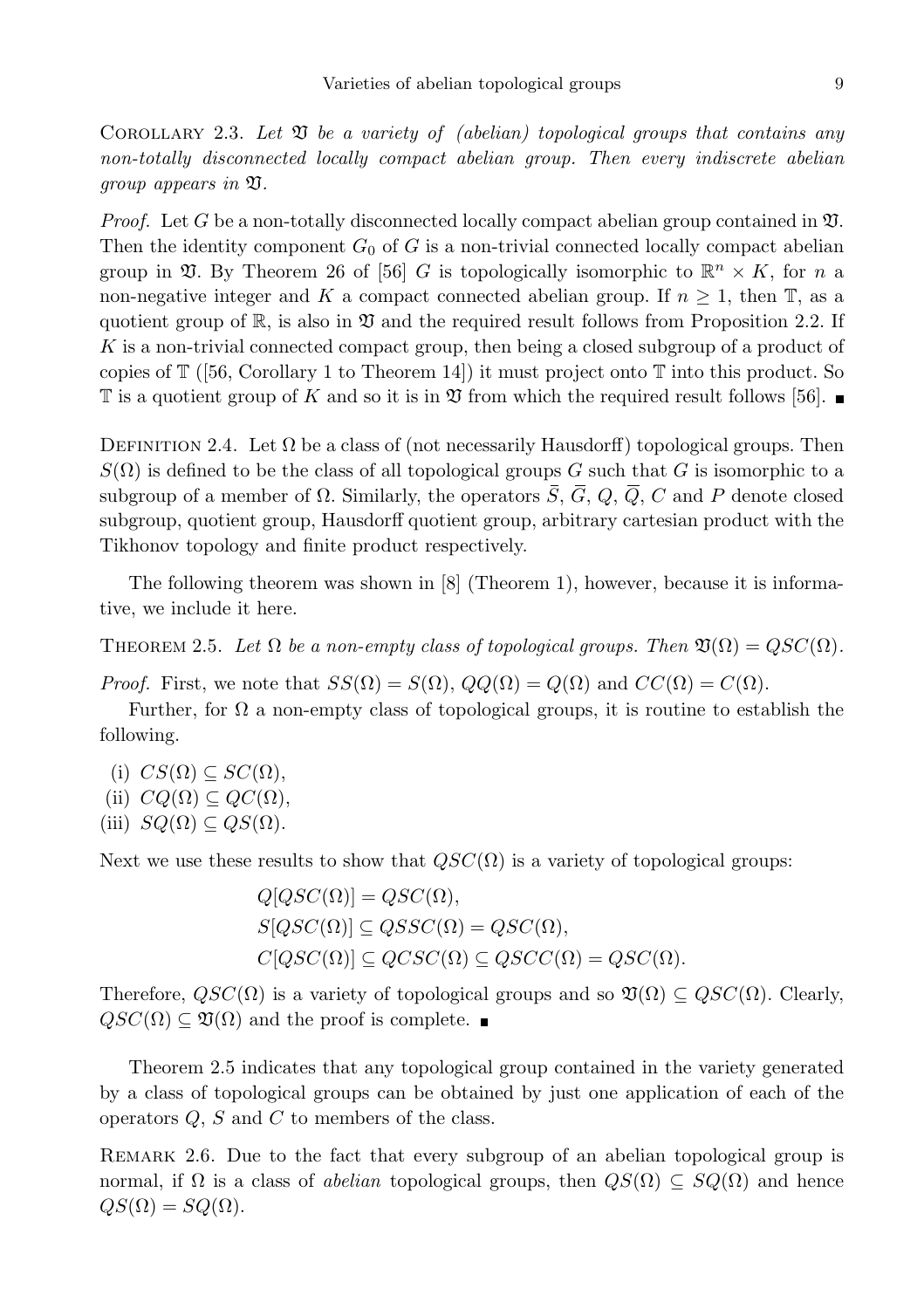The class of locally compact abelian topological groups and the class of  $\sigma$ -compact abelian topological groups are both closed under  $\overline{S}$  and  $\overline{Q}$ , but not C. However, they are closed under  $P$ . Therefore, the following result, also shown in [8] (Theorem 2), is powerful. The proof is omitted here as it is more involved than that of Theorem 2.5.

THEOREM 2.7. Let  $\Omega$  be a non-empty class of abelian topological groups. If G is a Hausdorff topological group in  $\mathfrak{V}(\Omega)$ , then  $G \in SC\overline{Q}P(\Omega)$ .

REMARK 2.8. We now see, for example, that if  $G$  is a Hausdorff topological group in  $\mathfrak{V}(\mathcal{L}_A)$  then  $G \in SC(\mathcal{L}_A)$ ; and for certain groups we can say significantly more. For example, if B is a Banach space contained in  $\mathfrak{V}(\mathcal{C}_{\sigma})$ , then  $B \in \overline{SP}(\mathcal{C}_{\sigma})$  and hence B is  $\sigma$ -compact, that is, B is finite-dimensional.

This follows because a Banach space is a special kind of topological group, namely a UFSS-group. A Hausdorff topological group  $G$  is defined by Enflo [18] to be uniformly free from small subgroups, or a UFSS-group, if it has a neighbourhood of the identity,  $U$ , such that for every neighbourhood of the identity,  $V$ , there exists a positive integer  $n_V$ with the property that if  $x \notin V$  then  $x^n \notin U$  for some  $n \leq n_V$ . We note that discrete topological groups and normed vector spaces are UFSS-groups.

Proposition 2.5 and Theorem 3.10 of  $[63]$  show that if a UFSS-group G is contained in  $\mathfrak{V}(\Omega)$ , then  $G \in \overline{SQ} \overline{S}P(\Omega)$ . Again, if  $\Omega$  is a class of abelian groups, then  $G \in \overline{SQ}P(\Omega)$ .

In contrast to Ol'shanski<sup>'</sup>'s result, Morris in [41] proved that there is a proper class of varieties of topological groups. The key to this is the notion of a  $T(m)$ -group.

DEFINITION 2.9 ([41, §4] and [34]). Let m be any infinite cardinal number. A topological group, G, is said to be a  $T(m)$ -group if each neighbourhood of the identity contains a normal subgroup of index in  $G$  strictly less than  $m$ .

Note that a discrete group is a  $T(m)$ -group if and only if its cardinality is strictly less than m. Observe that a variety generated by a class of  $T(m)$ -groups, for some cardinal m, contains only  $T(m)$ -groups. We say such a variety is a  $T(m)$ -variety and clearly, there is such a variety for every cardinal number and so there is a proper class of varieties of topological groups. (See [41, Theorem 4.2].)

Remark 2.10 (cf. [57, Corollary 6 to Theorem 2]). A variety of topological groups is said to be *singly-generated* if it is generated by a single topological group. A variety of topological groups is singly-generated if and only if it is a  $T(m)$ -variety for some cardinal number  $m$ . And so, any subvariety of a singly-generated variety is singly-generated.

# 3. Free abelian topological groups

Graev [20] defined a free abelian topological group as follows.

DEFINITION 3.1 ([20]). Let X be a completely regular [33] (not necessarily Hausdorff) space and e a distinguished point in X. An abelian topological group  $FA(X)$  is said to be a *free abelian topological group on the space*  $X$  if it has the following properties: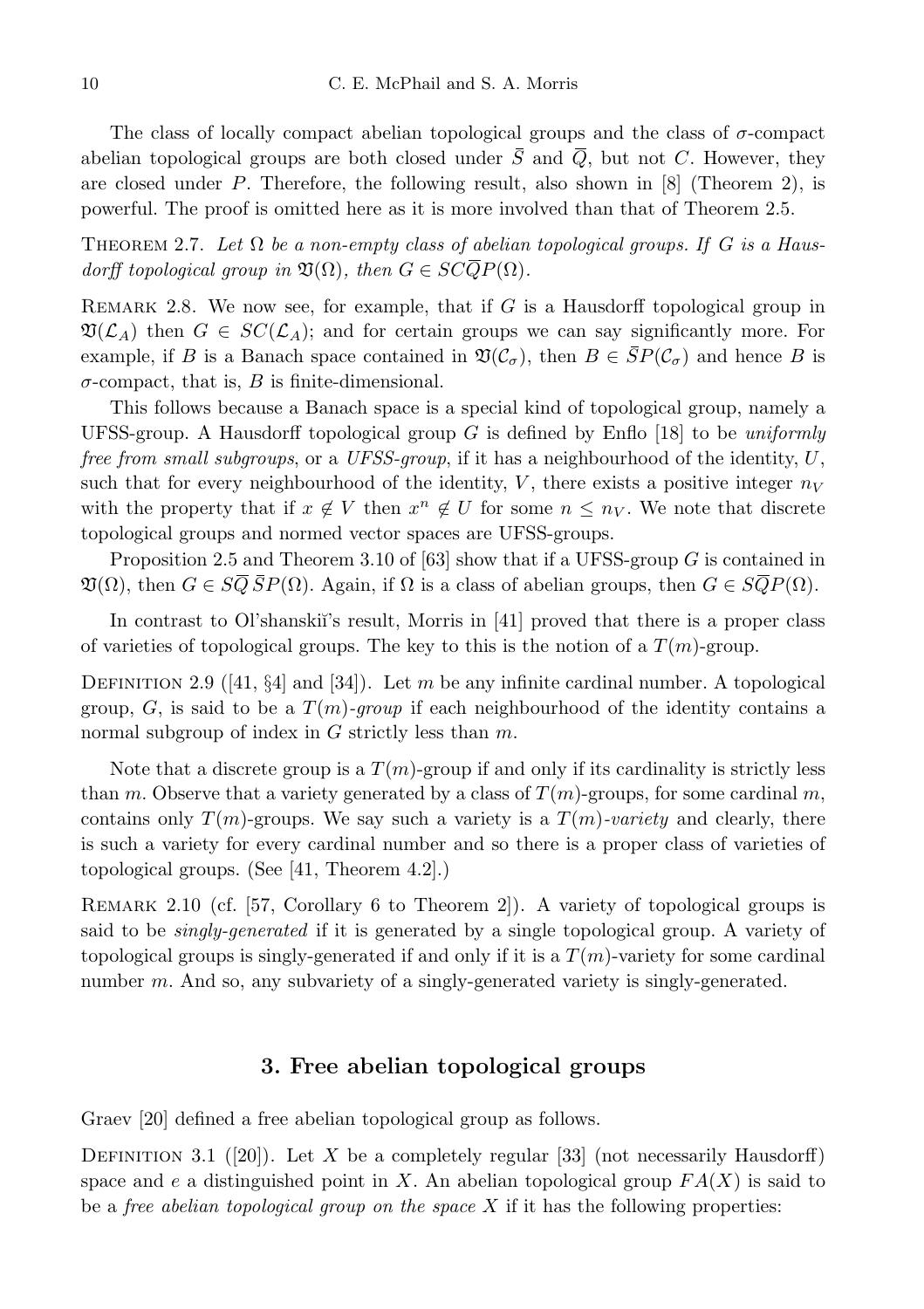- (i) X is a subspace of  $FA(X);$
- (ii) X generates  $FA(X)$  algebraically;
- (iii) for any continuous mapping  $\phi$  of X into any abelian topological group G which maps the point  $e$  onto the identity element of  $G$ , there exists a continuous homomorphism  $\Phi$  of  $FA(X)$  into G such that  $\Phi(x) = \phi(x)$  on X.

Graev [20] showed that  $FA(X)$  exists and is unique up to topological isomorphism. In particular,  $FA(X)$  does not depend on the choice of the point e in the space X. Further, if X is completely regular Hausdorff,  $FA(X)$  is also Hausdorff.

We note that  $|FA(X)|$ , the group underlying  $FA(X)$ , is the free abelian group on the set  $X \setminus \{e\}$  where e is the identity element ([58, Proposition 47, p. 376]).

REMARK 3.2.

- (1) Note that each element w of  $FA(X)$  can be represented as a product of members of  $X \cup X^{-1}$  in an infinite number of ways. Amongst these there is the so-called *reduced representation* (<sup>1</sup>) which has no occurrences of e (unless  $w = e$ ) and if  $x \in X$  appears in the representation then  $x^{-1}$  does not appear in the representation.
- $(2)$  Any two free abelian topological groups on a given space X are topologically isomorphic; that is,  $FA(X)$  is unique up to topological isomorphism. In particular,  $FA(X)$ does not depend on the choice of the point  $e$  in the space X. (See [20].)
- (3) The topological group  $FA(X)$  has the finest topological group topology on the free abelian group on the set  $X \setminus \{e\}$  that satisfies property (i) in Definition 3.1, where e is the identity element of  $FA(X)$ . In [20], Graev showed the existence of the Graev free abelian topological group,  $FA(X)$ , on each completely regular Hausdorff space X and gave a description of its topology. We outline Graev's construction of the free abelian topological group topology.

A continuous pseudometric is a pseudometric that defines a topology coarser than the given topology on a space  $X$ . Note that every completely regular space is determined by a family of continuous pseudometrics  $(23, Chapter II, \S8)$ . Each continuous pseudometric,  $\rho$ , on X can be extended to an invariant pseudometric,  $\rho'$  on  $|FA(X)|$ . In summary, Graev [20] defined  $\rho'$  as follows.

Let  $x, y \in X$  and  $x^{-1}, y^{-1} \in X^{-1}$  where  $X^{-1} = \{x_i^{-1} : x_i \in X\}$ . Then  $\rho'(x, y) = \rho(x, y); \quad \rho'(x^{-1}, y^{-1}) = \rho(x, y);$  $\rho'(x^{-1}, y) = \rho'(x, y^{-1}) = \rho(x, e) + \rho(y, e).$ 

Let  $a, b \in |FA(X)|$ ,  $a \neq b$  and let  $A = a_1 a_2 ... a_s$  be a (not necessarily reduced) representation of a,  $B = b_1 b_2 \ldots b_s$  a (not necessarily reduced) representation of b, in the form of words of equal length such that  $a_i, b_i \in X \cup X^{-1}$  for  $i = 1, \ldots, s$ . Define  $R(A, B) = \sum_{i=1}^{s} \rho'(a_i, b_i)$ . Then  $\rho'(a, b)$  is the infimum of all such  $R(A, B)$ . Further, this infimum is achieved and a representation  $(A, B)$  of  $(a, b)$  is said to be an *optimal p-representation* if  $\rho'(a, b) = R(A, B)$ . It is readily seen from Graev's proof that if  $b = e$ , then  $\rho'(a, e)$  has the reduced representation of a in any optimal  $\rho$ -representation.

 $(1)$  We use the term *reduced representation* where M. Hall [21] uses the term *reduced word*.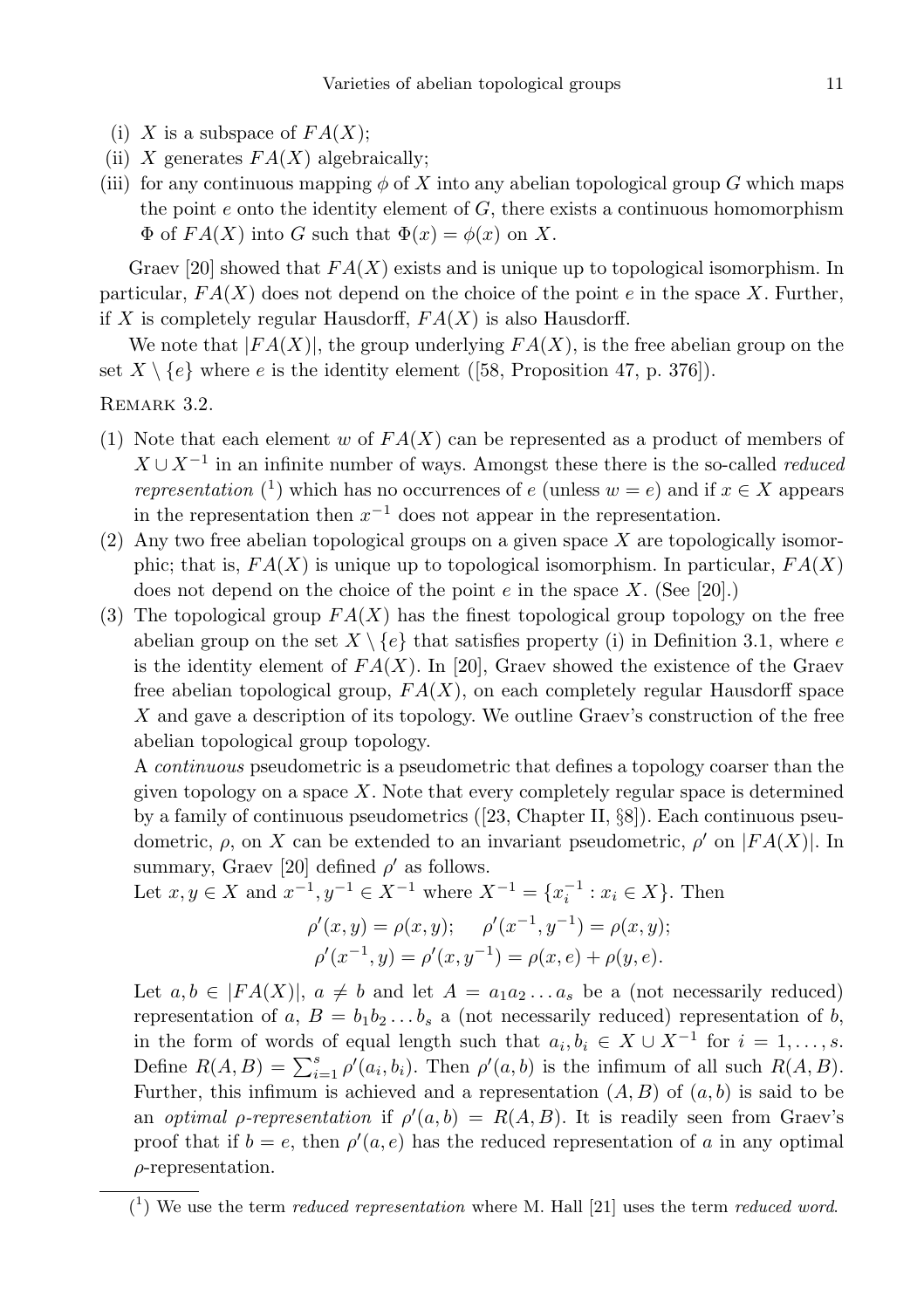We shall refer to this extension as the *Graev extension* of the pseudometric. The Graev extension determines a topological group topology on the abelian group  $|FA(X)|$ . The sum of all such topologies on  $|FA(X)|$  gives a topological group topology on  $|FA(X)|$ , and this topological group is the free abelian topological group on  $X$  ([58, pp. 378–379]; [62, Proposition 1]). Note that in the non-abelian case, the topological group thus obtained is not necessarily the free topological group. (See [62].)

- (4) If X is a completely regular Hausdorff space, then  $FA(X)$  is also Hausdorff (see [20]).
- (5) As all topological groups are uniform spaces, they are completely regular. So, if G is any topological group then the free abelian topological group on the underlying space of G makes sense. Indeed, if G is an abelian topological group, then G is a quotient group of  $FA(G)$  ([39, Theorem 2.12]), as we can extend the identity map  $\phi : G \to G$  to an open continuous homomorphism  $\Phi$  from  $FA(G)$  onto G.

LEMMA 3.3. Let X be a completely regular space whose topology is defined by the family  $\{\rho_i : i \in I\}$  of pseudometrics. Then  $FA(X)$  can be embedded as a topological subgroup of the product

$$
H=\prod_{i\in I}(|FA(X)|,\rho'_i),
$$

where  $|FA(X)|$  is the free abelian group on  $X \setminus \{e\}$  and  $\rho'_i$  is the Graev extension of  $\rho_i$ , for each  $i \in I$ .

*Proof.* Let  $f: FA(X) \to H$  be given by  $f(w) = \prod_{i \in I} w_i$  where  $w \in FA(X)$  and  $w_i = w$ for each  $i \in I$ . The mapping f is clearly a one-to-one homomorphism. A subbasis at e for the topology of  $FA(X)$  is given by the family of all open spherical balls about e in  $\rho_i, i \in I$ . Consider the open ball  $B_j(e)$  in  $\rho_j$  where  $B_j(e) = \{w \in FA(X) : \rho_j(w, e) < \varepsilon\},\$ for  $j \in I$  and some  $\varepsilon > 0$ . Then

$$
f(B_j(e)) = \left(\prod_{i \in I} U_i\right) \cap f(FA(X))
$$

where  $U_j = B_j(e)$  and  $U_i = FA(X)$  for each  $i \neq j$ . Clearly this is open in  $f(FA(X))$ and so the corestriction of f is an open mapping. Finally, let  $O = \prod_{i \in I} O_i$  be a subbasic open set in H, where  $O_i$  is open in  $(|FA(X)|, \rho'_i)$  and  $O_i = |FA(X)|$  for all  $i \in I \setminus J$ ,  $J \subseteq I$  a finite set. Then

$$
f^{-1}(O) = \bigcap_{i \in I} O_i = \bigcap_{j \in J} O_j
$$

is open in  $FA(X)$ . Therefore, f is continuous and the result follows.

The next two results are folklore and their proofs are straightforward.

LEMMA 3.4. Let X and Y be completely regular spaces such that there exists a quotient mapping  $\phi: X \to Y$ . Then  $\phi$  extends to a quotient homomorphism  $\Phi: FA(X) \to FA(Y)$ .

LEMMA 3.5. Let  $X$  be a completely regular space and  $G$  an abelian topological group algebraically generated by  $X$  and having the finest topological group topology that induces the given topology on X. Then G is a quotient group of  $FA(X)$ .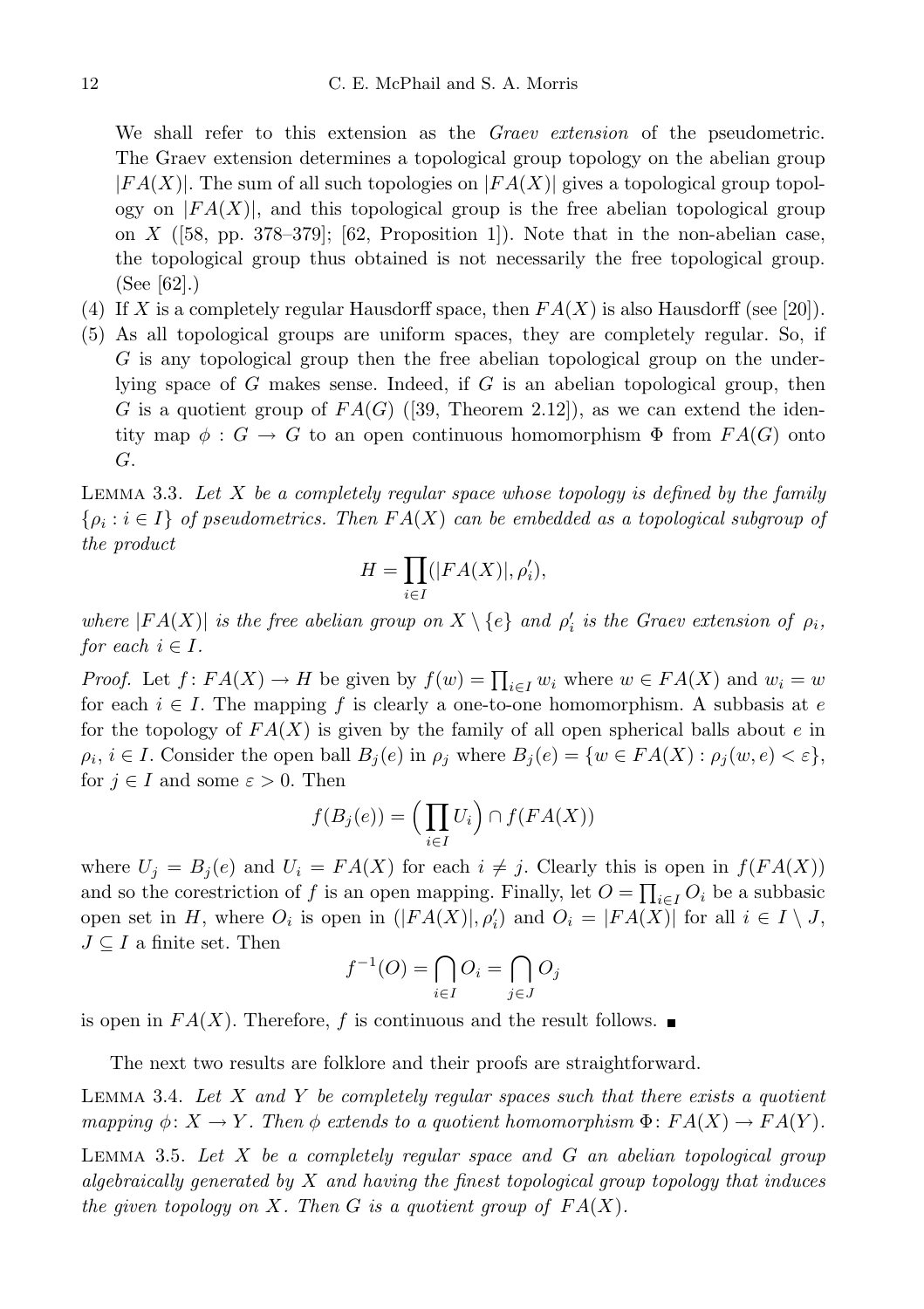We now recall the concepts of  $k_{\omega}$ -space and  $k_{\omega}$ -group, the importance of these being that the free abelian topological group on X is easiest to describe when X is a  $k_{\omega}$ -space.

DEFINITION 3.6 ([72]). A Hausdorff topological space X is said to be a  $k_{\omega}$ -space with  $k_{\omega}$ -decomposition  $X = \bigcup_{n=1}^{\infty} X_n$  if X has compact subspaces  $X_n$ , for  $n = 1, 2, \ldots$ , such that

(i)  $X = \bigcup_{n=1}^{\infty} X_n;$ 

(ii)  $X_n \subseteq X_{n+1}$  for all *n*;

(iii) a subset A of X is closed in X if and only if  $A \cap X_n$  is compact (or closed) for all n.

Further, a topological group that is a  $k_{\omega}$ -space is said to be a  $k_{\omega}$ -group.

Of course, every compact Hausdorff space X is a  $k_{\omega}$ -space with  $k_{\omega}$ -decomposition  $X = \bigcup_{n=1}^{\infty} X_n$  with  $X_n = X$ , for all  $n = 1, 2, \ldots$  Every connected locally compact Hausdorff group G is a  $k_{\omega}$ -group ([35, §2]) with  $k_{\omega}$ -decomposition  $G = \bigcup_{n=1}^{\infty} K^n$  where K is any compact symmetric neighbourhood of the identity in  $G$  ([56, Corollaries 1 and 2) to Proposition 8]). For example, the additive topological group of all real numbers, with the Euclidean topology,  $\mathbb{R}$ , is a  $k_{\omega}$ -space with  $k_{\omega}$ -decomposition  $\mathbb{R} = \bigcup_{n=1}^{\infty} [-n, n]$ . The importance of  $k_{\omega}$ -spaces to us is a consequence of the fact that the free abelian topological group on a  $k_{\omega}$ -space is a  $k_{\omega}$ -space.

NOTATION. Let X be a completely regular space, Y a subspace of X and let  $n \in \mathbb{N}$ . We shall denote by  $FA_n(Y)$  the set of all words in  $FA(X)$  whose reduced representation has length less than or equal to  $n$  with respect to  $Y$ .

REMARK 3.7. If X is a  $k_{\omega}$ -space with  $k_{\omega}$ -decomposition  $X = \bigcup_{n=1}^{\infty} X_n$ , then  $FA(X)$ is a  $k_{\omega}$ -space with  $k_{\omega}$ -decomposition  $FA(X) = \bigcup_{n=1}^{\infty} FA_n(X_n)$  ([35, Corollary 1 to Theorem 1]). [Note that in every Hausdorff group topology on  $|FA(X)|$  inducing the given topology on X, the set  $FA_n(X)$  inherits the same compact topology.

The following lemma uses a now standard application of the Stone–Cech compactification technique introduced in [22].

LEMMA 3.8. Let  $X$  be a completely regular Hausdorff space and let  $S$  be a subset of  $FA(X)$  such that  $S \cap FA_n(X)$  is compact for all  $n \in \mathbb{N}$ . Then S is closed in  $FA(X)$ .

*Proof.* Let  $\beta X$  be the Stone–Cech compactification of X and let  $FA(\beta X)$  be the free abelian topological group on  $\beta X$ . Then the natural map  $\phi: X \to \beta X$ , where  $\beta X \subseteq$  $FA(\beta X)$ , can be extended to a continuous, one-to-one homomorphism  $\Phi:FA(X) \to$  $FA(\beta X)$ . Now, clearly  $FA(\beta X) = \bigcup_{n=1}^{\infty} FA_n(\beta X)$ , indeed this is the  $k_{\omega}$ -decomposition of  $FA(\beta X)$ .

Now, consider  $\Phi(S) \subseteq FA(\beta X)$ . We have

$$
\Phi(S) \cap FA_n(\beta X) = \Phi(S \cap FA_n(X)).
$$

As  $S \cap FA_n(X)$  is compact,  $\Phi(S) \cap FA_n(\beta X)$  is compact. Therefore,  $\Phi(S)$  is closed in  $FA(\beta X)$ , showing  $\Phi^{-1}(\Phi(S))$  is closed in  $FA(X)$ . The proof is completed by noting that  $\Phi^{-1}(\Phi(S)) = S$  as  $\Phi$  is one-to-one.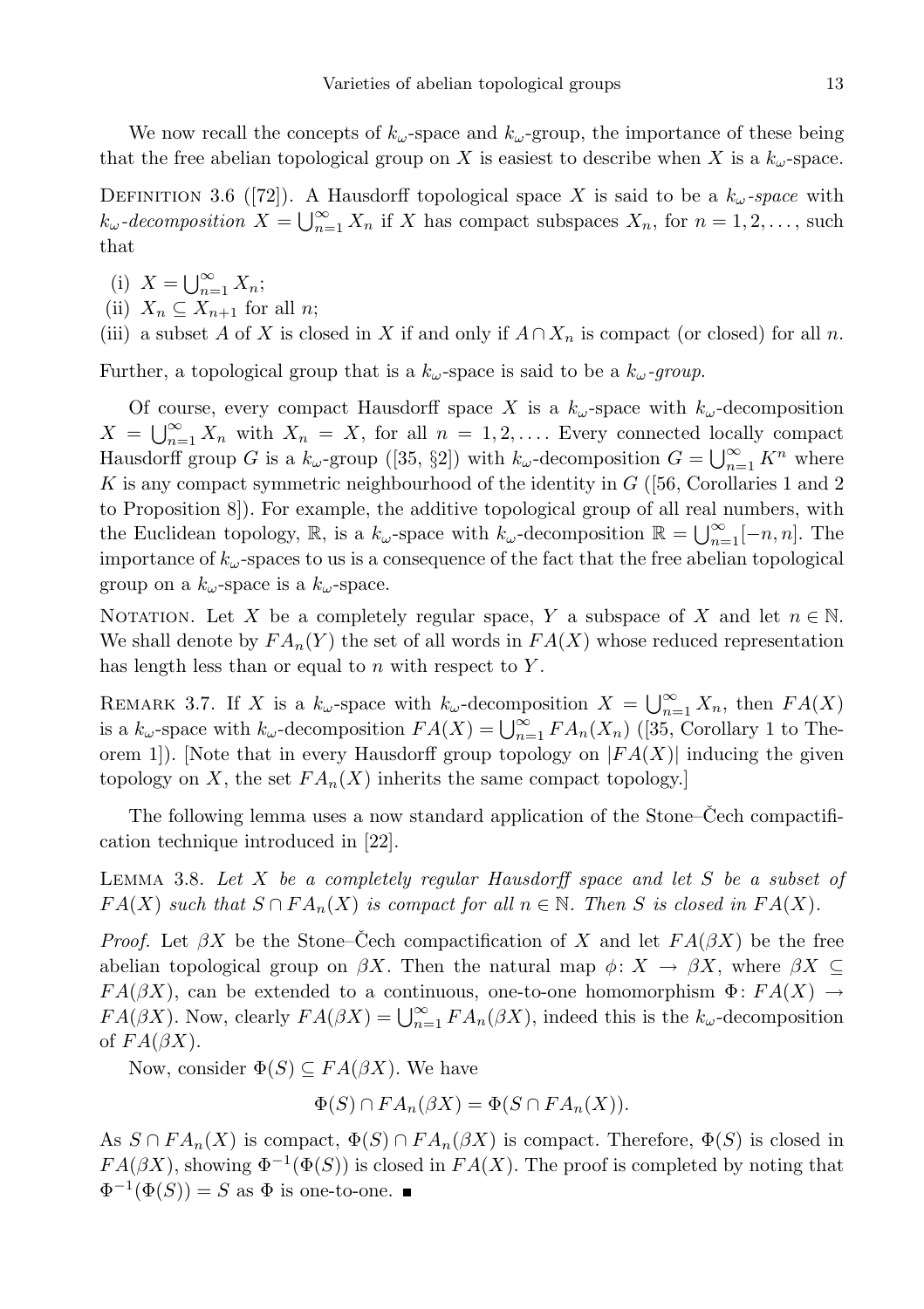NOTATION. Let X be a subset of a group G. We denote the subset  $\bigcup_{i=1}^{n} (X \cup X^{-1})^i$  of G by  $gp_n(X)$ .

COROLLARY 3.9 (cf. Theorem 1.10 of [40]). Let X be a completely regular Hausdorff space and let  $K$  be a compact subspace of  $X$  containing the distinguished point e of  $X$ . Let G be the subgroup of  $FA(X)$  algebraically generated by K. Then G is topologically isomorphic to  $FA(K)$ .

*Proof.* Clearly,  $G = \bigcup_{n=1}^{\infty} \text{gp}_n(K)$  and is algebraically the free abelian group generated by  $K \setminus \{e\}$ . Note that  $gp_n(K)$  is compact, and hence closed in  $FA(X)$ , for each n as K is compact. Let  $A \subseteq G$  be such that  $A \cap gp_n(K)$  is compact for each  $n \in \mathbb{N}$ . Clearly  $A \cap gp_n(K) = A \cap gp_n(X)$  and so by Lemma 3.8, A is closed in  $FA(X)$ . Thus, A is closed in G, making G the  $k_{\omega}$ -group with  $k_{\omega}$ -decomposition  $G = \bigcup_{n=1}^{\infty} \text{gp}_n(K)$ . So, by Remark 3.7, G is topologically isomorphic to  $FA(K)$ .

NOTATION. Let X and Y be disjoint topological spaces. We denote by  $X \sqcup Y$  the free union of X and Y; that is,  $X \sqcup Y$  is the set  $X \cup Y$  with the coarsest topology inducing the given topologies on  $X$  and  $Y$  and having  $X$  and  $Y$  as open subsets. Further, for each  $n = 1, 2, \ldots$ , let  $Y_n$  be a topological space disjoint from each of  $Y_1, \ldots, Y_{n-1}$ . We denote by  $\bigsqcup_{n=1}^{\infty} Y_n$  the free union of the  $Y_n$ .

LEMMA 3.10. Let  $X = \bigcup_{n=1}^{\infty} X_n$  be a  $k_{\omega}$ -decomposition of the  $k_{\omega}$ -space X. For each n, let  $Y_n$  be a space homeomorphic to  $X_n$  and disjoint from each of  $Y_1, \ldots, Y_{n-1}$ , and  $Y = \bigsqcup_{n=1}^{\infty} Y_n$ . Then  $FA(X)$  is a quotient group of  $FA(Y)$ .

*Proof.* For each  $n \in \mathbb{N}$ , let  $f_n: Y_n \to X_n$  be the homeomorphism from  $Y_n$  onto  $X_n$ . Define the mapping  $\phi: Y \to X$  as follows. For each  $y \in Y$ , there is a unique  $n \in \mathbb{N}$  such that  $y \in Y_n$ , so let  $\phi(y) = f_n(y)$ . Clearly  $\phi$  is a surjective mapping. We shall show it is also a quotient mapping. Let O be open in X. Now,  $\phi^{-1}(O) = \bigcup_{n=1}^{\infty} (\phi^{-1}(O) \cap Y_n)$ . Further, for each  $n \in \mathbb{N}$ ,  $\phi^{-1}(O) \cap Y_n = f_n^{-1}(O)$ , which is open in  $Y_n$  and hence open in Y. Therefore,  $\phi^{-1}(O)$  is the union of open sets in Y and hence it is open in Y. So  $\phi$  is continuous. Now let U be a subset of X such that  $\phi^{-1}(U)$  is open in Y. Then  $\phi^{-1}(U) \cap Y_n$  is open in  $Y_n$  for each  $n \in \mathbb{N}$ . But,  $f_n(\phi^{-1}(U) \cap Y_n) = U \cap X_n$  is open in  $X_n$  for each  $n \in \mathbb{N}$ . As  $X = \bigcup_{n=1}^{\infty} X_n$  is a  $k_{\omega}$ -space, U is open in X. Thus  $\phi$  is a quotient mapping from Y onto X and hence, by Lemma 3.4,  $FA(X)$  is a quotient group of  $FA(Y)$ .

### 4. The Metrification Mechanism

The Metrification Mechanism proved next will allow us to reduce many problems to the metric case. The Metrification Mechanism is the key to proving the first equality of our main result (see §5).

Note that we call a topological space pseudometrizable if its topology is determined by a pseudometric.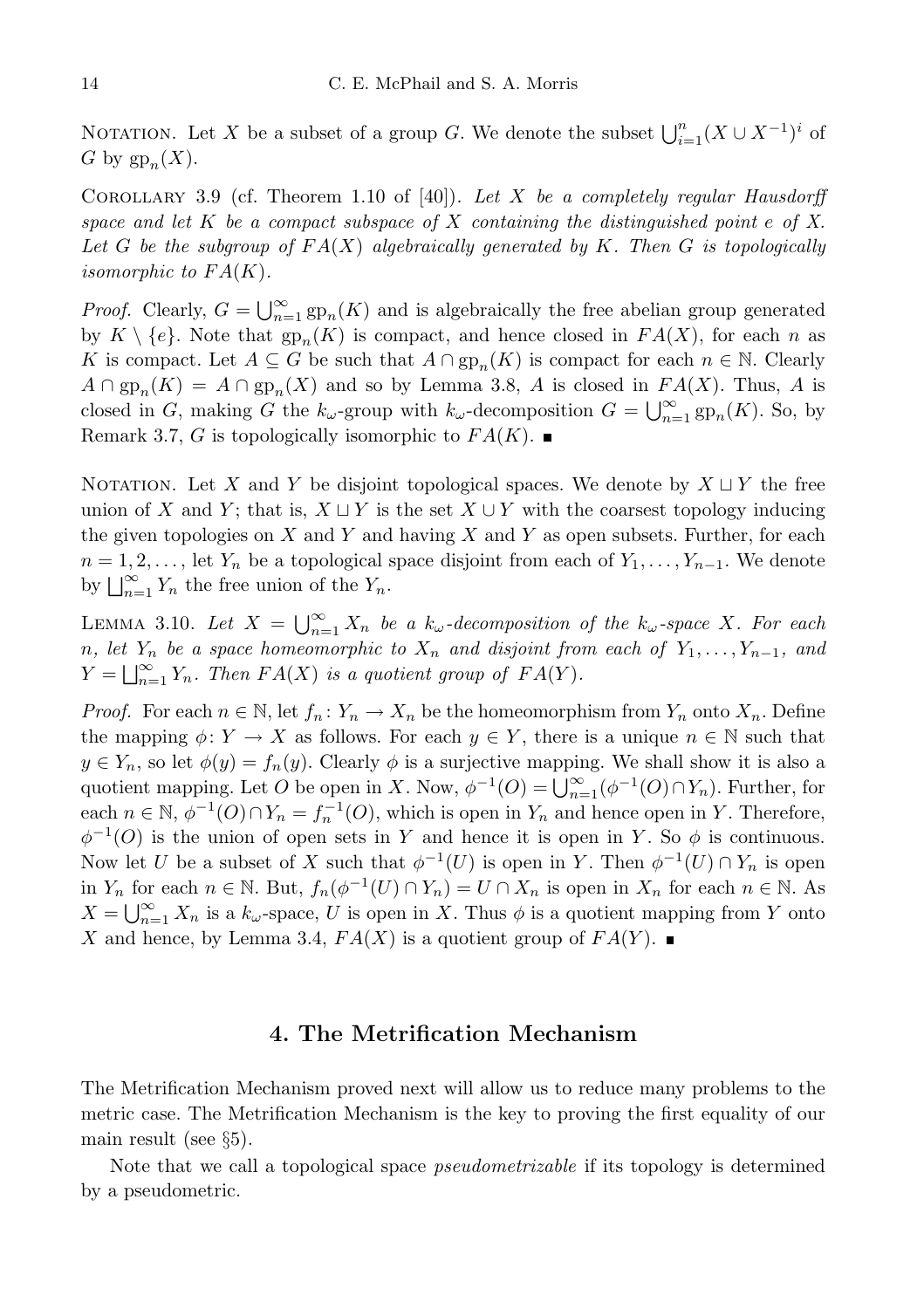THEOREM 4.1 (Metrification Mechanism). Let  $(X, \rho)$  be a pseudometrizable topological space. Then  $(X, \rho)$  is a subspace of the product of a metrizable space  $(Y, d)$  and the set X with the indiscrete topology.

*Proof.* Define the equivalence relation  $\sim$  on X by  $x \sim y$  if and only if  $\rho(x, y) = 0$ , for  $x, y \in X$ , and let  $[x] = \{y \in X : \rho(x, y) = 0\}$  denote the equivalence class of x under  $\sim$ . Let Y be the set of all such equivalence classes and define  $f : X \to Y$  by  $f(x) = [x]$  for all  $x \in X$ . We note that f is surjective and we put the quotient topology on Y so that U is open in Y if and only if  $f^{-1}(U)$  is open in X. Consider O open in X. Then it is routine to show that  $f^{-1}(f(O)) = O$ , which is open. Therefore,  $f(O)$  is open in Y and so f is an open mapping.

We define the metric  $d$  on  $Y$  by

$$
d([x],[y]) = \inf \{ \rho(a,b) : a \in [x], b \in [y] \}
$$

for all  $[x], [y] \in Y$ . However, we note that for  $a \in [x]$  and  $b \in [y]$ ,

$$
\rho(a,b) \le \rho(a,x) + \rho(x,y) + \rho(y,b) = \rho(x,y)
$$

and

$$
\rho(x,y) \le \rho(x,a) + \rho(a,b) + \rho(b,y) = \rho(a,b),
$$

giving  $\rho(a, b) = \rho(x, y)$ . Therefore our definition for d reduces to  $d([x], [y]) = \rho(x, y)$  for each  $[x], [y] \in Y$ . From the definition, d is clearly a pseudometric. To see that d is a metric, we take  $[x], [y] \in Y$  with  $d([x], [y]) = \rho(x, y) = 0$ . Then  $x \in [y]$  and so  $[x] = [y]$ .

Next we need to show that d defines the topology on Y. Let  $x \in X$  with  $[x] \in Y$ . Consider  $B_{\alpha}(x, \rho) = \{z \in X : \rho(x, z) < \alpha\}$ , the open sphere of radius  $\alpha$  about  $x \in X$ under  $\rho$ . Let  $B'_{\alpha}([x], d) = \{ [y] \in Y : d([x], [y]) < \alpha \}$  denote the open sphere of radius  $\alpha$  about  $[x] \in Y$  under d. Now,  $f(B_{\alpha}(x,\rho)) = \{[z] : \rho(x,z) < \alpha\} = B'_{\alpha}([x],d)$  and so d defines the required topology on Y .

Finally, we shall show that  $(X, \rho)$  is indeed homeomorphic to a subspace of the product  $H = (Y, d) \times X_I$  where  $X_I$  is the set X with the indiscrete topology. Consider the mapping  $g: (X, \rho) \to H$  given by  $g(x) = \langle f(x), x \rangle$  for each  $x \in X$ . Clearly, g is one-to-one. Let U be an open set in H. Then  $U = O_1 \times O_2$  where  $O_1$  is open in  $(Y, d)$  and  $O_2$  is either Ø or X. Now, if  $O_2 = \emptyset$ , then  $g^{-1}(U) = \emptyset$ , which is open in  $(X, \rho)$ . On the other hand, if  $O_2 = X$ , then  $g^{-1}(U) = f^{-1}(O_1)$ , which is open in  $(X, \rho)$ . Therefore, g is continuous. Finally, if O is an open set in  $(X, \rho)$ , then  $g(O) = (f(O) \times O) \cap g(X) = (f(O) \times X) \cap g(X)$ , which is open in  $g(X)$ . Therefore,  $(X, \rho)$  is homeomorphic to  $g(X)$ , a subspace of H.

NOTATION. If  $(X, \rho)$  and  $(Y, d)$  are as in the Metrification Mechanism, we refer to  $(Y, d)$ as the *metrification* of  $(X, \rho)$ .

REMARK 4.2.

- (1) We note that the metrification  $(Y, d)$  of a pseudometrizable space  $(X, \rho)$  is indeed a quotient space of  $(X, \rho)$ .
- (2) Given a pseudometrizable space  $(X, \rho)$ , there exists a metrizable space, Y, such that  $FA(Y)$  is a quotient of  $FA(X)$ . This is simply an application of the Metrification Mechanism and Lemma 3.4.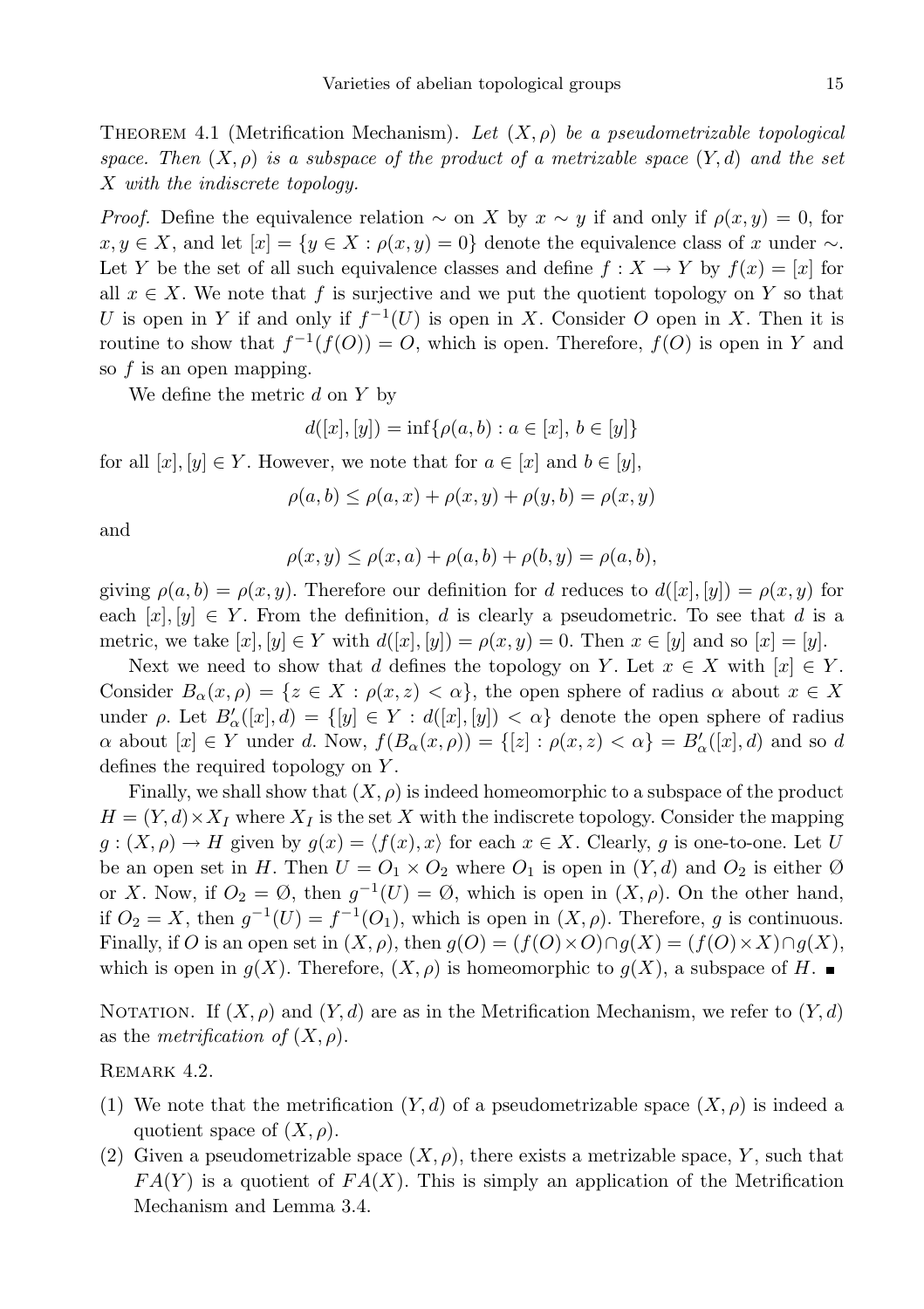(3) It is true that a topological group G is topologically isomorphic to a subgroup of the product of the Hausdorff topological group  $G/\overline{\{e\}}$  and  $|G|_I$ . This can be shown by considering the mapping  $h: G \to G/\overline{\{e\}} \times |G|_I$  given by  $h(g) = \langle f(g), g \rangle$  where  $f: G \to G/\overline{\{e\}}$  is the quotient mapping (cf. [41, proof of Theorem 6.7]). It is routine to show that  $h$  is an embedding.

Further, for a pseudometrizable topological group  $(G, \rho)$ , the quotient group  $G/\overline{\{e\}}$ is a metrizable topological group. Indeed, noting that

$$
\overline{\{e\}} = \{x : \rho(x, e) = 0\},\
$$

it is clear that  $G/\overline{\{e\}}$  with the metric defined by

$$
d(x\overline{\{e\}},y\overline{\{e\}}) = \rho(x,y),
$$

where  $x, y \in G$ , is the metrification of  $(G, \rho)$ . Therefore, the metrification of a pseudometrizable topological group is a topological group.

For X a completely regular space, let  $\rho$  be a pseudometric on X. We wish to identify the metrification of  $(|FA(X)|, \rho')$ , where  $|FA(X)|$  is the group underlying  $FA(X)$  and  $\rho'$ is the Graev extension of  $\rho$ . To do this we need the following lemma.

LEMMA 4.3. Let  $(X, \rho)$  be a pseudometric space and let  $\rho'$  be the Graev extension of  $\rho$ to |FA(X)|. Let  $x = x_1^{\varepsilon_1} \dots x_n^{\varepsilon_n}$ ,  $\varepsilon_i = \pm 1$  for  $i = 1, \dots, n$ , be the reduced representation of a word in  $FA(X)$  such that  $\rho'(x,e) = 0$  and for each  $i = 1, \ldots, n$ ,  $\rho(x_i, e) \neq 0$ . Then x can be written the form  $x = u_1 \dots u_m$  where each  $u_i = z_{i_1} z_{i_2}^{-1}$ ,  $z_{i_1} \in \{x_j : \varepsilon_j = 1\} \subseteq X$ and  $z_{i_2} \in \{x_k : \varepsilon_k = -1\} \subseteq X$  and  $\rho(z_{i_1}, z_{i_2}) = 0$ .

*Proof.* Let  $W_1$  and  $W_2$  be the optimal  $\rho$ -representations for x and e respectively. We note that by Graev's analysis ([20, pp. 313–315]) on  $\rho'$ ,  $W_1$  and  $W_2$  have length at most n; that is,  $W_1$  is in fact the reduced representation of x. Further, if we write  $W_2$  directly under  $W_1$ , and we apply Graev's analysis on these representations, we can divide the representation  $(W_1, W_2)$  into small blocks, each of which has one of the following two forms:

Single block: 
$$
\begin{cases} x_i^{\varepsilon_i} \\ e \end{cases}
$$
 Double block: 
$$
\begin{cases} x_j & x_k^{-1} \\ x_j & x_j^{-1} \end{cases}
$$
 where  $x_j$  and  $x_k^{-1}$  appear in  $W_1, x_j \neq x_k$ .

Note that  $\rho'(x, e) = R(W_1, W_2)$ . Suppose the single block  $\begin{cases} x_i^{\varepsilon_i} \end{cases}$  $e^i$  appears in the representation  $(W_1, W_2)$ . Then  $\rho(x_i, e)$  contributes to the value of  $\rho'(x, e)$ . However,  $\rho(x_i, e) \neq 0$ and  $\rho'(x, e) = 0$ , giving a contradiction. Therefore, all blocks must be double blocks and the result follows.

The following proposition applies the Metrification Mechanism to  $(X, \rho)$ , a pseudometrizable topological space, and  $(|FA(X)|, \rho')$ , the free abelian group on  $X \setminus \{e\}$ with the Graev extension of  $\rho$ . We see that if  $(Y, d)$  is the metrification of  $(X, \rho)$  and we take the free abelian group on Y with the Graev extension of  $d$ , the result is exactly the metrification of  $(|FA(X)|, \rho').$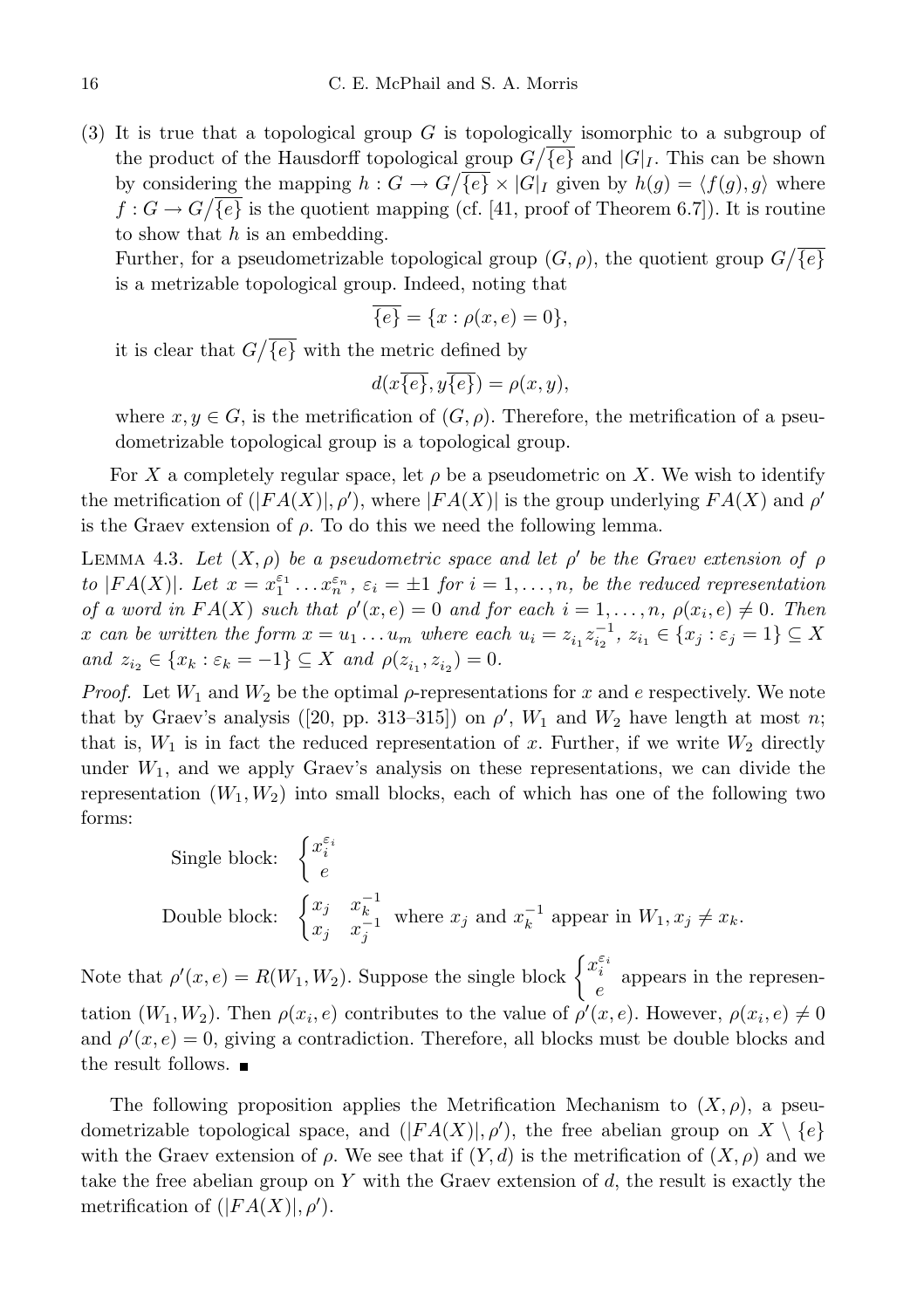PROPOSITION 4.4. Let  $(X, \rho)$  be a pseudometric topological space. Let  $(Y, d)$  be the metrification of  $(X, \rho)$ . Let  $\rho'$  and d' be the Graev extensions of  $\rho$  and d to  $F_X$ , the group underlying  $FA(X, \rho)$ , and  $F_Y$ , the group underlying  $FA(Y, d)$ , respectively. Then the metrification of  $(F_X, \rho')$  is a topological group and is topologically isomorphic to  $(F_Y, d')$ , indeed,  $(F_Y, d')$  is isometrically isomorphic to the metrification of  $(F_X, \rho')$ .

*Proof.* The notation for  $(X, \rho)$  and  $(Y, d)$  will be as in the Metrification Mechanism, Theorem 4.1. Note that  $[e] \in Y$  is the identity element in  $F_Y$ . We shall denote by  $(F_X/\overline{\{e\}},h)$  the metrification of  $(F_X,\rho')$  as per Remark 4.2(3).

Let  $w \in F_Y$  have reduced representation  $w = [x_1]^{\varepsilon_1} \dots [x_n]^{\varepsilon_n}$ , where  $\varepsilon_i = \pm 1$  for each  $i = 1, \ldots, n$ . We define the map  $f: F_Y \to F_X/\overline{\{e\}}$  by

$$
f([x_1]^{\varepsilon_1}\dots[x_n]^{\varepsilon_n})=x_1^{\varepsilon_1}\dots x_n^{\varepsilon_n}\overline{\{e\}}.
$$

It is routine to show that f is well-defined. Further,  $f$  is clearly a surjective group homomorphism. We shall show that f is a topological group isomorphism from  $(F_Y, d')$  onto  $(F_X/\overline{\{e\}},h).$ 

To show  $f$  is one-to-one, let

$$
w_1 = [x_1]^{\varepsilon_1} \dots [x_n]^{\varepsilon_n}, \quad \varepsilon_i = \pm 1
$$
 for each  $i = 1, \dots, n$ ,

and

$$
w_2 = [y_1]^{n_1} \dots [y_m]^{n_m}
$$
,  $\eta_i = \pm 1$  for each  $i = 1, \dots, m$ ,

be words in  $F_Y$ , each in its reduced representation. We note that if  $[x_i] = [x_j]$ ,  $i \neq j$ , then  $\varepsilon_i = \varepsilon_j$ , and similarly  $[y_i] = [y_j]$  implies  $\eta_i = \eta_j$ . Also,  $\rho(x_i, e) \neq 0$  for each  $i = 1, \ldots, n$  and  $\rho(y_j, e) \neq 0$  for each  $j = 1, \ldots, m$ . Now, let  $f(w_1) = f(w_2)$ . Then  $x_1^{\varepsilon_1} \dots x_n^{\varepsilon_n} \overline{\{e\}} = y_1^{\eta_1} \dots y_m^{\eta_m} \overline{\{e\}}$  and so  $\rho'(x_1^{\varepsilon_1} \dots x_n^{\varepsilon_n}, y_1^{\eta_1} \dots y_m^{\eta_m}) = 0$ . By the invariance of  $\rho', \rho'(x_1^{\varepsilon_1} \dots x_n^{\varepsilon_n} y_m^{-\eta_m} \dots y_1^{-\eta_1}, e) = 0.$  By Lemma 4.3, the word  $x_1^{\varepsilon_1} \dots x_n^{\varepsilon_n} y_m^{-\eta_m} \dots y_1^{-\eta_1}$ can be written in the form  $u_1 \dots u_q$  where  $u_i = z_{2i-1} z_{2i}^{-1}$  such that  $\rho(z_{2i-1}, z_{2i}) = 0$  with

$$
z_{2i-1} \in \{x_i : \varepsilon_i = 1\} \cup \{y_j : \eta_j = -1\} \subseteq X, \quad z_{2i} \in \{x_i : \varepsilon_i = -1\} \cup \{y_j : \eta_j = 1\} \subseteq X.
$$

Suppose for some  $u_i$ ,  $z_{2i-1} = x_i$  and  $z_{2i} = x_j$ ,  $i \neq j$ . Clearly  $\varepsilon_i \neq \varepsilon_j$ . However, as  $\rho(z_{2i-1}, z_{2i}) = 0$ ,  $[z_{2i-1}] = [z_{2i}]$ , that is,  $[x_i] = [x_j]$ , implying  $\varepsilon_i = \varepsilon_j$ . This is contradiction, so for each  $u_i$ , both  $z_{2i-1}$  and  $z_{2i}$  cannot be letters from  $\{x_1, \ldots, x_n\}$ . Similarly, for each  $u_i$ , both  $z_{2i-1}$  and  $z_{2i}$  cannot be letters from  $\{y_1, \ldots, y_m\}$ . Therefore, for each  $u_i$ one letter is from  $x_1^{\varepsilon_1} \dots x_n^{\varepsilon_n}$  and the other from  $y_m^{-\eta_m} \dots y_1^{-\eta_1}$ . This implies that each  $x_i^{\varepsilon_i}$ is paired with a  $y_j^{-\eta_j}$  such that  $\rho(x_i, y_j) = 0$ , giving  $[x_i] = [y_j]$ . Further,  $m = n$  and using commutativity of  $F_Y$ , we can form representations of  $aw_1$  and  $w_2$  by taking one letter from each pair  $[x_i] = [y_i]$ . This gives  $w_1 = w_2$  and so f is one-to-one.

To complete the proof, we show that  $d'$  and  $h$  are isometric. We must show that for two words  $w_1$  and  $w_2$  in  $F_Y$ , the equality  $d'(w_1, w_2) = h(f(w_1), f(w_2))$  holds. Recall that for  $x\overline{\{e\}}$  and  $y\overline{\{e\}}$  in  $F_X/\overline{\{e\}}$ ,  $h(x\overline{\{e\}}), y\overline{\{e\}}) = \rho'(x, y)$ .

Now, we note that  $\rho'(x^{\varepsilon}, y^{\eta}) = d'([x]^{\varepsilon}, [y]^{\eta})$ , where  $x^{\varepsilon}, y^{\eta} \in X \cup X^{-1}$  and  $[x]^{\varepsilon}, [y]^{\eta} \in X$  $Y \cup Y^{-1}$ . Next we will show that for a word  $w \in F_Y$ ,

$$
d'(w, [e]) = h(f(w), f([e])).
$$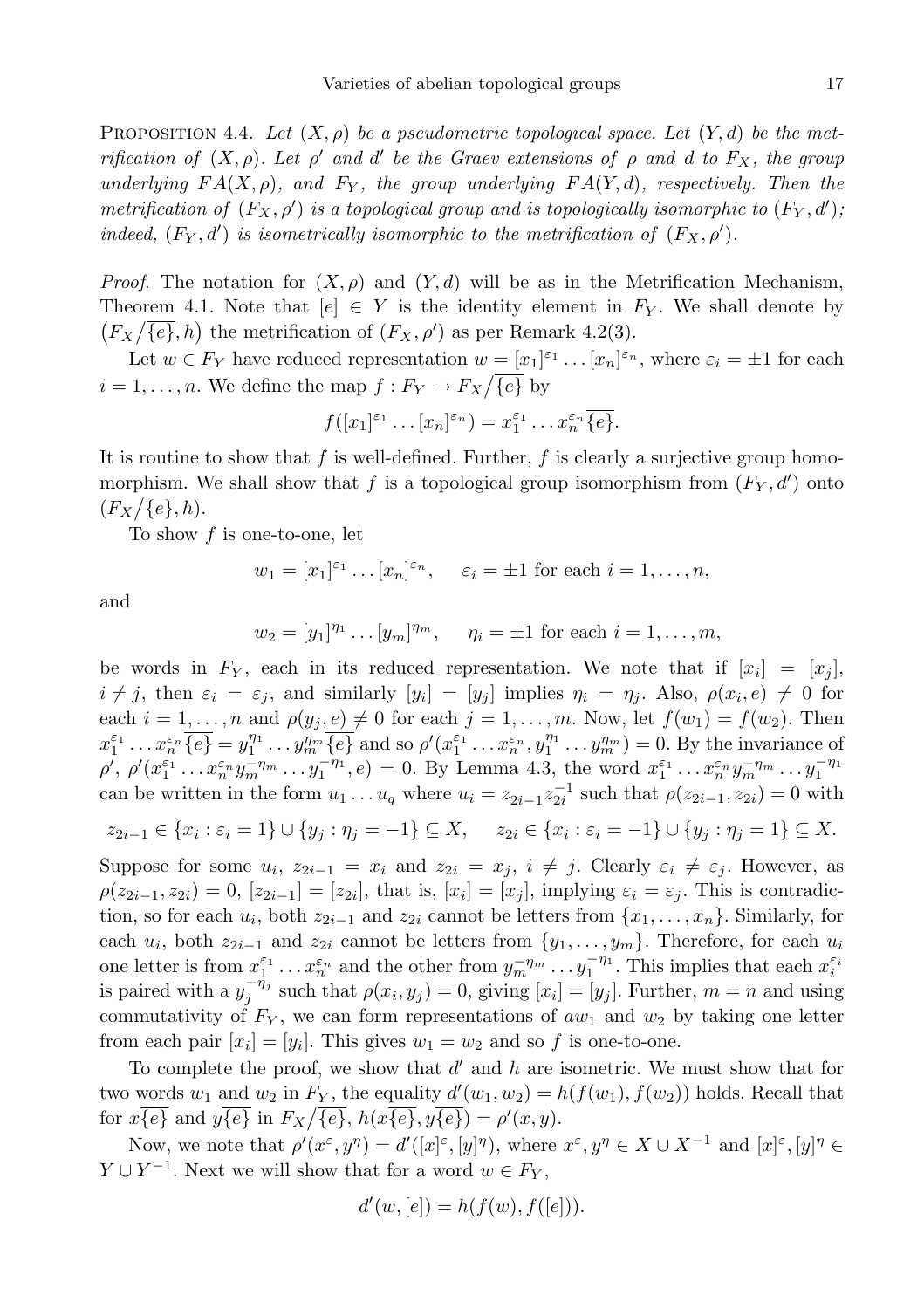Let

$$
w = [x_1]^{\varepsilon_1} \dots [x_n]^{\varepsilon_n}
$$
,  $\varepsilon_i = \pm 1$  for  $i = 1, ..., n$ ,  
\n $[e] = [a_1]^{\eta_1} \dots [a_n]^{\eta_n}$ ,  $\eta_i = \pm 1$  for  $i = 1, ..., n$ ,

be an optimal d-representation for  $(w, [e])$ . Then

$$
d'(w, [e]) = \sum_{i=1}^n d'([x_i]^{e_i}, [a_i]^{n_i}) = \sum_{i=1}^n \rho'(x_i^{e_i}, a_i^{n_i}) \ge \rho'(x_1^{e_1} \dots x_n^{e_n}, a_1^{n_1} \dots a_n^{n_n}).
$$

Now,  $f(w) = x_1^{\varepsilon_1} \dots x_n^{\varepsilon_n} \overline{\{e\}}$ , and  $f([e]) = a_1^{\eta_1} \dots a_n^{\eta_n} \overline{\{e\}}$ , giving ′

$$
h(f(w), f([e])) = \rho'(x_1^{\varepsilon_1} \dots x_n^{\varepsilon_n}, a_1^{\eta_1} \dots a_n^{\eta_n}),
$$

and hence  $d'(w, [e]) \geq h(f(w), f([e]))$ .

Conversely, take 
$$
x = x_1^{\varepsilon_1} \dots x_n^{\varepsilon_n}
$$
. Then  $h(f(w), f([e])) = \rho'(x, e)$ . Further, let

$$
x = b_1^{\xi_1} \dots b_n^{\xi_n}
$$
,  $\xi_i = \pm 1$  for  $i = 1, \dots, n$ ,  
\n $e = c_1^{\gamma_1} \dots c_n^{\gamma_n}$ ,  $\gamma_i = \pm 1$  for  $i = 1, \dots, n$ ,

be an optimal  $\rho$ -representation for  $(x, e)$  (in  $F_X$ ). Then

$$
\rho'(x,e) = \sum_{i=1}^n \rho'(b_i^{\xi_i}, c_i^{\gamma_i}) = \sum_{i=1}^n d'([b_i]^{\xi_i}, [c_i]^{\gamma_i}) \geq d'([b_1]^{\xi_1} \dots [b_n]^{\xi_n}, [c_1]^{\gamma_1} \dots [c_n]^{\gamma_n}).
$$

Now as  $b_1^{\xi_1} \dots b_n^{\xi_n} = x_1^{\varepsilon_1} \dots x_n^{\varepsilon_n}$ , we have

$$
f([b_1]^{\xi_1}\dots [b_n]^{\xi_n})=x_1^{\varepsilon_1}\dots x_n^{\varepsilon_n}\overline{\{e\}}=f([x_1]^{\varepsilon_1}\dots [x_n]^{\varepsilon_n})=f(w).
$$

Therefore,  $w = [b_1]^{\xi_1} \dots [b_n]^{\xi_n}$ . Similarly,  $[e] = [c_1]^{\gamma_1} \dots [c_n]^{\gamma_n}$  and we have  $d'(w, [e])$  $\leq h(f(w), f([e]))$ , giving equality.

Finally, let  $w_1, w_2 \in FA(Y)$ . Then

$$
d'(w_1, w_2) = d'(w_1 w_2^{-1}, [e]) = h(f(w_1)[f(w_2)]^{-1}, \overline{\{e\}}) = h(f(w_1), f(w_2)).
$$

LEMMA 4.5. Let X be a completely regular space. Then  $FA(X)$  is topologically isomorphic to a subgroup of the product of an indiscrete abelian group with a product of free abelian topological groups on metric spaces.

*Proof.* Let  $\rho_i$ ,  $i \in I$ , be a family of continuous pseudometrics on the space X which give rise to the given completely regular topology on X. For each  $i \in I$ , let  $(Y_i, d_i)$  be the metrification of  $(X, \rho_i)$ . Let  $(|FA(X)|, \rho'_i)$  be the free abelian group on  $X \setminus \{e\}$  with  $\rho'_i$ the Graev extension of the pseudometric  $\rho_i$ . Further, let  $(|FA(Y_i)|, d'_i)$  be the free abelian group on  $Y_i \setminus \{[e]_i\}$  with  $d'_i$  the Graev extension of the metric  $d_i$ . By Proposition 4.4,  $(|FA(Y_i)|, d'_i)$  is the metrification of  $(|FA(X)|, \rho'_i)$ . Noting Theorem 4.1, we see that there exists a topological group embedding  $g_i : (|FA(X)|, \rho'_i) \to (|FA(Y_i)|, d'_i) \times K_i$  where  $K_i$ is  $|FA(X)|$  with the indiscrete topology.

Let  $H = \prod_{i \in I}(|FA(X)|, \rho'_i)$ . By Lemma 3.3,  $FA(X)$  is topologically isomorphic to a subgroup of H where the embedding  $f : FA(X) \to H$  is given by  $f(w) = \prod_{i \in I} w_i$ ,  $w_i = w \in FA(X)$  for each  $i \in I$ .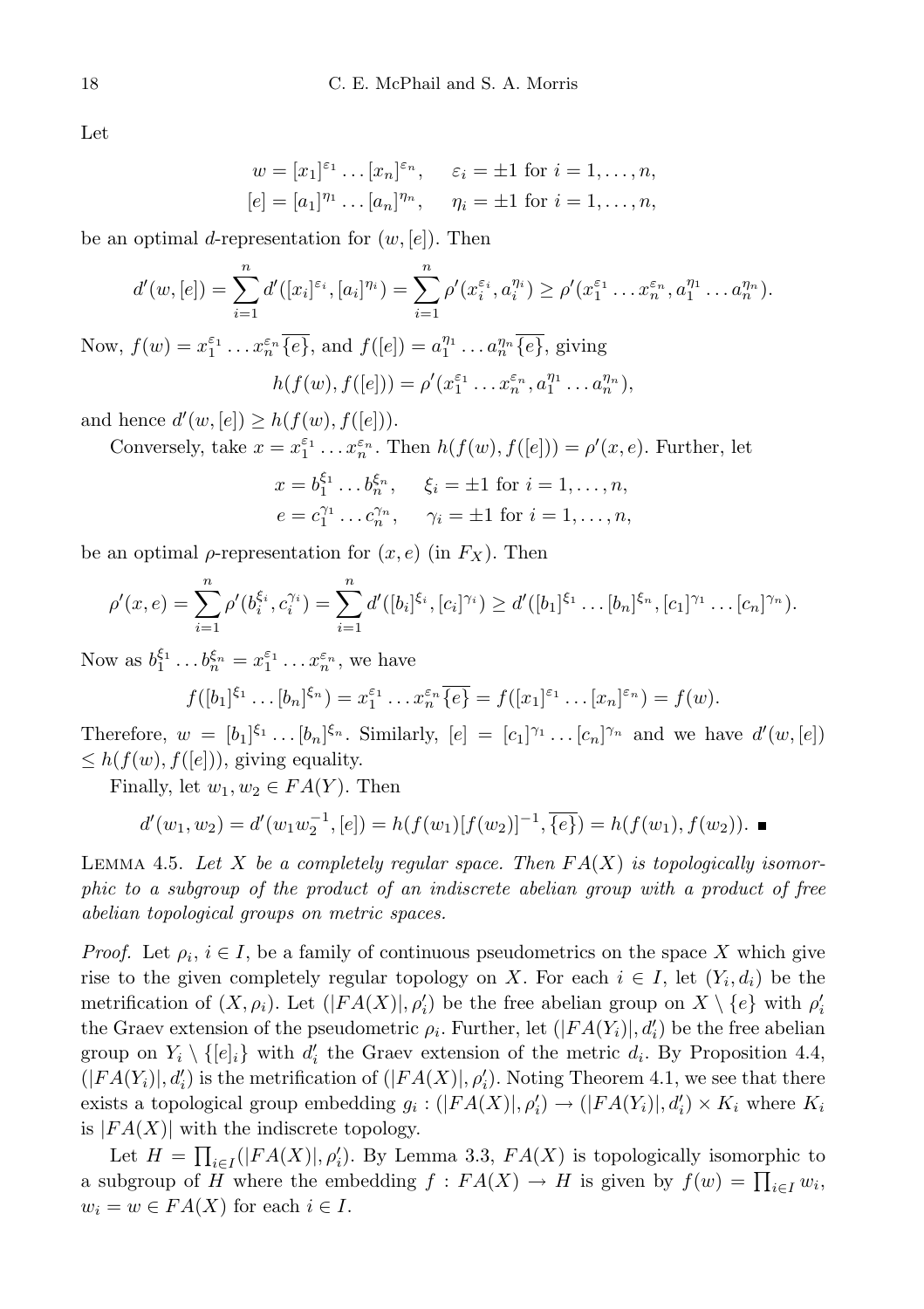Consider  $\Phi : FA(X) \to \prod_{i \in I} (|FA(Y_i)|, d'_i) \times K_i]$  given by  $\Phi(w) = \prod_{i \in I} g_i(w)$ . Clearly,  $\Phi$  is continuous. Also as each  $g_i$  is one-to-one and an open mapping onto the image of  $(|FA(X)|, \rho_i')$ , the map  $\Phi$  is also one-to-one and open onto  $\Phi(FA(X))$ . Thus  $\Phi$ is a topological group embedding and  $\Phi|_X$  is a homeomorphism of X onto its image in  $\prod_{i\in I} [(Y_i, d_i) \times K_i].$ 

For each  $i \in I$ , let  $FA(Y_i, d_i)$  be the free abelian topological group on the metric space  $(Y_i, d_i)$ . We note that both  $(|FA(Y_i)|, d'_i)$  and  $FA(Y_i, d_i)$  induce the topology  $(Y_i, d_i)$  on  $Y_i$ , with  $FA(Y_i, d_i)$  having the finer topology. Now, let  $\Psi : FA(X) \to \prod_{i \in I} (FA(Y_i, d_i) \times K_i)$ be given by  $\Psi(w) = \Phi(w)$  for each  $w \in FA(X)$ . Let T' be the topology on  $|FA(X)|$ for which  $\Psi$  is a (topological) embedding. If we denote the topology on  $FA(X)$  by T, then clearly  $\mathcal{T} \subseteq \mathcal{T}'$ . Considering  $\Psi(X) = \Phi(X)$ , we note  $\Psi(X)$  is a subspace of  $\prod_{i\in I}((Y_i,d_i)\times K_i)$ . Therefore  $(|FA(X)|,T')$  induces the same topology on X as does  $FA(X)$  (with T). However,  $FA(X)$  has the finest group topology that induces the given topology on X, giving  $\mathcal{T}' = \mathcal{T}$ . Thus  $FA(X)$  is topologically isomorphic to a subgroup of  $\prod_{i\in I} (FA(Y_i,d_i) \times K_i)$ . Further,  $\prod_{i\in I} (FA(Y_i,d_i) \times K_i)$  is topologically isomorphic to  $\prod_{i\in I} FA(Y_i, d_i) \times K$ , where  $K = \prod_{i\in I} |FA(X)|_I$ , an indiscrete abelian group, and the result follows.

We now present the main theorem for this section, which brings the ideas in this section together and allows us to describe the variety generated by  $FA[0,1]$ .

THEOREM 4.6. Let X be a completely regular Hausdorff space. Then  $FA(X)$  is topologically isomorphic to a subgroup of  $\prod_{i\in I} FA(Y_i)$ , where each  $Y_i$  is a metrizable space. If X is also a compact space, then each  $Y_i$  is a compact metrizable space and a quotient space of X, and each  $FA(Y_i)$  is a quotient group of  $FA(X)$ .

*Proof.* Let the topology on X be defined by the family of pseudometrics  $\{ \rho_i : i \in I \}$ and for each  $i \in I$ , let  $(Y_i, d_i)$  be the metrification of  $(X, \rho_i)$ . By Lemma 4.5,  $FA(X)$  is topologically isomorphic to a subgroup of  $\prod_{i\in I} FA(Y_i, d_i) \times K$  where K is an indiscrete abelian group. Let  $\Phi$  be the topological group isomorphism of  $FA(X)$  onto its image in  $\prod_{i\in I} FA(Y_i, d_i) \times K$ , as in Lemma 4.5. Let p be the projection of  $\prod_{i\in I} FA(Y_i, d_i) \times K$ onto  $\prod_{i\in I} FA(Y_i, d_i)$  and consider  $\gamma = p \circ \Phi$ . Clearly,  $\gamma$  is a continuous homomorphism of  $FA(X)$  into  $\prod_{i\in I} FA(Y_i, d_i)$ . As K is indiscrete,  $\gamma$  is an open mapping of  $FA(X)$  onto its image  $\gamma(FA(X))$  in  $\prod_{i\in I} FA(Y_i, d_i)$ .

We now show that  $\gamma$  is one-to-one. Let  $w \in FA(X)$  such that  $w \neq e$ . As  $FA(X)$  is Hausdorff, there exists  $k \in I$  such that  $\rho'_k(w, e) \neq 0$ . Let  $(|FA(Y_k)|, d'_k)$  be the group underlying  $FA(Y_k)$  with  $d'_k$  the Graev extension of the metric  $d_k$ . As  $(|FA(Y_k)|, d'_k)$  is the metrification of  $d'_{k}([w]_{k}, [e]_{k}) \neq 0$ , where  $[w]_{k}$  and  $[e]_{k}$  are the respective images of w and e in  $FA(Y_k)$ . This implies that  $[w]_k \neq [e]_k$  for some  $k \in I$  and so  $\gamma(w)$  is not the identity in  $\prod_{i\in I} FA(Y_i, d_i)$ . Therefore,  $\gamma$  is one-to-one and hence an embedding.

To complete the proof, observe that  $(Y_i, d_i)$  is a continuous image of  $(X, \rho_i)$ , indeed of X, and so  $(Y_i, d_i)$  is compact. Further,  $(Y_i, d_i)$  is a quotient space of X and so  $FA(Y_i, d_i)$ is a quotient of  $FA(X)$  by Lemma 3.4.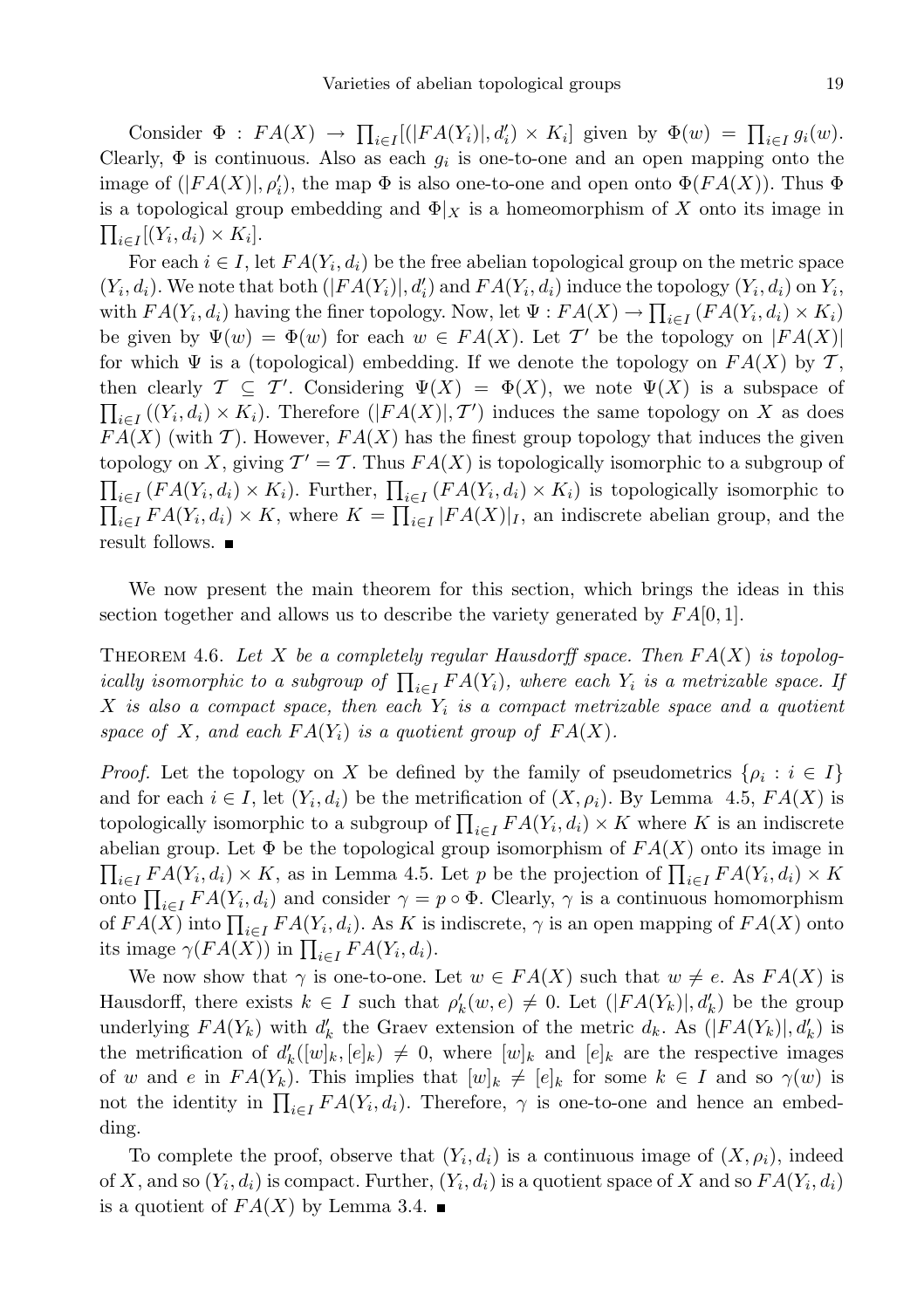## 5. The variety generated by  $FA[0,1]$

In this section, we will commence our proof of the Main Theorem by establishing the following interesting result.

THEOREM A. The variety of topological groups generated by  $FA[0,1]$  is precisely the variety of topological groups generated by the class of all abelian  $k_{\omega}$ -groups; that is,  $\mathfrak{V}(FA[0,1]) = \mathfrak{V}(K_{\omega}).$ 

The variety of topological groups generated by  $FA[0, 1]$  is trivially contained in  $\mathfrak{V}(\mathcal{K}_{\omega})$ . We must therefore establish that  $\mathfrak{V}(\mathcal{K}_{\omega})$  is contained in  $\mathfrak{V}(FA[0,1])$ .

The first two steps in our proof of Theorem A call on Remark 3.2(5), Remark 3.7 and Lemma 3.10 respectively.

STEP 1. The variety of topological groups generated by the class of all abelian  $k_{\omega}$ -groups,  $\mathfrak{V}(\mathcal{K}_{\omega})$ , is the same as the variety of topological groups generated by the class of all free abelian topological groups on all  $k_{\omega}$ -spaces.

STEP 2.  $\mathfrak{V}(\mathcal{K}_{\omega})$  equals the variety of topological groups generated by the class of all free abelian topological groups on countable free unions of compact Hausdorff spaces.

In the remainder of this section, we shall see that the free abelian topological group on any compact Hausdorff space is contained in  $\mathfrak{V}(FA[0,1])$ . This result will then allow us to prove that  $\mathfrak{V}(FA[0,1])$  equals  $\mathfrak{V}(\mathcal{K}_{\omega}).$ 

As a first step towards establishing that  $FA(X)$  is contained in  $\mathfrak{V}(FA[0,1])$  for every compact Hausdorff space  $X$ , we consider the case when  $X$  is a compact metrizable space.

PROPOSITION 5.1. Let Y be a compact metrizable space. Then  $FA(Y)$  is topologically isormorphic to a subgroup of a quotient group of  $FA[0,1]$ , and hence,  $FA(Y)$  is contained in  $\mathfrak{V}(FA[0,1])$ .

*Proof.* Observe that Y can be embedded in  $[0, 1]^{\aleph_0}$  ([17, Chapter IX, Section 9, Corollary 9.2]). As Y is compact, by Corollary 3.9,  $FA(Y)$  is topologically isomorphic to a closed subgroup of  $FA[0,1]^{\aleph_0}$ . Now noting that  $[0,1]^{\aleph_0}$  is a compact connected locally connected metrizable topological space, by the Hahn–Mazurkiewicz Theorem ([2, Part II, Chapter 1,  $\S$ 1, p. 100, it is a continuous image of  $[0, 1]$ , and hence a quotient space of [0, 1]. Thus, by Lemma 3.4,  $FA[0,1]^{\aleph_0}$  is a quotient group of  $FA[0,1]$  and the result follows.  $\blacksquare$ 

We now use the Metrification Mechanism and Proposition 5.1 to obtain the desired result for any compact Hausdorff space.

COROLLARY 5.2. Let X be any compact Hausdorff space. Then  $FA(X)$  is contained in  $\mathfrak{V}(FA[0,1]).$ 

*Proof.* By Theorem 4.6,  $FA(X)$  is topologically isomorphic to a subgroup of a product of free abelian topological groups on compact metrizable spaces. From Proposition 5.1, each of these free abelian topological groups is in  $\mathfrak{V}(FA[0,1])$  and the result follows.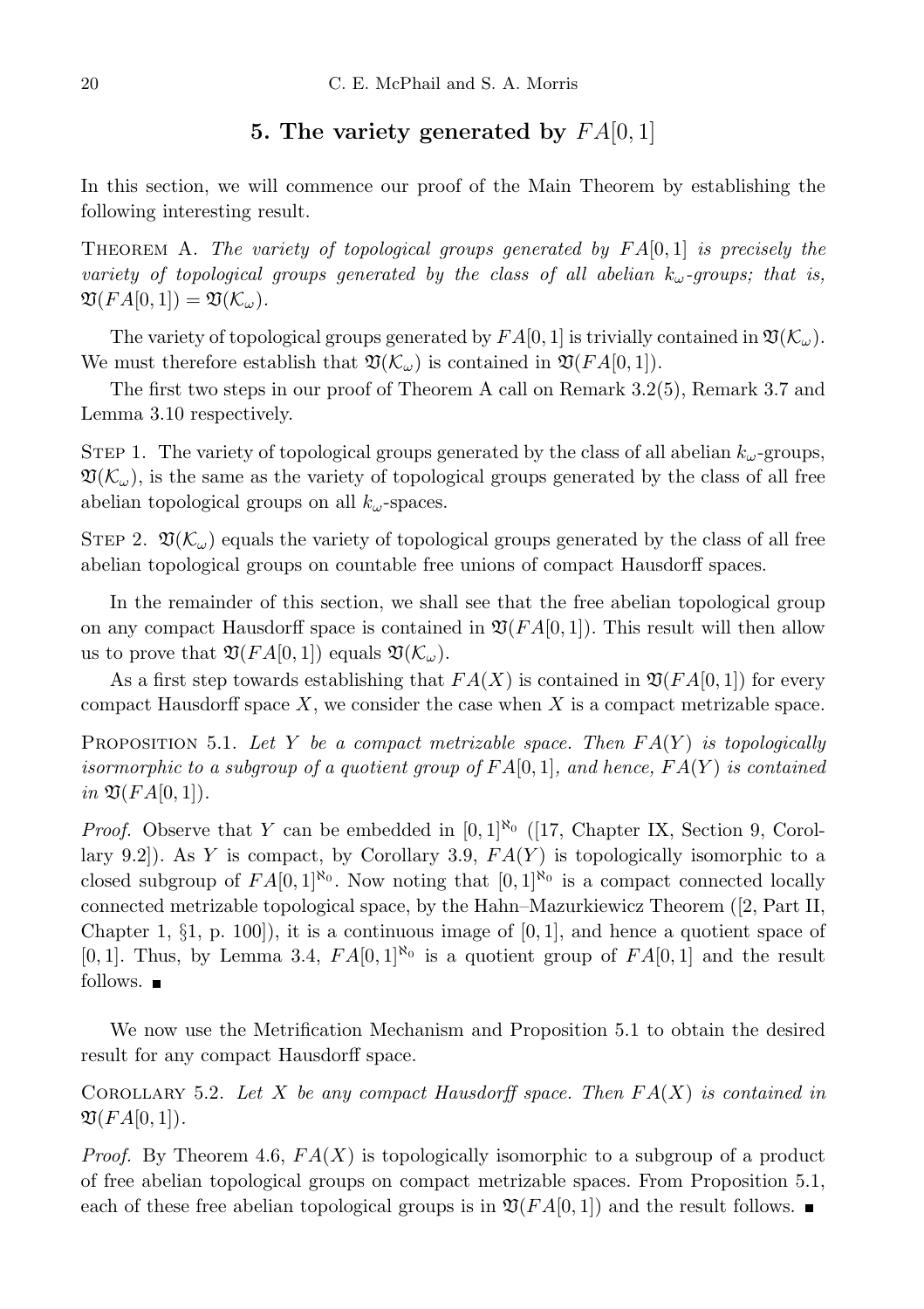We now turn our attention back to the problem of establishing that  $\mathfrak{V}(FA[0,1])$  is equal to  $\mathfrak{V}(\mathcal{K}_{\omega})$ , where  $\mathcal{K}_{\omega}$  is the class of all abelian  $k_{\omega}$ -groups. Using Step 2, it now suffices to show that the free abelian topological group on any countable free union of compact Hausdorff spaces is in  $\mathfrak{V}(FA[0,1])$ .

NOTATION. We will denote by  $gp(X)$  the algebraic group generated by X.

PROPOSITION 5.3. Let  $Y = \bigsqcup_{n=1}^{\infty} Y_n$ , where each  $Y_n$  is a compact Hausdorff space. If Y is a subspace of a compact Hausdorff space  $X$ , then  $FA(Y)$  is topologically isomorphic to a closed subgroup of  $FA(X)$ . In particular,  $FA(Y)$  is topologically isomorphic to a subgroup of  $FA([0,1]^{\aleph})$  for some cardinal number  $\aleph$ .

*Proof.* [Warning. We are not asserting in the statement that the subgroup of  $FA(X)$ algebraically generated by Y is  $FA(Y)$ . Without loss of generality, let  $e \in Y_1 \subseteq X$ . Let Z be the subspace of  $FA(X)$  defined by  $Z = \bigcup_{n=1}^{\infty} Z_n$ , where  $Z_n = \{y^n : y \in Y_n\}.$ Now,  $Z \setminus \{e\}$  freely generates the group  $gp(Z)$ . Further,  $Z \cap FA_n(X) = \bigcup_{i=1}^n Z_i$ , which is compact. Therefore, Z is closed in  $FA(X)$  by Lemma 3.8. A similar argument shows that for each  $n \in \mathbb{N}$ ,  $Z \setminus Z_n$  is closed in  $FA(X)$  and so  $Z_n$  is open in Z. Thus, Z is a free union of the spaces  $Z_n$ ,  $n = 1, 2, \ldots$  So Z is homeomorphic to Y. Next, let  $Z'_n = Z_1 \cup \cdots \cup Z_n$ . Then Z is a  $k_{\omega}$ -space with  $k_{\omega}$ -decomposition  $Z = \bigcup_{n=1}^{\infty} Z'_n$ . Now, from the definition of  $Z_n$  we see that  $gp(Z) \cap FA_n(X) \subseteq gp_n(Z'_n)$ and so by Theorem 3 of [35],  $gp(Z)$  is closed in  $FA(X)$  and is the free abelian topological group on Z,  $FA(Z)$ . Further, as Z is homeomorphic to Y,  $FA(Y)$  is topologically isomorphic to  $FA(Z)$ . Thus,  $FA(Y)$  is topologically isomorphic to a closed subgroup of  $FA(X)$ .

Finally, as Y is completely regular Hausdorff, it can be embedded in  $X = [0,1]^{\aleph}$  for some cardinal  $\aleph$  ([33, Chapter 4, Theorem 7]). The result follows by noting that [0, 1] is compact Hausdorff.

Step 2 and Proposition 5.3 now allow us to deduce the final step in the proof of Theorem A.

STEP 3.  $\mathfrak{V}(\mathcal{K}_{\omega})$  equals the variety of topological groups generated by the class of all free abelian topological groups on compact spaces.

Theorem A follows from Step 3 and Corollary 5.2.

REMARK 5.4.  $\mathfrak{V}(\mathcal{K}_{\omega})$  is a singly-generated variety and hence is a  $T(m)$ -variety, indeed,  $\mathfrak{V}(\mathcal{K}_{\omega})$  is a  $T(\mathfrak{c}^+)$ -variety, where  $\mathfrak{c}$  is the cardinality of the continuum.

Open Questions. Is the variety of topological groups generated by the class of all  $k_{\omega}$ -groups equal to the variety of topological groups generated by the free topological group on [0, 1]? If not, is the variety of topological groups generated by all  $k_{\omega}$ -groups a singly-generated variety? (We note that it can be proved that the variety of topological groups generated by the class of all connected locally compact groups is singlygenerated.)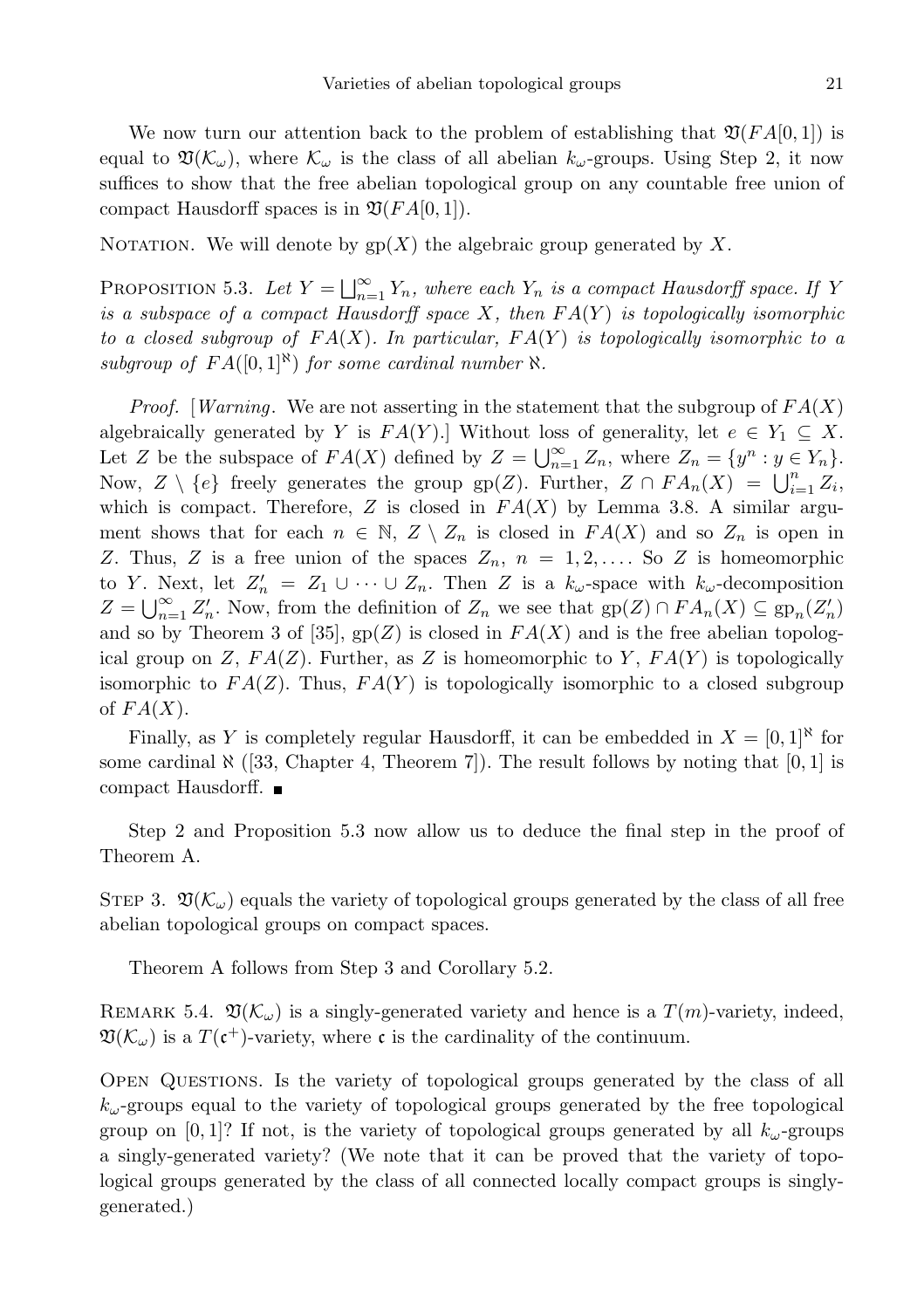#### 6. Locally compact abelian groups and  $k_{\omega}$ -groups

In this section, we will prove the following part of the Main Theorem. Theorem B.

$$
A = \mathfrak{V}(\mathcal{B})
$$

$$
\mathfrak{V}(\mathcal{D}_R) = \mathfrak{V}(\mathcal{L}_A) \qquad \mathfrak{V}(\mathcal{C}_\sigma)
$$

$$
\begin{array}{c|c}\n & \nearrow & \mathfrak{V}(\mathcal{C}_\sigma) \\
& \searrow & \nearrow & \mathfrak{V}(\mathcal{D}_\sigma) \\
& \mathfrak{V}(\mathcal{D}) & \mathfrak{V}(\mathcal{K}_\omega) = \mathfrak{V}(FA[0,1])\n\end{array}
$$

Clearly, the class of all abelian  $\sigma$ -compact groups,  $C_{\sigma}$ , contains the class of all abelian  $k_{\omega}$  groups,  $\mathcal{K}_{\omega}$ . Therefore, we will compare  $\mathfrak{V}(\mathcal{K}_{\omega})$  with  $\mathfrak{V}(\mathcal{C}_{\sigma})$ .

We will say a variety of topological groups is *closed under completions* if every Hausdorff topological group G contained in the variety has a completion,  $\widehat{G}$ , in the variety.

PROPOSITION 6.1. The variety  $\mathfrak{V}(\mathcal{K}_{\omega})$  is closed under completions.

*Proof.* Let G be a Hausdorff group in  $\mathfrak{V}(\mathcal{K}_{\omega})$ . We know that  $G \in SC\overline{Q}P(\mathcal{K}_{\omega})$ . Now,  $\mathcal{K}_{\omega}$  is closed under P and  $\overline{Q}$  ([19, Results 4, 11]) and so G is topologically isomorphic to a subgroup of  $K = \prod_{i \in I} K_i$ , a product of  $k_{\omega}$ -groups contained in  $\overline{Q}P(\mathcal{K}_{\omega})$ . Now K is complete, since  $k_{\omega}$ -groups are complete ([27, Theorem 2]), and so the closure of the group,  $\overline{G}$ , as a subgroup of K is complete and  $\overline{G} = \widehat{G} \in \mathfrak{V}(\mathcal{K}_{\omega})$ , giving the result.

We will see shortly that  $\mathfrak{V}(\mathcal{C}_{\sigma})$  is not closed under completions. But first we introduce the concepts of a "miikika" class and a "palirika"  $(2)$  class of topological groups. This will allow us to prove results about a number of different classes without dealing with each one individually.

DEFINITION 6.2. Let  $\Omega$  be a class of topological groups. Then  $\Omega$  is said to be a *miikika* class if it is closed under  $\overline{S}$ ,  $\overline{Q}$  and P. Further,  $\Omega$  is said to be a *palirika* class if it is a miikika class and is also closed under S.

EXAMPLE 6.3. The following classes of topological groups are examples of miikika classes that are not palirika classes.

- (a) The class of all (abelian)  $\sigma$ -compact groups.
- (b) The class of all locally compact (abelian) Hausdorff groups.
- (c) The class of all (abelian)  $k_{\omega}$ -groups.
- (d) The class of all (abelian) Lie groups.

The following classes of topological groups are examples of palirika classes.

<sup>(2)</sup> Miikika ('mi kı ka) and palirika ('pa lı rı ka) are the Paakantyi words for "clever" and "nice" respectively. Paakantyi is the language of Aboriginal people living around the Darling River mainly in southwestern New South Wales, Australia [74].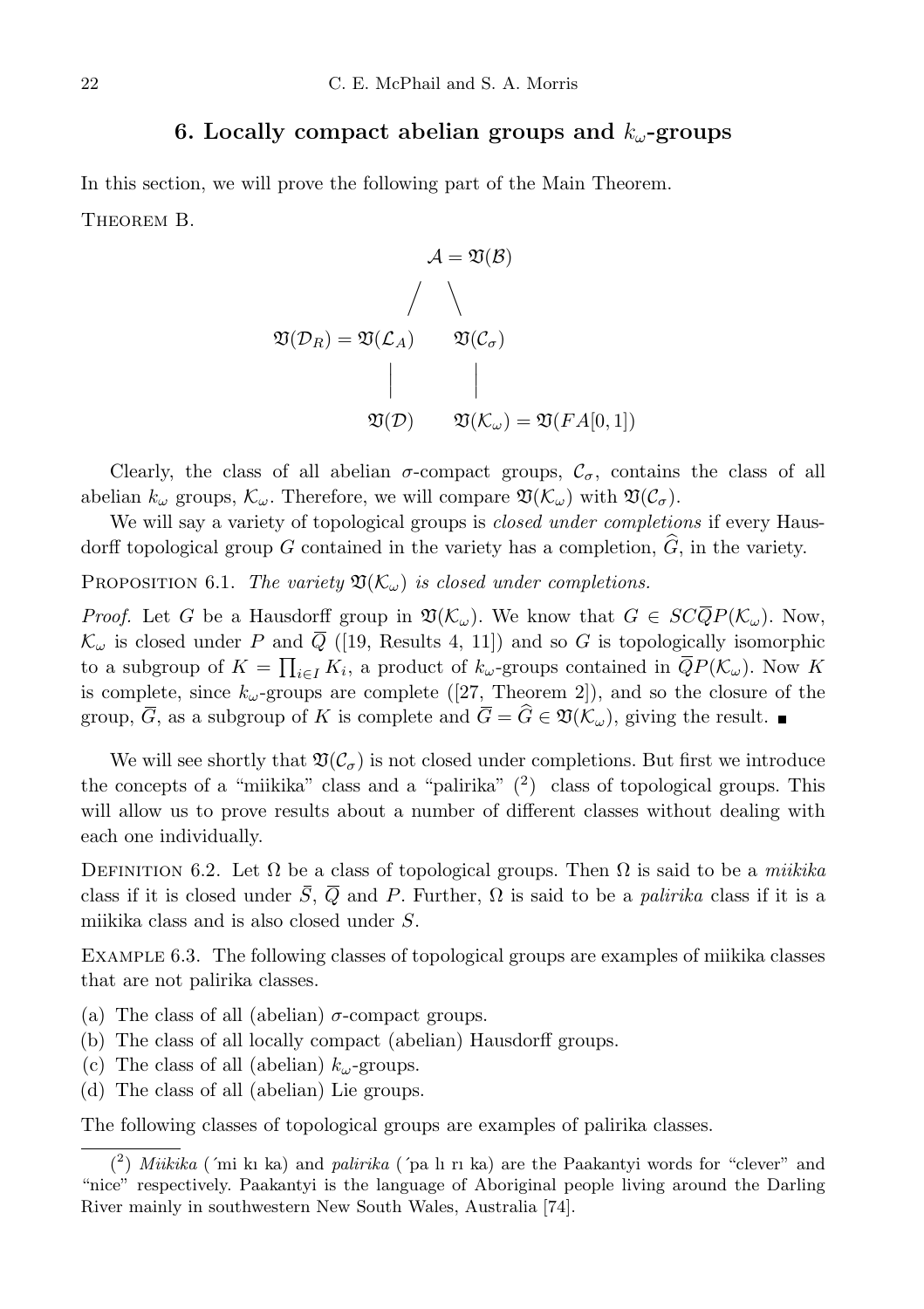- (e) The class of all discrete (abelian) groups.
- (f) The class of all (abelian) separable metrizable groups.
- $(g)$  The class of all (abelian) topological groups of cardinality less than or equal to m for some infinite cardinal m.

The following are examples of classes that are not miikika classes.

- (h) The class of all (abelian) pro-Lie groups ([25, Corollary 4.11, p. 179]).
- (i) The class of all complete topological groups (see [71]).

Lemma 6.4.

- (i) Let  $\Omega$  be a miikika class. Then any complete UFSS-group in  $\mathfrak{V}(\Omega)$  is in  $\Omega$ . In particular, any discrete group or Banach space in  $\mathfrak{V}(\Omega)$  is in  $\Omega$ .
- (ii) Let  $\Omega$  be a palirika class. Then any UFSS-group in  $\mathfrak{V}(\Omega)$  is in  $\Omega$ .

*Proof.* To prove part (i), let G be a complete UFSS-group in  $\mathfrak{V}(\Omega)$ . By Remark 2.8  $G \in S\overline{Q} \overline{S}P(\Omega)$ . As G is complete,  $G \in \overline{S} \overline{Q} \overline{S}P(\Omega)$ . The result follows from Definition 6.2. The proof of part (ii) is similarly trivial.  $\blacksquare$ 

PROPOSITION 6.5. The variety  $\mathfrak{V}(\mathcal{C}_{\sigma})$  contains no infinite-dimensional Banach spaces. Further, any discrete group contained in  $\mathfrak{V}(\mathcal{C}_{\sigma})$  is countable.

*Proof.* Let B be a Banach space and D a discrete group, both contained in  $\mathfrak{V}(\mathcal{C}_{\sigma})$ . Noting that  $\mathcal{C}_{\sigma}$  is a miikika class, both B and D are  $\sigma$ -compact by Lemma 6.4(i). We see immediately that  $D$  is countable.

Suppose B is infinite-dimensional. As B is  $\sigma$ -compact metrizable, B is separable. Now Theorem 5.2 of Chapter VI in [5] says that any separable Fréchet space, in this case  $B$ , is homeomorphic to  $\mathbb{R}^{\aleph_0}$ . However, it is clear that  $\mathbb{R}^{\aleph_0}$  is not  $\sigma$ -compact, giving us a contradiction. Thus B cannot be infinite-dimensional.

(An alternative proof using less powerful machinery goes as follows: A compact subset of an infinite-dimensional Banach space is nowhere dense, otherwise, being closed, it would contain some ball with positive radius, and it is well known that a ball in an infinitedimensional normed vector space is never compact. It is then enough to apply the Baire Theorem that a complete metric space is not a countable union of nowhere dense subsets. This shows that an infinite-dimensional Banach space is not  $\sigma$ -compact.)

Note that from Proposition 6.5, we see that  $\mathfrak{V}(\mathcal{C}_{\sigma})$  is properly contained in A.

PROPOSITION 6.6. The class  $\mathcal{C}_{\sigma}$  contains all countable-dimensional (real) topological vector spaces.

*Proof.* Let N be a countable-dimensional (real) topological vector space and let S be countable vector space basis for N. Then  $N = gp(\mathbb{R}.S)$  where  $\mathbb{R}.S = \bigcup_{s \in S} \{rs : r \in \mathbb{R}\}.$ Further,  $\{rs : r \in \mathbb{R}\} = \bigcup_{i=1}^{\infty} \{rs : r \in [-i, i]\}$ . Clearly,  $\{rs : r \in [-i, i]\}$  is compact for each  $s \in S$  and so N is a countable union of compact sets and hence is in  $\mathcal{C}_{\sigma}$ .

PROPOSITION 6.7. The variety  $\mathfrak{V}(\mathcal{C}_{\sigma})$  is not closed under completions.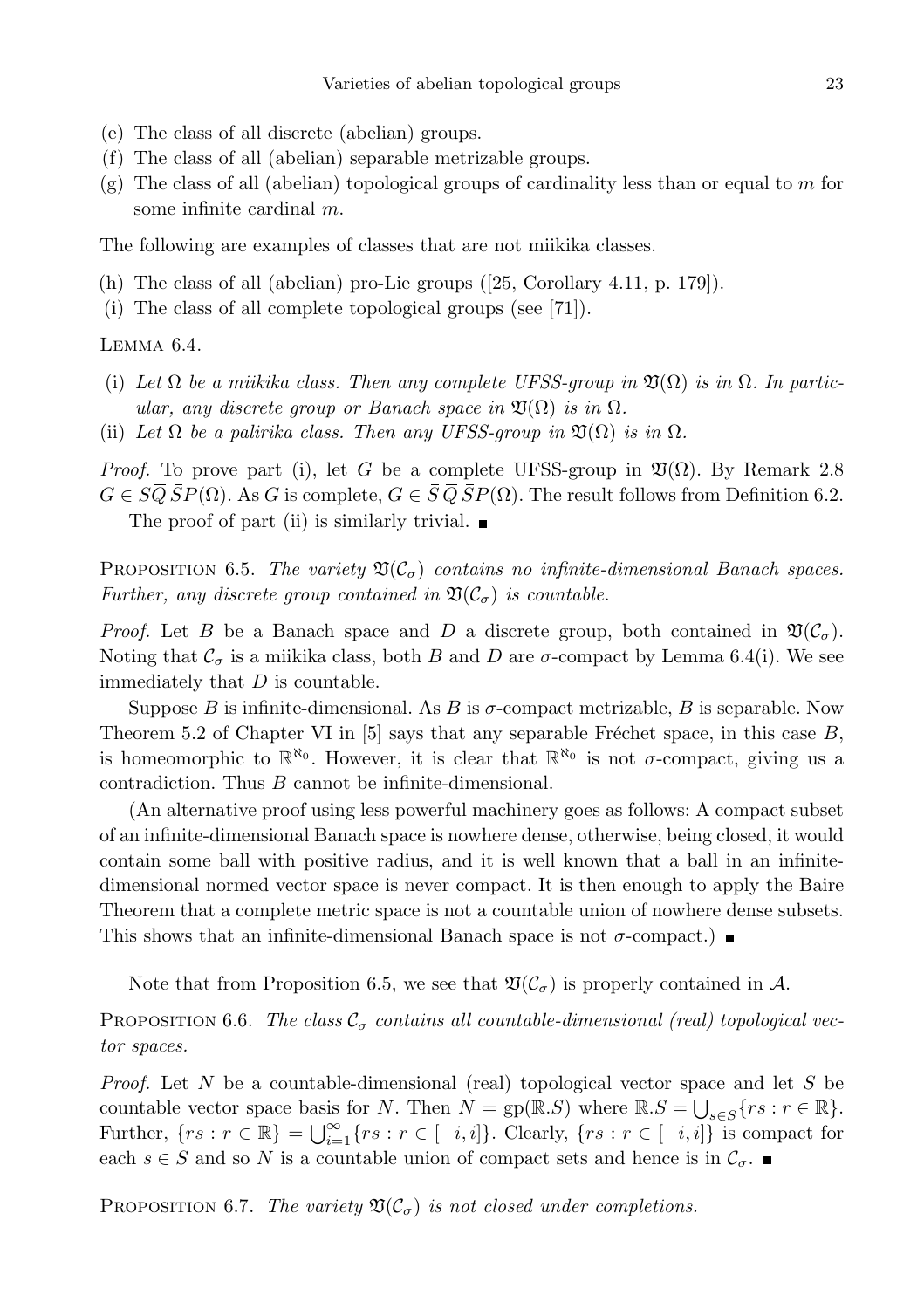*Proof.* Let  $N$  be a countably infinite-dimensional normed vector space. By Proposition 6.6,  $N \in \mathfrak{V}(\mathcal{C}_{\sigma})$ . However,  $\widehat{N}$ , the completion of N, is an infinite-dimensional Banach space and by Proposition 6.5 is not in  $\mathfrak{V}(\mathcal{C}_{\sigma})$ , giving the result.

The following corollary follows immediately from Propositions 6.1 and 6.7, and the fact that every  $k_{\omega}$ -space is  $\sigma$ -compact.

COROLLARY 6.8. The variety  $\mathfrak{V}(\mathcal{K}_{\omega})$  is properly contained in  $\mathfrak{V}(\mathcal{C}_{\sigma})$ .

We now turn our attention to a rich variety of topological groups,  $\mathfrak{V}(\mathcal{L}_A)$ . First recall the Principal Structure Theorem for locally compact abelian groups.

Theorem 6.9 (Principal Structure Theorem, [23, Theorem 24.30]). Every locally compact abelian group G is topologically isomorphic to  $\mathbb{R}^n \times H$ , where H is a locally compact abelian group containing a compact open subgroup and n is a non-negative integer.

PROPOSITION 6.10. The variety  $\mathfrak{V}(\mathcal{L}_A)$  properly contains  $\mathfrak{V}(D)$  and neither is a singlygenerated variety of topological groups.

*Proof.* Clearly,  $\mathfrak{V}(\mathcal{D}) \subseteq \mathfrak{V}(\mathcal{L}_A)$ .

Suppose  $\mathbb{R} \in \mathfrak{V}(\mathcal{D})$ . As  $\mathcal D$  is a miikika class and  $\mathbb R$  is a complete UFSS-group, by Lemma 6.4(i), R must be discrete. This is clearly a contradiction. So  $\mathbb{R} \notin \mathfrak{V}(\mathcal{D})$  and  $\mathfrak{V}(\mathcal{D})$  is a proper subvariety of  $\mathfrak{V}(\mathcal{L}_A)$ .

Now, suppose  $\mathfrak{V}(\mathcal{D})$  is singly-generated. Then it is a  $T(m)$ -variety for some infinite cardinal m (Remark 2.10). However, there exists a discrete group of cardinal m which is not a  $T(m)$ -group and we have a contradiction. Therefore,  $\mathfrak{V}(\mathcal{D})$  is not singly-generated and the result follows from Remark 2.10.  $\blacksquare$ 

The next proposition shows that it suffices to add the locally compact abelian group  $\mathbb R$  to the class of all discrete abelian groups to obtain the variety generated by  $\mathcal L_A$ . We use the following lemma, which is folklore.

LEMMA 6.11 ([16, Lemma 3.1]). Let G be a locally compact abelian group containing an open compact subgroup. Then  $G$  is topologically isomorphic to a closed subgroup of a product  $\mathbb{T}^m \times D$ , where m is a cardinal and D is a discrete abelian group.

*Proof.* Let K be an open compact subgroup of G. Then there exists an embedding  $\phi$ :  $K \to \mathbb{T}^m$  for some cardinal m. As  $\mathbb{T}^m$  is divisible,  $\phi$  can be extended to a homomorphism  $\Phi: G \to \mathbb{T}^m$ . Now,  $\Phi$  is continuous as K is open in G and the restriction  $\phi$  to K is continuous. Let  $h: G \to G/K$  be the canonical homomorphism to the quotient group  $D = G/K$ . Note that as K is open, D is discrete. Consider the mapping  $f : G \to \mathbb{T}^m \times D$ given by  $f(g) = \langle \Phi(g), h(g) \rangle$ . Clearly, f is a continuous homomorphism. Further, the kernel of f is the identity of G as  $\phi$  is one-to-one on K. Since the restriction of f to the open subgroup K coincides with the embedding  $\phi: K \to \mathbb{T}^m$ , f is also an open mapping, and hence an embedding, which completes the proof.  $\blacksquare$ 

PROPOSITION 6.12. The variety  $\mathfrak{V}(\mathcal{L}_A)$  equals  $\mathfrak{V}(\mathcal{D}_R)$ , the variety generated by the class of all discrete abelian groups and R.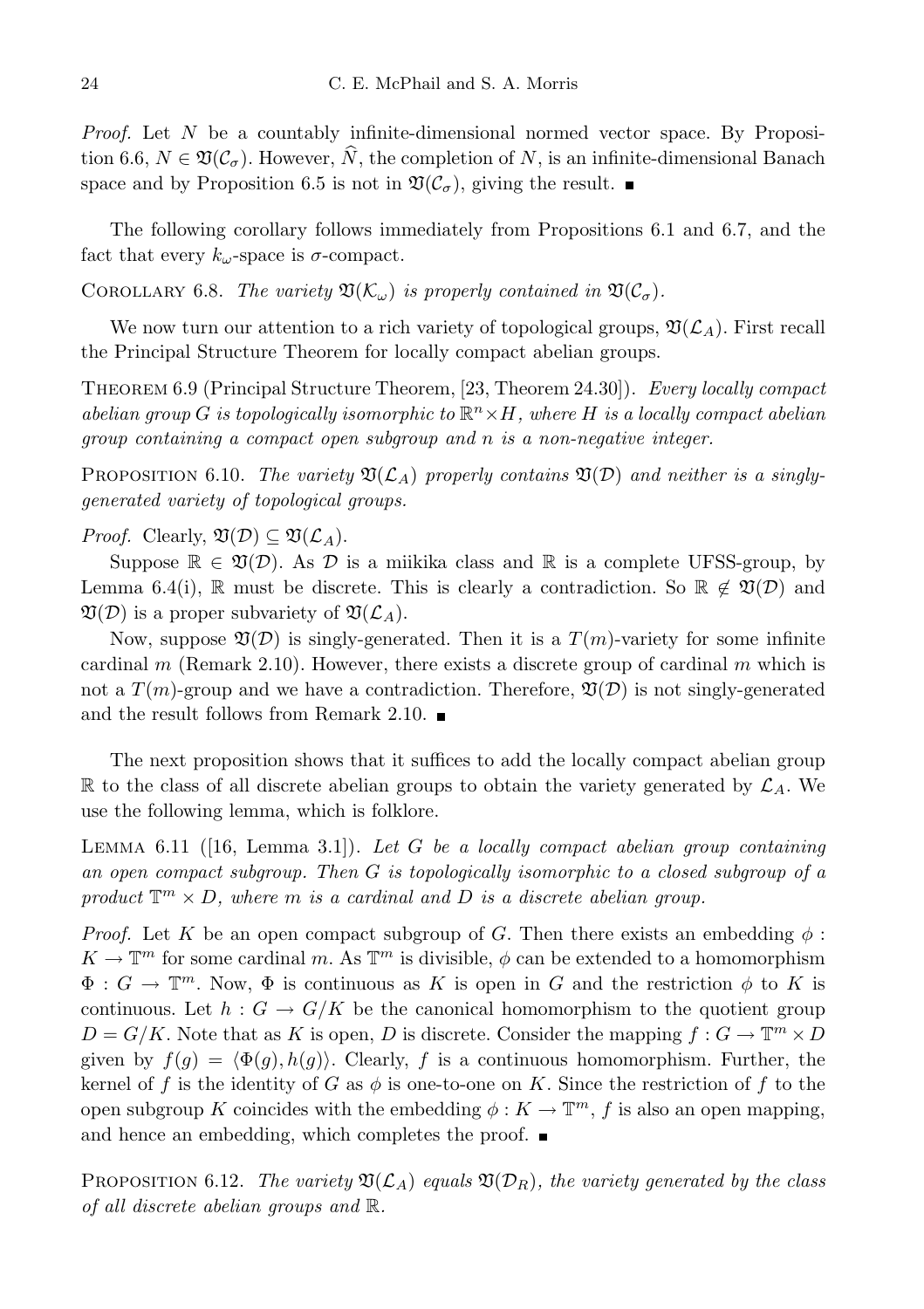Proof. The result follows from Proposition 6.10, the Principal Structure Theorem, and Lemma 6.11.  $\blacksquare$ 

To establish that  $\mathfrak{V}(\mathcal{L}_A)$  is not the variety of all abelian topological groups, we consider connected abelian topological groups that are contained in  $\mathfrak{V}(\mathcal{L}_A)$ .

PROPOSITION 6.13. Let G be a complete Hausdorff topological group contained in  $\mathfrak{V}(\mathcal{L}_A)$ . Then the connected component of the identity of G is topologically isomorphic to  $\mathbb{R}^{\aleph} \times K$ , where  $\aleph$  is some cardinal number and K is a connected compact Hausdorff abelian topological group.

*Proof.* Let  $G_0$  denote the connected component of the identity of G. By Theorem 2.7,  $G \in SC\overline{Q}P(\mathcal{L}_A)$  and noting that  $G_0$  is a closed subgroup of the complete G, we have  $G_0 \in$  $\overline{SCQP}(\mathcal{L}_A) = \overline{SC}(\mathcal{L}_A)$ . Now by [54] (Theorem on p.123), a connected closed subgroup of a product of locally compact Hausdorff abelian groups is topologically isomorphic to  $\mathbb{R}^{\aleph} \times K$ , for some cardinal number  $\aleph$  and some compact connected Hausdorff abelian group K, giving the result.  $\blacksquare$ 

LEMMA 6.14 ([8, Corollary 1 to Theorem 2]). Let  $\Omega$  be a family of locally compact abelian Hausdorff groups. Then every Hausdorff topological group G in  $\mathfrak{V}(\Omega)$  has a completion  $\widetilde{G}$  in  $\mathfrak{V}(\Omega)$ .

*Proof.* By Theorem 2.7,  $G \in SC\overline{Q}P(\Omega)$ . Now, the class of all locally compact abelian Hausdorff groups is closed under  $\overline{Q}$ , and P and so G is topologically isomorphic to a subgroup of a product,  $H$ , of locally compact abelian Hausdorff groups contained in  $\overline{Q}P(\Omega)$ . As every product of locally compact abelian Hausdorff groups is complete and every closed subgroup of a complete group is complete, the completion,  $\hat{G}$ , of G satisfies  $\widehat{G} = \overline{G}$  as a subgroup of H. Thus,  $\widehat{G} \in \mathfrak{V}(\Omega)$ .

Remark 6.15. By Example 5.1 of [25] (p. 212) every locally compact abelian group is an abelian pro-Lie group. Further, by Definition C of [25] (p. 161) every pro-Lie group is a closed subgroup of a product of (finite-dimensional real) Lie groups. So,  $\mathfrak{V}(\mathcal{L}_A) = \mathfrak{V}(\mathcal{A}_\mathcal{L})$ , where  $\mathcal{A}_{\mathcal{L}}$  is the class of all abelian Lie groups. If a Hausdorff group G is contained in  $\mathfrak{V}(\mathcal{A}_{\mathcal{L}})$  then  $G \in SC\overline{Q}P(\mathcal{A}_{\mathcal{L}})$ . As  $\mathcal{A}_{\mathcal{L}}$  is closed under  $\overline{Q}$  and  $P, G \in SC(\mathcal{A}_{\mathcal{L}})$  and as the product of pro-Lie groups is a pro-Lie group, G is a subgroup of a pro-Lie group. If G is a complete Hausdorff topological group in  $\mathfrak{V}(\mathcal{L}_A)$ , then G is a pro-Lie group as, by Theorem 3.35 of [25] (p. 158), every closed subgroup of a pro-Lie group is a pro-Lie group. By Lemma 5.12 of [25] (p. 221), every connected pro-Lie group is topologically isomorphic to  $\mathbb{R}^{\aleph} \times K$ , for some cardinal number  $\aleph$  and some compact connected Hausdorff abelian group K. This remark reproves Lemma  $6.14$  but extends the result to show that every complete Hausdorff topological group in  $\mathfrak{V}(\mathcal{L}_A)$  is a pro-Lie group.

We now show the connected abelian topological groups contained in  $\mathfrak{V}(\mathcal{L}_A)$  are in the variety of topological groups generated by R.

PROPOSITION 6.16. Let G be a Hausdorff connected abelian topological group contained in  $\mathfrak{V}(\mathcal{L}_A)$ . Then  $G \in \mathfrak{V}(\mathbb{R})$ .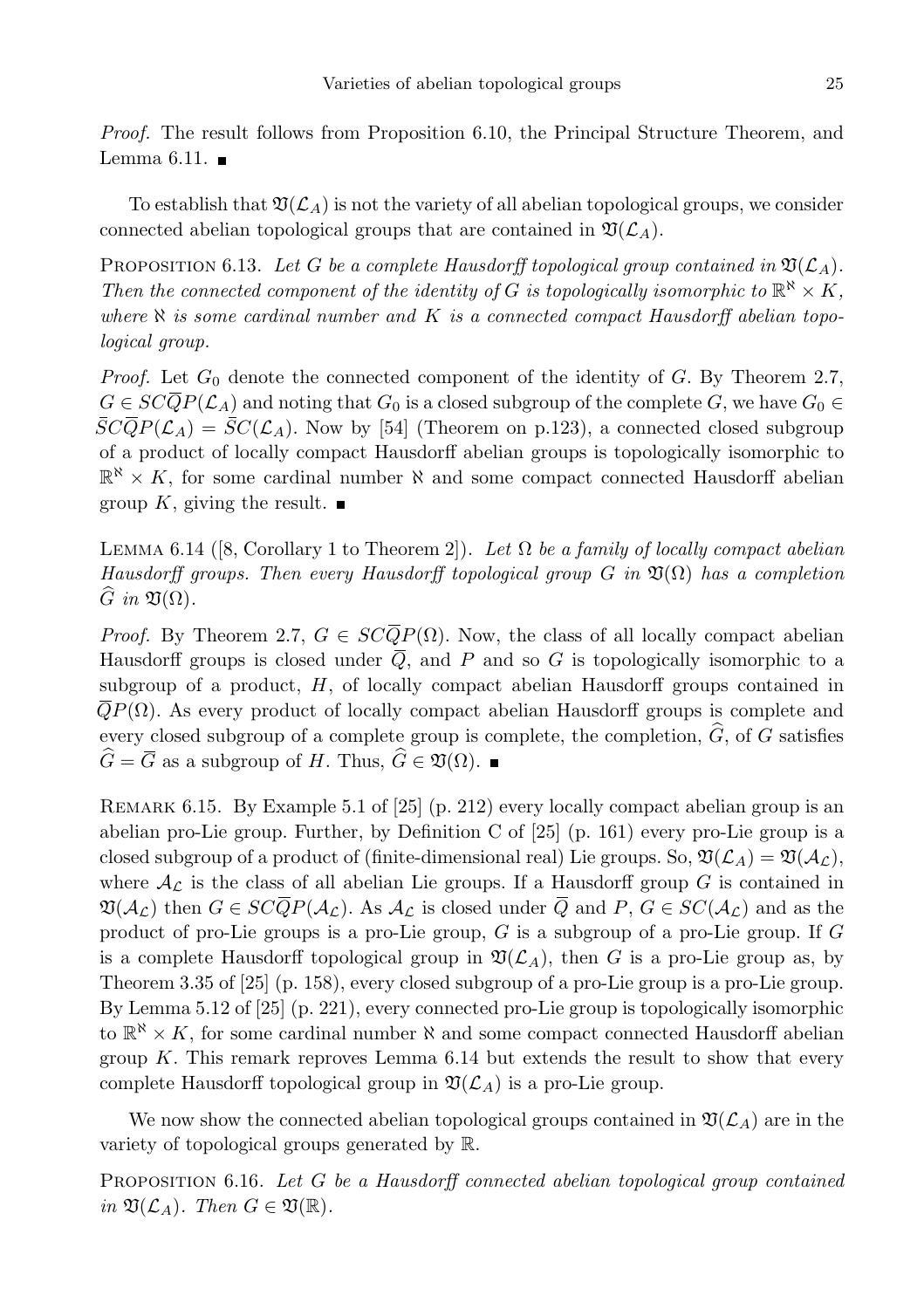*Proof.* By Lemma 6.14, the completion,  $\hat{G}$ , of G is in  $\mathfrak{V}(\mathcal{L}_A)$ . Then, by Proposition 6.13,  $\widehat{G}$  is topologically isomorphic to  $\mathbb{R}^{\aleph} \times K$ , where K is compact connected Hausdorff abelian and  $\aleph$  is some cardinal number. Therefore  $G \in \mathfrak{V}(\mathbb{R})$  since every compact Hausdorff abelian topological group is topologically isomorphic to a subgroup of a product of copies of  $\mathbb{T}$  ([56, Corollary 1 to Theorem 14]) and is thus contained in  $\mathfrak{V}(\mathbb{R})$ . Therefore,  $G \in \mathfrak{V}(\mathbb{R})$ .

THEOREM 6.17. A normed vector space contained in  $\mathfrak{V}(\mathcal{L}_A)$  is finite-dimensional.

*Proof.* By Lemma 6.14, the completion,  $\hat{G}$ , of G (a Banach space) is contained in  $\mathfrak{V}(\mathcal{L}_A)$ . As  $\mathcal{L}_A$  is a miikika class,  $\widehat{G} \in \mathcal{L}_A$ . Therefore,  $\widehat{G}$ , indeed G, is finite-dimensional.

From Proposition 6.16 and Theorem 6.17, we see that  $\mathfrak{V}(\mathcal{L}_A)$  is not equal to A. Indeed,  $\mathfrak{V}(\mathcal{L}_A)$  is relatively small, despite not being singly-generated.

To complete the proof of Theorem B, we establish that there are no further containment relationships between  $\mathfrak{V}(\mathcal{K}_{\omega}), \mathfrak{V}(\mathcal{C}_{\sigma}), \mathfrak{V}(\mathcal{D})$  and  $\mathfrak{V}(\mathcal{L}_A)$ .

LEMMA 6.18. Let  $\mathbb Z$  be the discrete additive group of integers. Then  $FA(\mathbb Z)$  is topologically isomorphic to a subgroup of  $FA[0,1]$ .

*Proof.* By Theorem 1 of [32],  $FA(0,1)$  is topologically isomorphic to a subgroup of FA[0,1]. Now Z is homeomorphic to a closed subspace of  $(0, 1)$ , a  $k_{\omega}$ -space. Thus, by Theorem 3 of [35], the group algebraically generated by  $\mathbb Z$  in  $FA(0,1)$  is topologically isomorphic to  $FA(\mathbb{Z})$ . Therefore,  $FA(\mathbb{Z})$  is topologically isomorphic to a subgroup of  $FA[0,1]$ .

LEMMA 6.19 (cf. [43, Lemma 2]). Let D be a discrete group in  $\mathfrak{V}(\mathbb{R})$ . Then D is finitely generated.

*Proof.* By Remark 2.8,  $D \in \widetilde{SQP}(\mathbb{R})$ . Therefore, D is a subgroup of H, where H is a compactly generated locally compact Hausdorff abelian topological group. By Theorem 9.14 of [23], H is topologically isomorphic to  $\mathbb{R}^a \times \mathbb{Z}^b \times F$ , where F is a compact group and a and b are non-negative integers.

Let Y be the subgroup of D consisting of all elements of finite order and X be the complement of Y in D. We will show that both Y and the group generated by  $X$ ,  $gp(X)$ , are finitely generated, and hence so too is D.

Let S be any finite subset of X. Then the group generated by S is  $\mathbb{Z}^r$  for some nonnegative integer r. By Theorem 9.12 of [23],  $r \le a + b$ . That is, any finitely generated subgroup of  $gp(X)$  is generated by  $a + b$  elements. Thus  $gp(X)$  is finitely generated.

Let  $p_1$ ,  $p_2$  and  $p_3$  be the natural projection mappings of H onto  $\mathbb{R}^a$ ,  $\mathbb{Z}^b$  and F, respectively. Let y be any element in Y. Then, since y is of finite order,  $p_1(y) = e_1$ and  $p_2(y) = e_2$ , where  $e_1$  and  $e_2$  denote identity elements. Thus  $p_3(Y)$  is topologically isomorphic to Y. That is,  $p_3(Y)$  is a discrete subgroup of F. Since F is compact, this implies  $p_3(Y)$ , and hence Y, is a finite set. The proof is complete.

PROPOSITION 6.20. The topological group  $FA[0, 1]$  is not in  $\mathfrak{V}(\mathcal{L}_A)$ .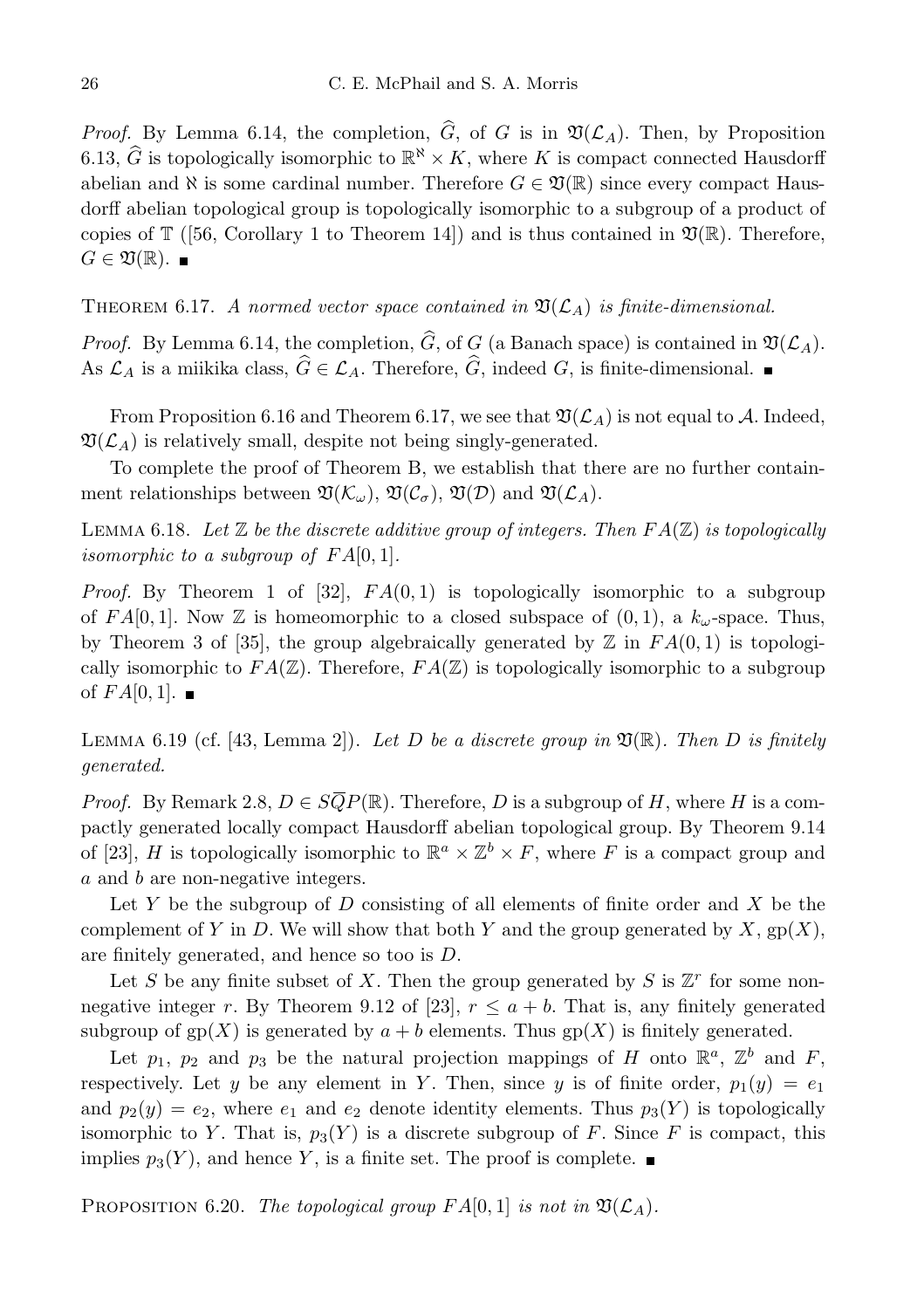*Proof.* Suppose  $FA[0,1] \in \mathfrak{V}(\mathcal{L}_A)$ . We note that any group algebraically generated by a connected set containing the identity is connected. Thus as [0, 1] is connected Hausdorff,  $FA[0,1]$  is also connected Hausdorff and so from Proposition 6.16,  $FA[0,1] \in \mathfrak{V}(\mathbb{R})$ . Now any discrete subgroup D of  $FA[0,1]$  is also in  $\mathfrak{V}(\mathbb{R})$  and hence by Lemma 6.19, D is finitely generated. However, by Lemma 6.18,  $FA(\mathbb{Z})$  is a discrete subgroup of  $FA[0,1]$ which is not finitely generated. Thus, we have a contradiction and so  $FA[0,1]$  is not contained in  $\mathfrak{V}(\mathcal{L}_A)$ .

REMARK 6.21. Proposition 6.20 tells us that  $\mathfrak{V}(\mathcal{C}_{\sigma})$  and  $\mathfrak{V}(\mathcal{K}_{\omega})$  are not subvarieties of  $\mathfrak{V}(\mathcal{L}_A)$ . Further, as  $\mathfrak{V}(\mathcal{L}_A)$  and  $\mathfrak{V}(\mathcal{D})$  contain uncountable discrete groups which are not in  $\mathfrak{V}(\mathcal{C}_{\sigma})$  we see that  $\mathfrak{V}(\mathcal{D})$  and  $\mathfrak{V}(\mathcal{L}_A)$  are not contained in  $\mathfrak{V}(\mathcal{C}_{\sigma})$ .

This completes the proof of Theorem B.

## 7. Marrang properties

DEFINITION 7.1. Let  $P$  be a property of topological spaces. A topological space X is said to be *locally*  $\mathcal P$  if each neighbourhood of each point of X contains a neighbourhood of that point with property  $P$ .

REMARK 7.2. Clearly a topological group is locally  $\mathcal P$  if each neighbourhood of the identity contains a neighbourhood of the identity with property  $P$ .

Local properties we consider in this paper share a number of useful characteristics. Therefore, we introduce the concept of a "marrang" $(3)$  property, which has these characteristics. We are then able to establish a number of general results which can be applied later.

DEFINITION 7.3. Let P be a topological property. Then P is said to be a marrang property if

- (i)  $P$  is preserved under finite products;
- (ii)  $P$  is preserved under quotients;
- (iii) every singleton space  $\{x\}$  has property  $\mathcal{P}$ ;
- (iv) any topological group that has property  $P$  is also locally  $P$ ;
- (v) any topological group G algebraically generated by a subspace X with property  $\mathcal{P}$ , also has property P.

LEMMA 7.4. Let  $\mathcal P$  be a marrang property. Then a topological group  $G$  is locally  $\mathcal P$  if and only if G has an open subgroup with the property  $P$ .

*Proof.* Let G have an open subgroup H with the property P. By Definition 7.3(iv), H is locally P. Let U be a neighbourhood of the identity e of G. Then  $U \cap H$  is clearly a neighbourhood of e in H and so contains a neighbourhood of e with the property  $\mathcal{P}$ . Therefore, U contains a neighbourhood of e with property  $P$ , implying G is locally  $P$ .

 $(3)$  Marrang ('ma [r]ang -rolled r) is the Wiradjuri word for "good" or "friend". Wiradjuri is one of the largest Aboriginal language groupings in New South Wales, Australia [74].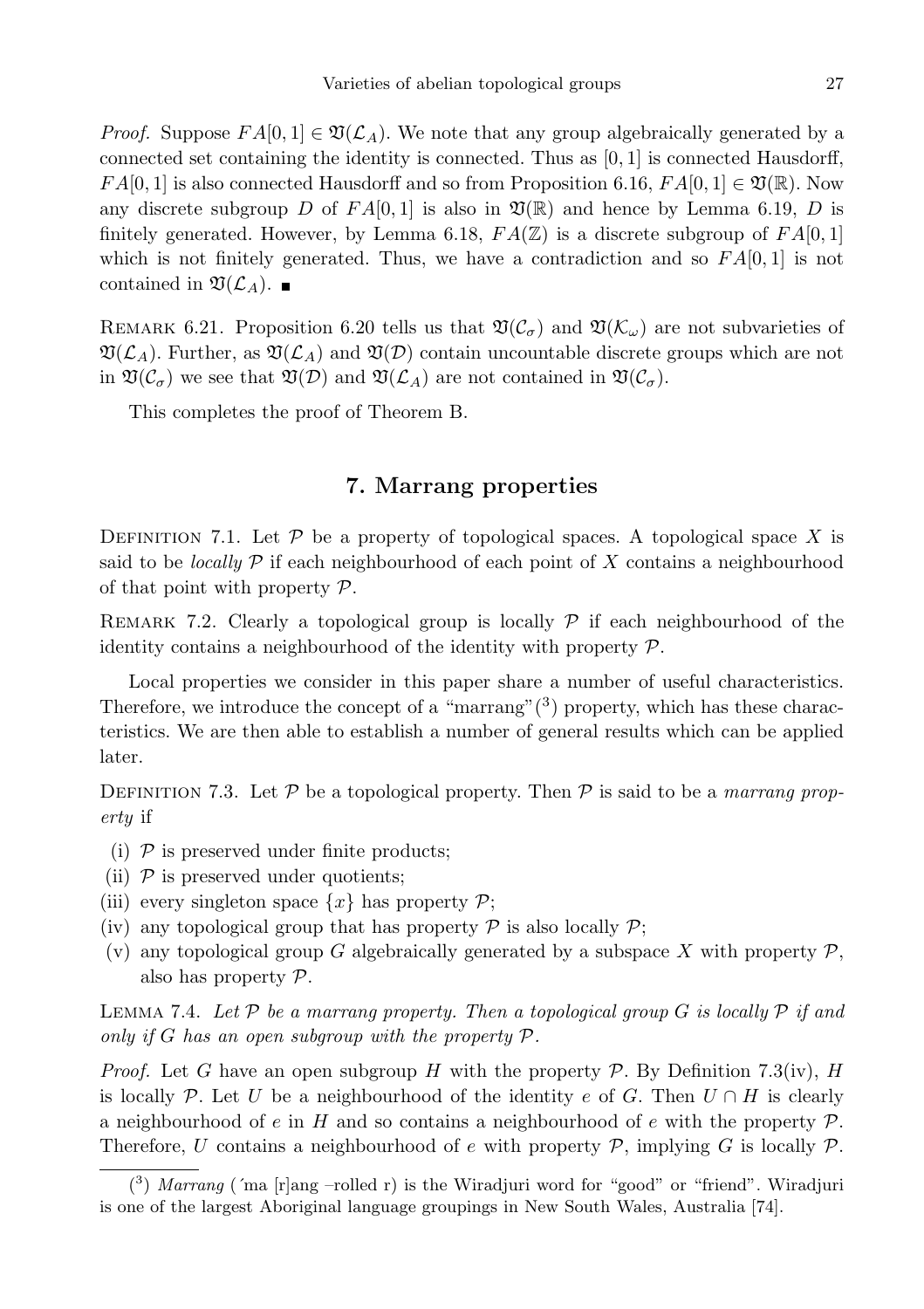Conversely, if G is a locally  $\mathcal P$  group, then there exists a neighbourhood U of the identity with property P. From Definition 7.3(v), the open subgroup  $gp(U)$  has property P and the result follows.

The previous lemma gives an alternative definition for a locally  $\mathcal P$  group when  $\mathcal P$  is a marrang property. We shall use it in all cases without reference.

REMARK 7.5.

- (1) Let  $\mathcal P$  be a marrang property. Then a connected locally  $\mathcal P$  group has the property  $\mathcal P$ .
- (2) Let P be a marrang property and X a completely regular space with property P. Then  $FA(X)$  has property  $\mathcal P$  from Definition 7.3(v).
- (3) It follows from Definition 7.3(iii) that if  $P$  is a marrang property, every discrete space is locally P.

EXAMPLE 7.6. For an infinite cardinal m, a locally-m group is a topological group with a neighbourhood of the identity of cardinality less than or equal to m. In other words, a group G is locally-m if and only if it is locally  $\mathcal{P}_1$ , where  $\mathcal{P}_1$  is the property of having cardinality less than or equal to m.

The property  $\mathcal{P}_1$  of having cardinality less than or equal to m is a marrang property.

Note that  $\sigma$ -compactness and separability will be seen to be marrang properties.

LEMMA 7.7. If  $\mathcal P$  is a marrang property, then the class of all abelian locally  $\mathcal P$  groups is closed under Q and P.

*Proof.* Let G be a locally P group with open subgroup H that has property P. Clearly, if F is a quotient topological group of G with quotient homomorphism  $f: G \to F$ , then  $f(H)$  is an open subgroup of F with property P and so F is locally P. Further, let  $G_i$ be a locally P group for each  $i = 1, \ldots, n$ , and let  $H_i$  be an open subgroup of  $G_i$  with property P. Clearly  $\prod_{i=1}^n H_i$  is an open subgroup of  $\prod_{i=1}^n G_i$  that has property P and so  $\prod_{i=1}^n G_i$  is locally  $\overline{\mathcal{P}}$ .

NOTATION. Let  $\mathcal P$  be a marrang property. We shall denote by  $\mathfrak P$  the class of all abelian topological groups with property  $\mathcal P$  and by  $\mathcal L_{\mathcal P}$  the class of all abelian locally  $\mathcal P$  topological groups.

PROPOSITION 7.8. Let  $P$  be a marrang property and  $G$  a connected Hausdorff abelian topological group. Then  $G \in \mathfrak{V}(\mathcal{L}_{\mathcal{P}})$  if and only if  $G \in \mathfrak{V}(\mathfrak{P})$ .

*Proof.* Clearly, if  $G \in \mathfrak{V}(\mathfrak{P})$ , then  $G \in \mathfrak{V}(\mathcal{L}_{\mathcal{P}})$  (see Definition 7.3(iv)).

Let  $G \in \mathfrak{V}(\mathcal{L}_{\mathcal{P}})$ , then  $G \in SC\overline{Q}P(\mathcal{L}_{\mathcal{P}})$  (see Theorem 2.7). By Lemma 7.7,  $\mathcal{L}_{\mathcal{P}}$  is closed under Q and P and so  $G \in SC(\mathcal{L}_{\mathcal{P}})$ . Therefore, G is topologically isomorphic to a subgroup of  $\prod_{i\in I} L_i$  for some index set I, where each  $L_i$  has an open (and closed) subgroup,  $H_i$ , with property  $P$ . For  $j \in I$ , let  $p_j$  be the projection map from  $\prod_{i \in I} L_i$ onto  $L_j$ . As  $p_j(G)$  is connected,  $p_j(G)$  is a subgroup of  $H_j$ . Therefore, G is topologically isomorphic to a subgroup of  $\prod_{i\in I} H_i$ , where each  $H_i$  has property  $P$ . Thus,  $G \in \mathfrak{V}(\mathfrak{P}),$ giving the result.  $\blacksquare$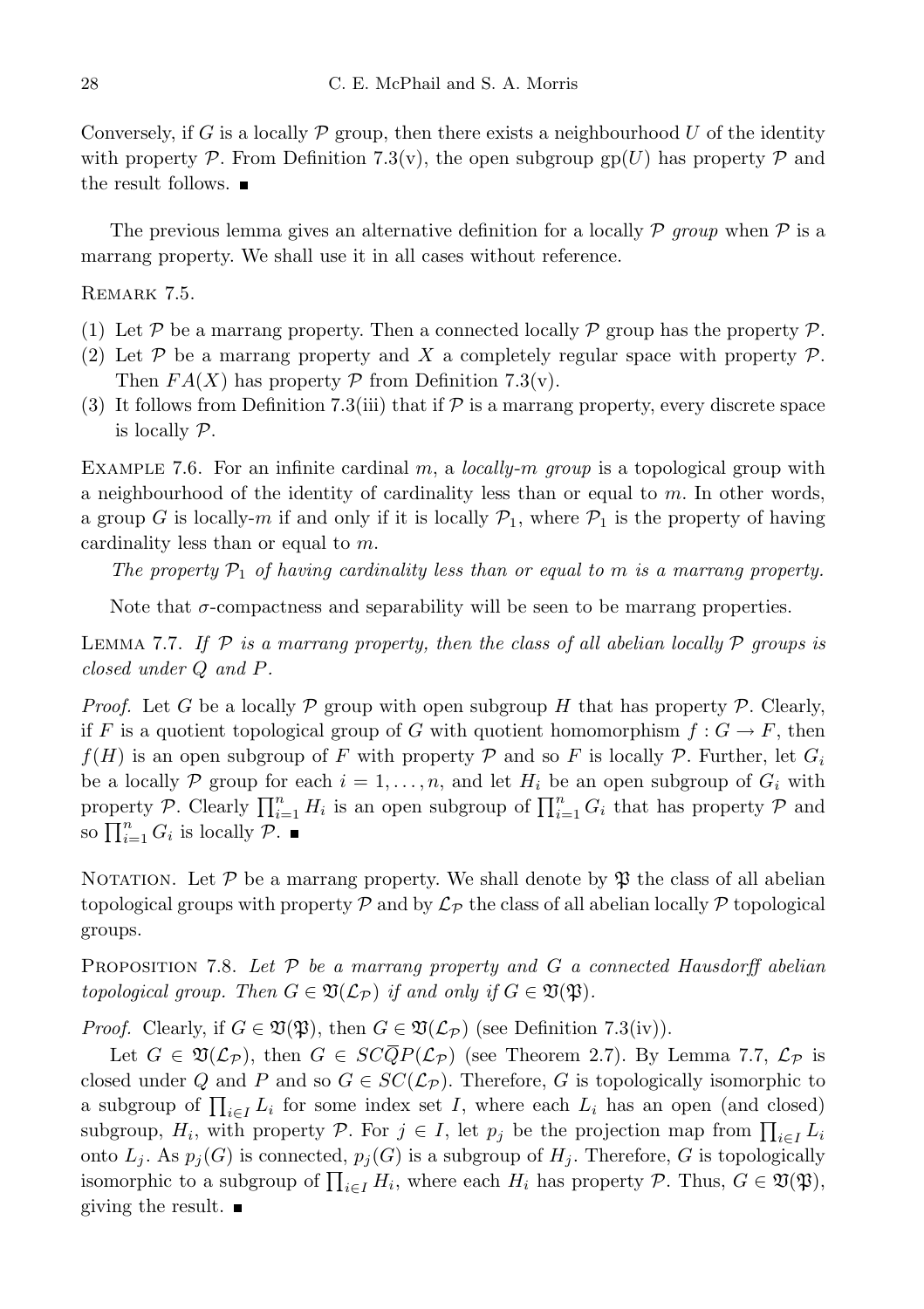As an immediate consequence of Proposition 7.8, we have the following result concerning normed vector spaces.

COROLLARY 7.9. Let  $P$  be a marrang property and N a normed vector space. Then  $N \in \mathfrak{V}(\mathcal{L}_{\mathcal{P}})$  if and only if  $N \in \mathfrak{V}(\mathfrak{P})$ .

THEOREM 7.10. Let P be a marrang property. Then  $\mathfrak{V}(\mathcal{L}_{\mathcal{P}}) = \mathfrak{V}(\mathfrak{P} \cup \mathcal{D})$ .

*Proof.* As all abelian topological groups with property  $P$  and all discrete abelian groups are locally P (see Remark 7.5(3)),  $\mathfrak{V}(\mathfrak{P} \cup \mathcal{D}) \subseteq \mathfrak{V}(\mathcal{L}_{\mathcal{P}})$ .

Let  $G \in \mathcal{L}_{\mathcal{P}}$ . Then G has an open subgroup H which has property  $\mathcal{P}$ . Note that G has the finest group topology which induces the given topology on  $H$ . Choose one element out of each coset of  $H$  different from  $H$  and form the set  $D$  which is clearly discrete and disjoint from H. Thus,  $H \sqcup D = H \cup D$  is a subspace of G, and G has the finest topology which induces the given topology on  $H \sqcup D$ , for if there were a finer topology on G that induces the given topology on  $H \sqcup D$ , it would also induce the given topology on H, which is a contradiction. Further,  $G = gp(H \cup D)$  and so by Lemma 3.5, G is a quotient group of  $FA(H \sqcup D)$ . By Theorem 6 of [48] we find that  $FA(H \sqcup D)$  is topologically isomorphic to  $FA(H) \times FA(D)$ . By Remark 7.5(2),  $FA(H)$  has property P and we know  $FA(D)$ is discrete. So  $FA(H) \times FA(D) \in \mathfrak{V}(\mathfrak{P} \cup \mathcal{D})$ . Therefore,  $G \in \mathfrak{V}(\mathfrak{P} \cup \mathcal{D})$  and the result follows.  $\blacksquare$ 

### 8. Locally  $\sigma$ -compact groups

In this section, we extend Theorem B to the following.

THEOREM C.

$$
\mathcal{A} = \mathfrak{V}(\mathcal{B})
$$
\n
$$
\mathfrak{V}(\mathcal{C}_{\sigma} \cup \mathcal{L}_{A}) = \mathfrak{V}(\mathcal{C}_{\sigma} \cup \mathcal{D}) = \mathfrak{V}(\mathcal{L}_{\sigma})
$$
\n
$$
\mathfrak{V}(\mathcal{D}_{R}) = \mathfrak{V}(\mathcal{L}_{A}) \qquad \mathfrak{V}(\mathcal{C}_{\sigma})
$$
\n
$$
\downarrow \qquad \qquad \downarrow
$$
\n
$$
\mathfrak{V}(\mathcal{D}) \qquad \mathfrak{V}(\mathcal{K}_{\omega}) = \mathfrak{V}(FA[0,1])
$$

DEFINITION 8.1. A topological space G is said to be *locally*  $\sigma$ *-compact* if each neighbourhood of each point in G contains a  $\sigma$ -compact neighbourhood of that point.

PROPOSITION 8.2. The property of  $\sigma$ -compactness is a marrang property.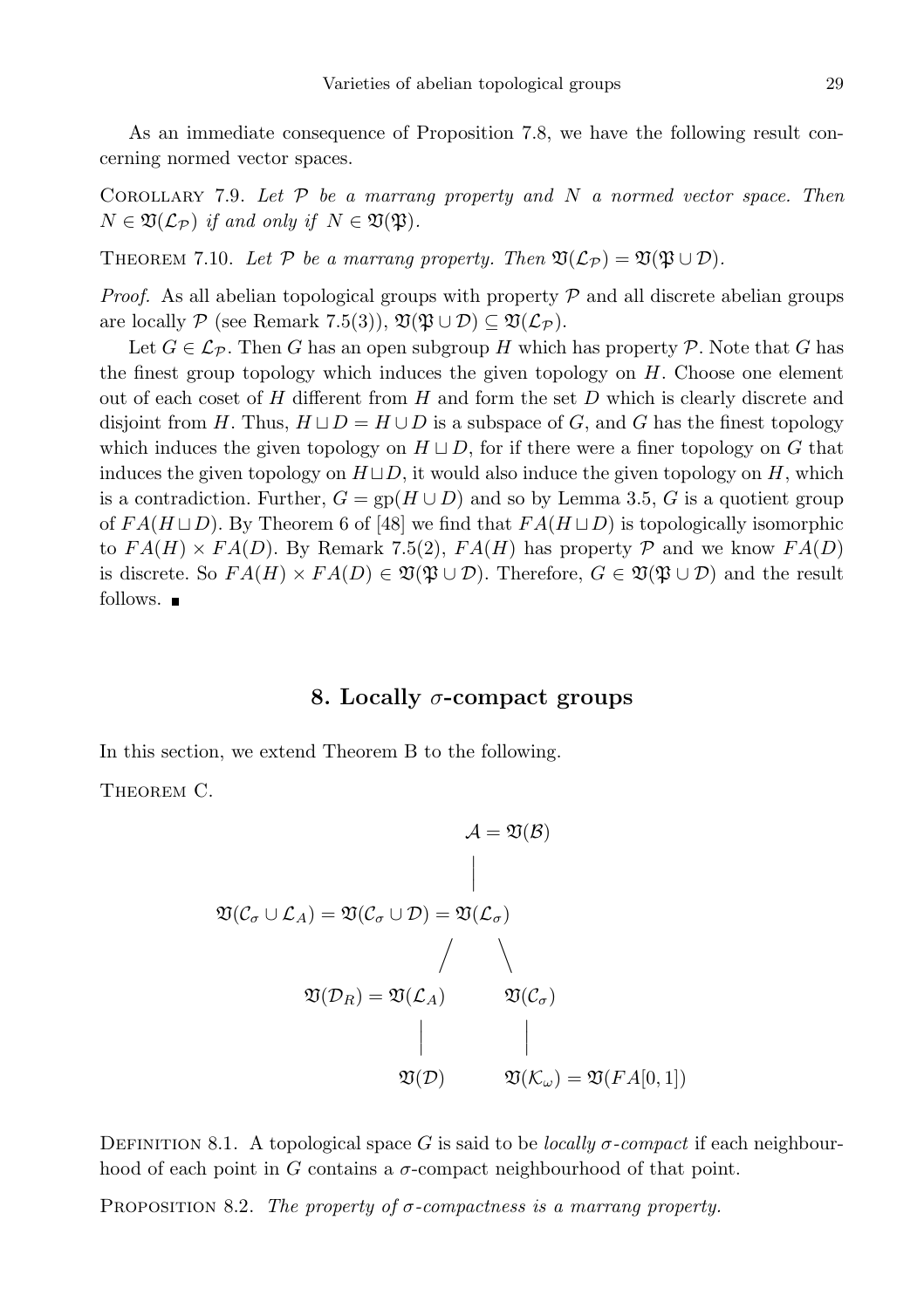*Proof.* Clearly,  $\sigma$ -compactness satisfies Definition 7.3(i)–(iii).

Let G be a  $\sigma$ -compact group and N an open neighbourhood of the identity  $e \in G$ . Then, as  $G$  is a regular space,  $N$  contains a closed neighbourhood  $C$  of  $e$ . So,  $C$  is σ-compact. Therefore, G is locally σ-compact.

Let X be a  $\sigma$ -compact space and  $H = gp(X)$ . Then  $H = \bigcup_{n=1}^{\infty} (X \cup X^{-1})^n$  and so is obviously  $\sigma$ -compact, thereby completing the proof.  $\blacksquare$ 

From Remark 7.5(1), we see that a connected locally  $\sigma$ -compact group G is  $\sigma$ -compact. Further, the class of all abelian locally  $\sigma$ -compact groups,  $\mathcal{L}_{\sigma}$ , is closed under Q and P (see Lemma 7.7).

EXAMPLE 8.3. Every locally compact Hausdorff abelian group G is locally  $\sigma$ -compact as by the Principal Structure Theorem  $(56,$  Theorem 25) G has an open subgroup topologically isomorphic to the  $\sigma$ -compact group  $\mathbb{R}^n \times K$ , K a compact abelian group and  $n$  a non-negative integer.

REMARK 8.4. It is of interest to know also that  $\overline{S}$  preserves the property of locally  $\sigma$ compact. This can be seen by taking a locally  $\sigma$ -compact group G with open  $\sigma$ -compact subgroup H and K a closed subgroup of G. Then  $K \cap H$  is a closed subgroup of H and is therefore  $\sigma$ -compact. So K has  $K \cap H$  as an open  $\sigma$ -compact subgroup and so is locally σ-compact.

PROPOSITION 8.5. The variety  $\mathfrak{V}(\mathcal{L}_{\sigma})$  contains no infinite-dimensional Banach spaces.

*Proof.* Let B be a Banach space in  $\mathfrak{V}(\mathcal{L}_{\sigma})$ . By Corollary 7.9,  $B \in \mathfrak{V}(\mathcal{C}_{\sigma})$ . The result follows from Proposition 6.5.

Proposition 8.5 shows that  $\mathfrak{V}(\mathcal{L}_{\sigma})$  is a proper subvariety of A.

In Proposition 6.7 we saw that the variety generated by the class of all abelian  $\sigma$ compact groups is not closed under completions. Using exactly the same argument, we have the following result.

PROPOSITION 8.6. The variety  $\mathfrak{V}(\mathcal{L}_{\sigma})$  is not closed under completions.

PROPOSITION 8.7. The variety  $\mathfrak{V}(\mathcal{L}_{\sigma})$  properly contains both  $\mathfrak{V}(\mathcal{L}_A)$  and  $\mathfrak{V}(\mathcal{C}_{\sigma})$ .

*Proof.* From Example 8.3 it is clear that  $\mathfrak{V}(\mathcal{L}_A)$  is contained in  $\mathfrak{V}(\mathcal{L}_\sigma)$ . Note that  $\mathfrak{V}(\mathcal{L}_A)$ is closed under completions (see Lemma 6.14) while  $\mathfrak{V}(\mathcal{L}_{\sigma})$  is not, hence establishing proper containment.

As  $\sigma$ -compactness is a marrang property,  $\mathfrak{V}(\mathcal{C}_{\sigma})$  is contained in  $\mathfrak{V}(\mathcal{L}_{\sigma})$ . Noting that  $\mathfrak{V}(\mathcal{L}_{\sigma})$  contains all discrete abelian groups (indeed, all groups in  $\mathcal{L}_A$ ) while  $\mathfrak{V}(\mathcal{C}_{\sigma})$  contains no uncountable discrete abelian groups (Proposition 6.5), we again have proper containment.

THEOREM 8.8. Consider the variety  $\mathfrak{V}(\mathcal{L}_{\sigma})$ . Then

$$
\mathfrak{V}(\mathcal{L}_{\sigma})=\mathfrak{V}(\mathcal{C}_{\sigma}\cup\mathcal{D})=\mathfrak{V}(\mathcal{C}_{\sigma}\cup\mathcal{L}_A).
$$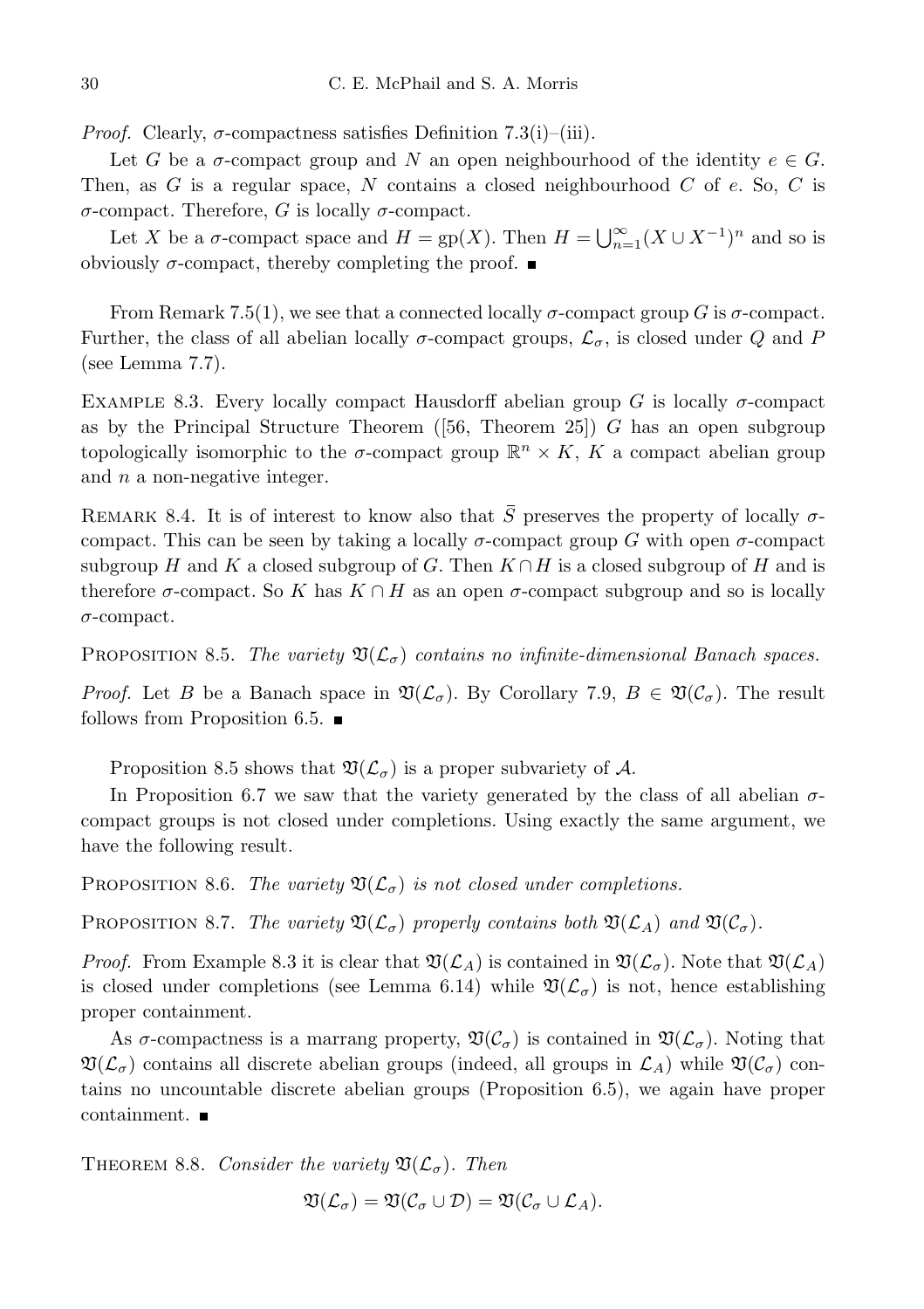*Proof.* By Proposition 8.2,  $\sigma$ -compactness is a marrang property. Therefore, by Theorem 7.10,  $\mathfrak{V}(\mathcal{L}_{\sigma}) = \mathfrak{V}(\mathcal{C}_{\sigma} \cup \mathcal{D})$ . As all abelian  $\sigma$ -compact groups and all locally compact Hausdorff abelian groups are locally  $\sigma$ -compact (see Example 8.3), we see that  $\mathfrak{V}(\mathcal{C}_{\sigma}\cup\mathcal{D})\subseteq \mathfrak{V}(\mathcal{C}_{\sigma}\cup\mathcal{L}_A)\subseteq \mathfrak{V}(\mathcal{L}_{\sigma})$  and the result follows.

This completes the proof of Theorem C.

# 9. Separable and locally separable groups

In this section, we extend Theorem C to the following.

THEOREM D.

 $\mathcal{A} = \mathfrak{V}(\mathcal{B})$  $\begin{array}{c} \end{array}$  $\mathbf{I}$  $\overline{\phantom{a}}$  $\mathfrak{V}(\mathcal{L}_\mathcal{S}) = \mathfrak{V}(\mathcal{S} \cup \mathcal{D}) = \mathfrak{V}(\mathcal{S} \cup \mathcal{L}_\sigma)$  $/$   $\sim$  $\mathfrak{V}(\mathcal{C}_{\sigma}\cup\mathcal{L}_A)=\mathfrak{V}(\mathcal{C}_{\sigma}\cup\mathcal{D})=\mathfrak{V}(\mathcal{L}_{\sigma}) \qquad \mathfrak{V}(\mathcal{S})=\mathfrak{V}(\mathcal{B}_{\mathcal{S}})=\mathfrak{V}(\ell_1)$  $/$   $/$   $/$  $\mathfrak{V}(\mathcal{D}_R) = \mathfrak{V}(\mathcal{L}_A) \hspace{1cm} \mathfrak{V}(\mathcal{C}_\sigma)$   $\mathfrak{V}(\mathcal{D})$   $\mathfrak{V}(\mathcal{K}_{\omega}) = \mathfrak{V}(FA[0,1])$ 

We will make use of the following well-known result, the proof of which is straightforward.

LEMMA 9.1. Let  $G$  be an abelian topological group algebraically generated by a separable subspace  $X$ . Then  $G$  is separable.

The next separability result concerning  $FA(X)$  follows immediately from Lemma 9.1

COROLLARY 9.2. Let  $(X, \rho)$  be a separable pseudometrizable (hence completely regular) topological space. Let F be the free abelian group on  $X \setminus \{e\}$  for some  $e \in X$ , and let  $\rho'$ be the Graev extension of  $\rho$  onto F. Then  $(F, \rho')$  is separable.

Remark 9.3. We note that open subspaces of separable spaces are separable and all subspaces of separable metrizable spaces are separable.

Recall the fact that every separable Banach space is a quotient group of the separable Banach space  $\ell_1$  [15]. Thus we have the following result.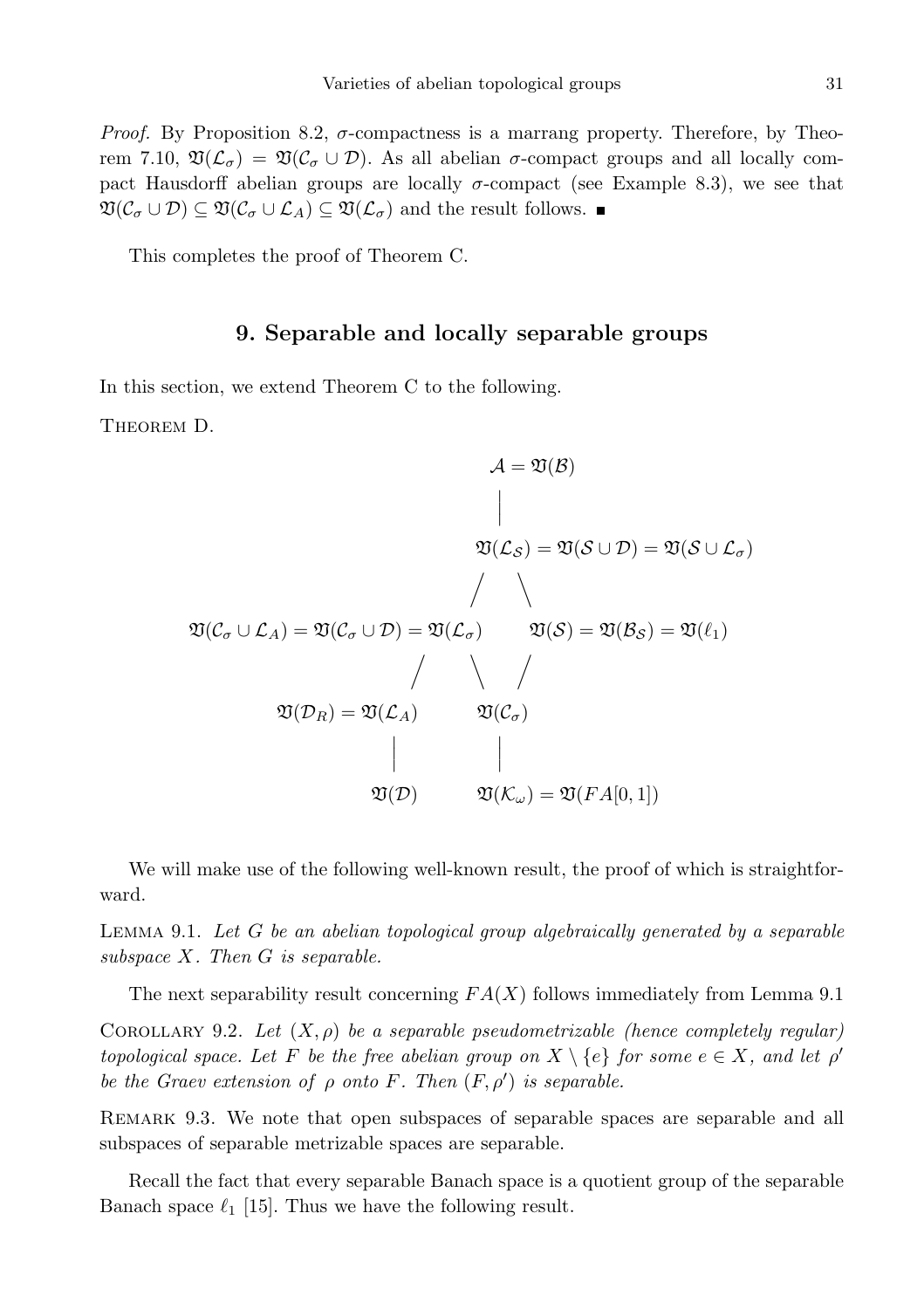PROPOSITION 9.4. The variety of topological groups,  $\mathfrak{V}(\ell_1)$ , generated by the topological group underlying the separable Banach space  $\ell_1$  is precisely  $\mathfrak{V}(\mathcal{B}_{\mathcal{S}})$ .

REMARK 9.5. Let  $(X, d)$  be a metric space and let F be the free abelian group on the set  $X \setminus \{e\}$ , for  $e \in X$ . Let d' be the Graev extension of d to F. In Corollary 3.4 of [38] it was proved that  $(F, d')$  is a topological group which is topologically isomorphic to a subgroup of a Banach space.

PROPOSITION 9.6. Let X be a separable completely regular topological space. Then  $FA(X)$ is contained in  $\mathfrak{V}(\ell_1)$ .

*Proof.* Let  $\{\rho_i : i \in I\}$  be the family of all continuous pseudometrics on X. Clearly each  $(X, \rho_i)$  is a separable space. Let  $(Y_i, d_i)$  be the metrification of  $(X, \rho_i)$  for each  $i \in I$ . Then  $(Y_i, d_i)$  is separable metrizable. Further, let  $F_i$  be the free abelian group on  $Y_i \setminus \{e_i\}$  and let  $d'_i$  be the Graev extension of  $d_i$  onto  $F_i$ . From Corollary 9.2,  $(F_i, d'_i)$ is separable and by Remark 9.5,  $(F_i, d'_i)$  is a topological group which is topologically isomorphic to a subgroup of a Banach space, indeed, a separable Banach space. Therefore,  $(F_i, d'_i) \in \mathfrak{V}(\mathcal{B}_{\mathcal{S}}) = \mathfrak{V}(\ell_1)$ . Now  $FA(X)$  is topologically isomorphic to a subgroup of the product  $H = \prod_{i \in I}(|FA(X)|, \rho'_i)$ , where  $|FA(X)|$  is the group underlying  $FA(X)$ and  $\rho'_i$  is the Graev extension of  $\rho_i$  for each  $i \in I$  (see Lemma 3.3). By Proposition 4.4,  $(F_i, d'_i)$  is the metrification of  $(|FA(X)|, \rho'_i)$  and so H can be embedded in the product  $\prod_{i\in I}(F_i,d_i')\times L$ , where L is an indiscrete abelian group. Now, R is a separable Banach space, so  $\mathbb{R}, \mathbb{T} \in \mathfrak{V}(\ell_1)$ . Therefore, by Proposition 2.2, L is contained in  $\mathfrak{V}(\ell_1)$ , thus,  $FA(X)$  can be embedded as a topological group in a product of topological groups contained in  $\mathfrak{V}(\ell_1)$  giving  $FA(X) \in \mathfrak{V}(\ell_1)$ .

THEOREM 9.7.  $\mathfrak{V}(\ell_1) = \mathfrak{V}(\mathcal{B}_{\mathcal{S}}) = \mathfrak{V}(\mathcal{S}).$ 

*Proof.* We have already established that  $\mathfrak{V}(\ell_1) = \mathfrak{V}(\mathcal{B}_{\mathcal{S}})$ .

Clearly,  $\mathfrak{V}(\ell_1) \subseteq \mathfrak{V}(S)$ . Let G be an abelian separable topological group. By Proposition 9.6,  $FA(G) \in \mathfrak{V}(\ell_1)$ . Now G is a quotient group of  $FA(G)$  and so  $G \in \mathfrak{V}(\ell_1)$ . Therefore,  $S \subseteq \mathfrak{V}(\ell_1)$  and thus  $\mathfrak{V}(S) = \mathfrak{V}(\ell_1)$ .

Although  $\mathfrak{V}(\ell_1)$  contains all separable topological groups, it does not contain any non-separable normed vector spaces.

LEMMA 9.8. Any normed vector space contained in  $\mathfrak{V}(\mathcal{S})$  is separable.

*Proof.* Firstly, by Theorem 9.7,  $\mathfrak{V}(\mathcal{S}) = \mathfrak{V}(\ell_1)$ . Let N be a normed vector space in  $\mathfrak{V}(\ell_1)$ . We note that  $\ell_1$  is a separable metric topological group and the class of all separable metrizable groups is a palirika class. So by Lemma 6.4(ii), N is separable.

PROPOSITION 9.9. Let X be a  $\sigma$ -compact completely regular topological space. Then  $FA(X)$  is contained in  $\mathfrak{V}(\mathcal{S})$ .

*Proof.* Let  $\{\rho_i : i \in I\}$  be the family of all continuous pseudometrics on X. Clearly each  $(X, \rho_i)$  is a  $\sigma$ -compact pseudometrizable space and is therefore separable. We know that  $FA(X)$  is topologically isomorphic to a subgroup of the product  $\prod_{i\in I}(|FA(X)|, \rho'_i)$ ,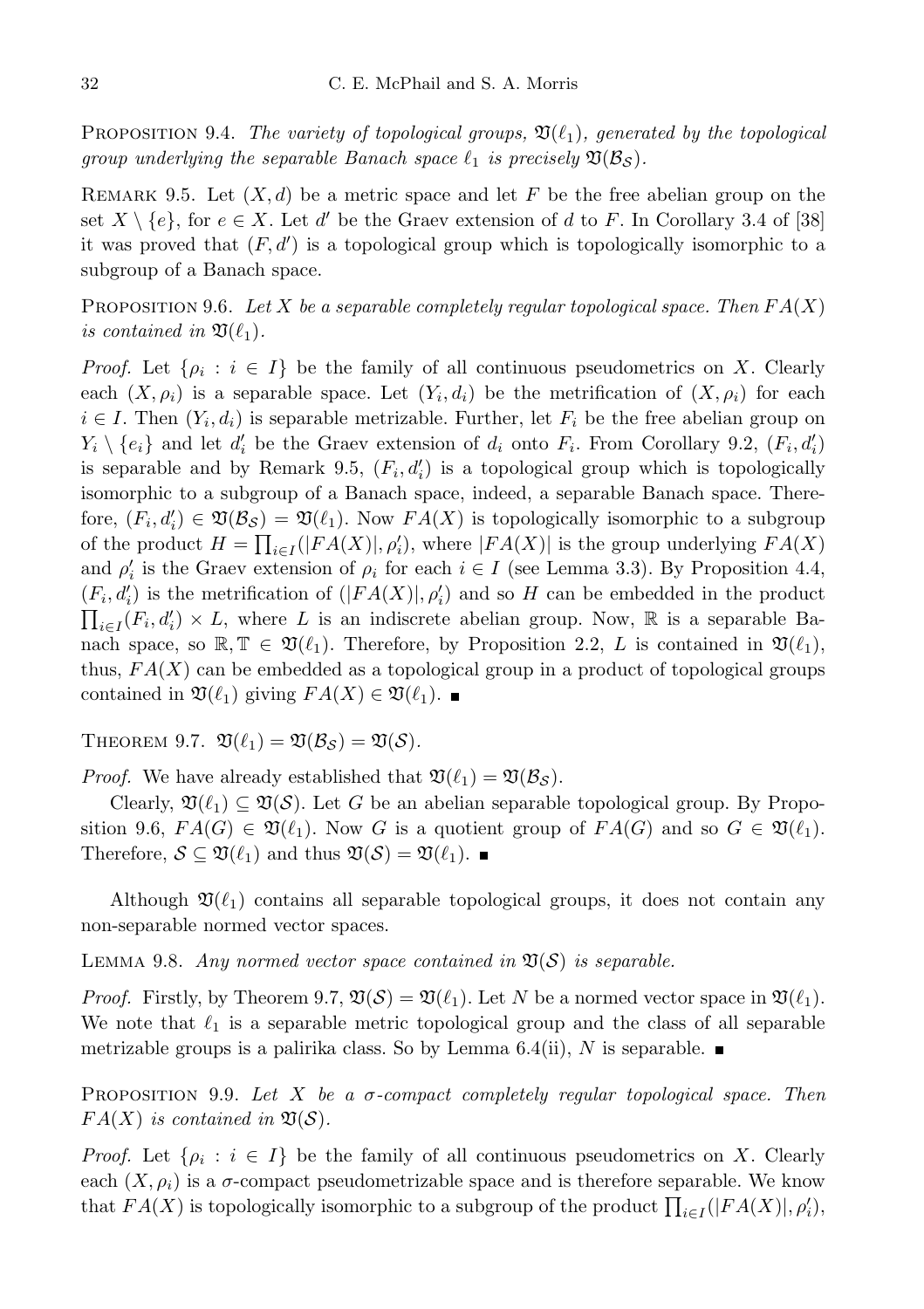where  $|FA(X)|$  is the group underlying  $FA(X)$  and  $\rho'_{i}$  is the Graev extension of  $\rho_{i}$  for each  $i \in I$ . By Corollary 9.2,  $(|FA(X)|, \rho'_i)$  is separable for each  $i \in I$ , and therefore contained in  $\mathfrak{V}(\mathcal{S})$ . Hence,  $FA(X) \in \mathfrak{V}(\mathcal{S})$ .

THEOREM 9.10. The variety  $\mathfrak{V}(\mathcal{S})$  properly contains  $\mathfrak{V}(\mathcal{C}_{\sigma})$ .

*Proof.* Let G be an abelian  $\sigma$ -compact group. By Proposition 9.9,  $FA(G)$  is contained in  $\mathfrak{V}(S)$ . Further G is a quotient group of  $FA(G)$  and so contained in  $\mathfrak{V}(S)$ . Therefore,  $\mathfrak{V}(\mathcal{C}_{\sigma}) \subseteq \mathfrak{V}(\mathcal{S})$ . By Proposition 6.5,  $\mathfrak{V}(\mathcal{C}_{\sigma})$  only contains finite-dimensional Banach spaces. However,  $\mathfrak{V}(\mathcal{S})$  contains  $\ell_1$ , and so  $\mathfrak{V}(\mathcal{C}_\sigma)$  is a proper subvariety of  $\mathfrak{V}(\mathcal{S})$ .

PROPOSITION 9.11. The variety  $\mathfrak{V}(S)$  is not contained in, nor does it contain,  $\mathfrak{V}(\mathcal{L}_{\sigma})$ .

*Proof.* By Proposition 8.5,  $\mathfrak{A}(\mathcal{L}_{\sigma})$  contains no infinite-dimensional Banach spaces and so  $\mathfrak{V}(\mathcal{S})$  is not contained in  $\mathfrak{V}(\mathcal{L}_{\sigma})$ . On the other hand,  $\ell_1$  is a separable metrizable topological group and so has cardinality  $c \ (\ell_1$  is a subspace of  $[0,1]^{\aleph_0}$ ; see [33, Chapter 4, Theorem 17]). Thus,  $\ell_1$  is a  $T(\mathfrak{c}^+)$ -group, where  $\mathfrak{c}^+$  is the smallest cardinal strictly greater than c, and so every topological group contained in  $\mathfrak{V}(\mathcal{S}) = \mathfrak{V}(\ell_1)$  is a  $T(\mathfrak{c}^+)$ -group; that is, every discrete group contained in  $\mathfrak{V}(\mathcal{S})$  has cardinality strictly less than  $\mathfrak{c}^+$ . However,  $\mathfrak{V}(\mathcal{L}_{\sigma})$  contains every discrete group and so is not contained in  $\mathfrak{V}(\mathcal{S})$ .

We see now that although  $\mathfrak{V}(\mathcal{S})$  contains  $\mathfrak{V}(\mathcal{C}_{\sigma})$ , it does not contain  $\mathfrak{V}(\mathcal{L}_A)$ . Thus we introduce the concept of locally separable topological groups, to find a variety that contains all locally  $\sigma$ -compact groups and all separable abelian topological groups.

DEFINITION 9.12. A topological space G is said to be *locally separable* if each neighbourhood of each point contains a separable neighbourhood of that point.

PROPOSITION 9.13. The property of separability is a marrang property.

Proof. Clearly, separability satisfies Definition 7.3(i)–(iii).

Let  $G$  be a separable group and  $H$  an open neighbourhood of  $G$ . As open subspaces of separable spaces are separable,  $H$  is a separable neighbourhood of  $e$ . Therefore,  $G$  is locally separable. Lemma 9.1 completes the proof.  $\blacksquare$ 

As a direct consequence of Proposition 9.13,  $S \subseteq \mathfrak{V}(\mathcal{L}_{\mathcal{S}})$ . Also a connected locally separable group  $G$  is separable. Further, the class of all abelian locally separable groups,  $\mathcal{L}_{\mathcal{S}}$ , is closed under Q and P.

COROLLARY 9.14. The variety  $\mathfrak{V}(\mathcal{L}_{\mathcal{S}})$  properly contains  $\mathfrak{V}(\mathcal{S})$ .

*Proof.* As separability is a marrang property,  $\mathfrak{V}(\mathcal{S})$  is contained in  $\mathfrak{V}(\mathcal{L}_{\mathcal{S}})$ . Proper containment follows by noting that  $\mathfrak{V}(\mathcal{L}_{\mathcal{S}})$  contains all discrete groups (Remark 7.5(3)) while  $\mathfrak{V}(\mathcal{S})$  contains only discrete groups of cardinality strictly less than  $\mathfrak{c}^+$  (see the proof of Proposition 9.11).  $\blacksquare$ 

THEOREM 9.15. Consider the variety  $\mathfrak{V}(\mathcal{L}_{\mathcal{S}})$ . Then

$$
\mathfrak{V}(\mathcal{L}_{\mathcal{S}})=\mathfrak{V}(\mathcal{S}\cup \mathcal{D})=\mathfrak{V}(\mathcal{S}\cup \mathcal{L}_{\sigma}).
$$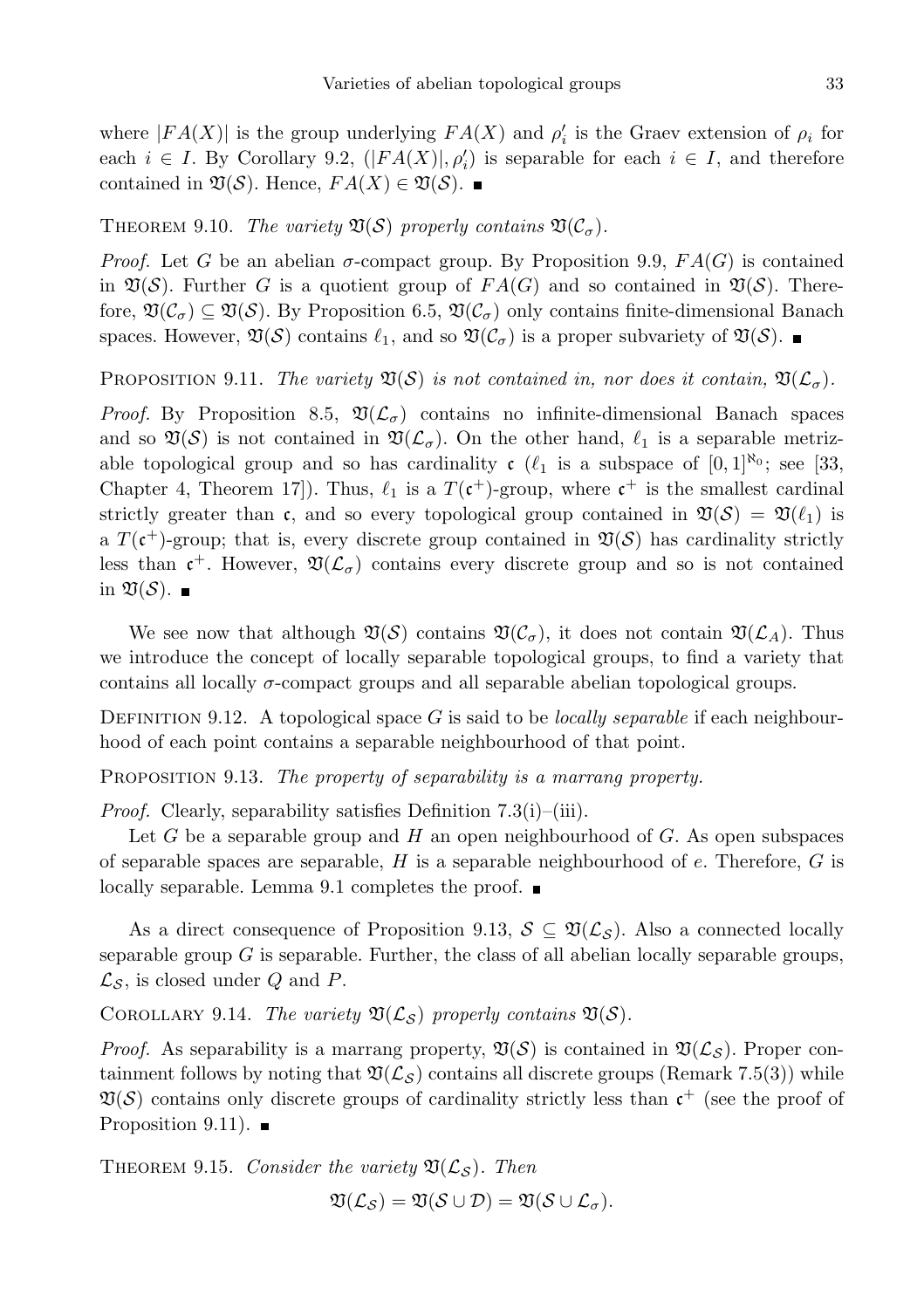Proof. By Proposition 9.13, separability is a marrang property. Therefore, by Theorem 7.10,  $\mathfrak{V}(\mathcal{L}_{\mathcal{S}}) = \mathfrak{V}(\mathcal{S} \cup \mathcal{D})$ . Theorem 9.10 clearly implies that  $\mathcal{C}_{\sigma} \subseteq \mathfrak{V}(\mathcal{S})$ , and so  $\mathfrak{V}(\mathcal{C}_{\sigma}\cup\mathcal{D})\subseteq \mathfrak{V}(\mathcal{S}\cup\mathcal{D})$ . Further, by Theorem 8.8,  $\mathfrak{V}(\mathcal{C}_{\sigma}\cup\mathcal{D})=\mathfrak{V}(\mathcal{L}_{\sigma})$ , giving  $\mathcal{L}_{\sigma}\subseteq \mathfrak{V}(\mathcal{S}\cup\mathcal{D})$  $=\mathfrak{V}(\mathcal{L}_\mathcal{S})$ . Thus, as  $\mathcal{D}\subseteq\mathcal{L}_\sigma, \mathfrak{V}(\mathcal{S}\cup\mathcal{D})\subseteq \mathfrak{V}(\mathcal{S}\cup\mathcal{L}_\sigma)\subseteq \mathfrak{V}(\mathcal{L}_\mathcal{S})$  and the result follows.

COROLLARY 9.16. The variety  $\mathfrak{V}(\mathcal{L}_{\sigma})$  is properly contained in  $\mathfrak{V}(\mathcal{L}_{\mathcal{S}})$ .

*Proof.* From Theorem 9.15,  $\mathfrak{V}(\mathcal{L}_{\sigma}) \subseteq \mathfrak{V}(\mathcal{L}_{\mathcal{S}})$ . Recall that  $\mathfrak{V}(\mathcal{L}_{\sigma})$  contains no infinitedimensional Banach spaces (Proposition 8.5). Now all separable Banach spaces are locally separable and contained in  $\mathfrak{V}(\mathcal{L}_{\mathcal{S}})$ . Therefore,  $\mathfrak{V}(\mathcal{L}_{\sigma})$  is properly contained in  $\mathfrak{V}(\mathcal{L}_{\mathcal{S}})$ .

Remark 9.17. As separability is a marrang property, we can apply Corollary 7.9 to a normed vector space N contained in  $\mathfrak{V}(\mathcal{L}_{\mathcal{S}})$  and see that  $N \in \mathfrak{V}(\mathcal{S})$ . However, by Lemma 9.8, N is separable. Therefore,  $\mathfrak{V}(\mathcal{L}_\mathcal{S})$  clearly does not contain all normed vector spaces and so is properly contained in A.

This completes the proof of Theorem D.

#### 10. Locally- $m$  groups

In this section, we complete the proof of the Main Theorem. The "missing link" is a chain of varieties generated by classes of locally- $m$  groups,  $m$  an infinite cardinal (see Example 7.6).

PROPOSITION 10.1. Let m be an infinite cardinal. A normed vector space N is in  $\mathfrak{V}(\mathcal{L}_m)$ if and only if the cardinality of  $N$  is less than or equal to m.

Proof. Note that having cardinality less than or equal to m is a marrang property, and the class,  $\mathcal{M}_m$ , of all abelian topological groups of cardinality less than or equal to m is a palirika class. Let N be a normed vector space. By Corollary 7.9, N is in  $\mathfrak{V}(\mathcal{L}_m)$  if and only if N is in  $\mathfrak{V}(\mathcal{M}_m)$ . Finally, if  $N \in \mathfrak{V}(\mathcal{M}_m)$  then, by Lemma 6.4(ii),  $N \in \mathcal{M}_m$  and the result follows.  $\blacksquare$ 

REMARK 10.2. Let m be an infinite cardinal number greater than or equal to  $\mathfrak{c}$ . Observe that there exists a normed vector space N of cardinality m. If  $m = \mathfrak{c}$  choose  $N = \mathbb{R}$ . For  $m > \mathfrak{c}$ , let I be an index set of cardinality  $m, X = \prod_{i \in I} X_i$ , where each  $X_i = [0, 1]$ , and let  $\mathbf{C}(X)$  be the Banach space of all continuous functions  $X \to \mathbb{R}$ .  $\mathbf{C}(X)$  has dimension greater than or equal to m. So choose m linearly independent vectors in  $\mathbf{C}(X)$  and let N be the normed vector space spanned by these vectors. Then N has cardinality  $m$ .

PROPOSITION 10.3. Let m and n be infinite cardinals greater than or equal to  $\mathfrak{c}$ . Then  $\mathfrak{V}(\mathcal{L}_m)$  is a proper subvariety of  $\mathfrak{V}(\mathcal{L}_n)$  if and only if  $m < n$ .

*Proof.* If  $m < n$  then, clearly,  $\mathcal{L}_m \subseteq \mathcal{L}_n$  and so  $\mathfrak{V}(\mathcal{L}_m) \subseteq \mathfrak{V}(\mathcal{L}_n)$ . Now, there exists a normed vector space N of cardinality n (Remark 10.2) and  $N \in \mathfrak{V}(\mathcal{L}_n)$ . However, by Proposition 10.1,  $N \notin \mathfrak{V}(\mathcal{L}_m)$ , giving  $\mathfrak{V}(\mathcal{L}_m) \subsetneq \mathfrak{V}(\mathcal{L}_n)$ . ■

The following theorem immediately follows.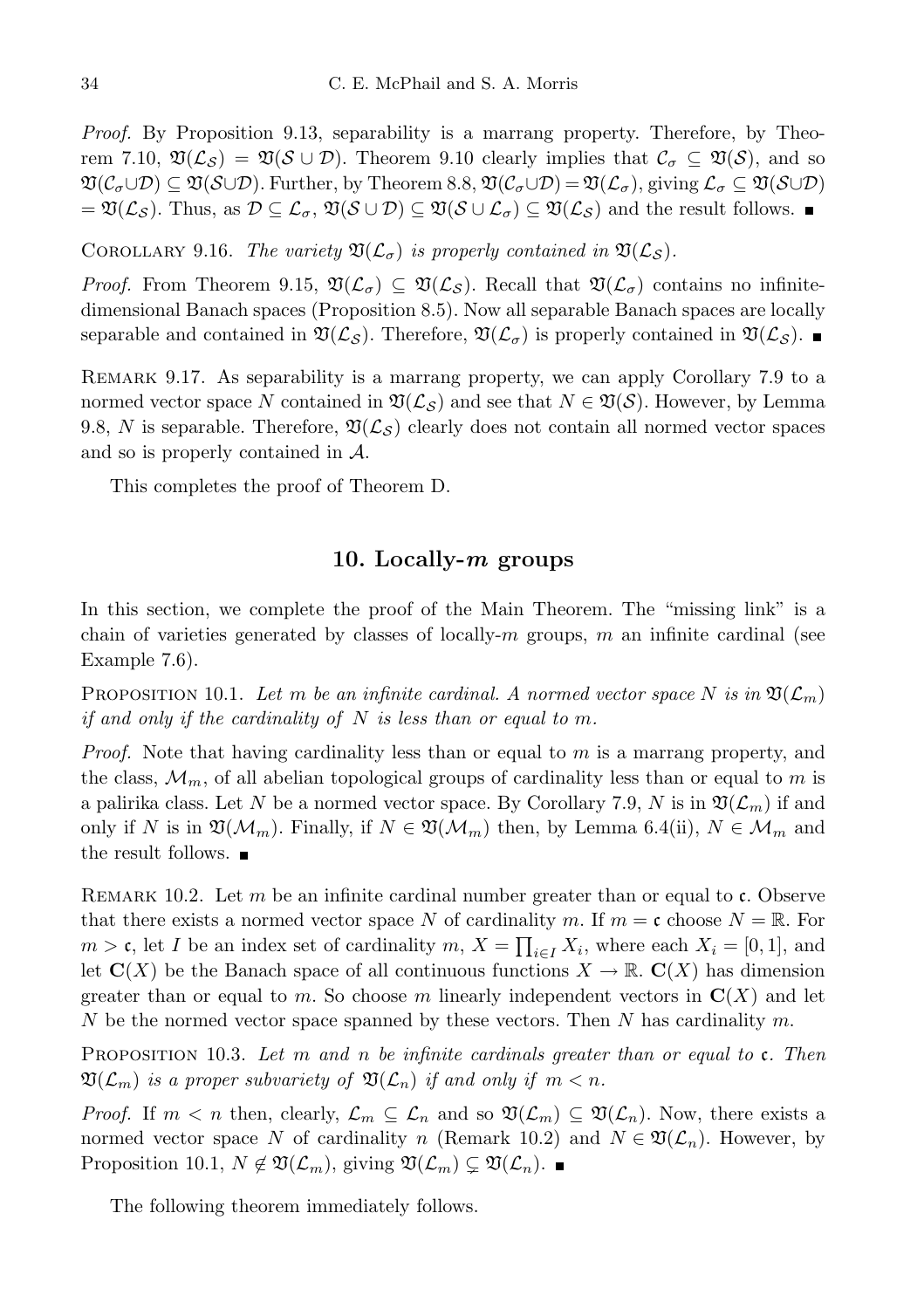THEOREM 10.4. The class  $\mathfrak{C}$  of varieties of topological groups,  $\mathfrak{V}(\mathcal{L}_m)$ , ranging over all infinite cardinals m, is a proper class such that the smallest variety in the class is  $\mathfrak{D}(\mathcal{L}_{c})$ , and if  $V_1, V_2 \in \mathfrak{C}$ , then  $V_1$  is properly contained in  $V_2$  or  $V_2$  is properly contained in  $V_1$ .

PROPOSITION 10.5. Let  $G$  be an abelian topological group with a neighbourhood of the identity which is separable. Then G is contained in  $\mathfrak{V}(\mathcal{L}_{c})$ .

*Proof.* Let  $\{\rho'_i : i \in I\}$  be the family of all continuous pseudometrics on G. Let U be a neighbourhood of the identity in G which is separable and let  $\rho$  be a continuous pseudometric on  $G$  in which  $U$  is a neighbourhood of the identity. We shall consider  $\{\rho_i : \rho_i = \rho'_i + \rho, i \in I\}$ , a family of continuous pseudometrics on G that also defines the topology on G. Then G is topologically isomorphic to a subgroup of the product  $\prod_{i\in I}(G, \rho_i)$  and we note that U is a separable neighbourhood of the identity in each  $(G, \rho_i)$ . Let  $G_i = (G/\overline{\{e\}}^i, d_i)$  be the metrification of  $(G, \rho_i)$  for each  $i \in I$ , with  $f_i : G \to$  $G_i$  the quotient homomorphism from G onto  $G_i$ . Theorem 4.1 and Remark 4.2(3) clearly imply that G is topologically isomorphic to a subgroup of the product  $\prod_{i\in I} G_i \times H$ , where H is an abelian indiscrete group. We note that each  $G_i$  has a separable neighbourhood of the identity in  $G_i$ , namely  $f_i(U)$ . Further,  $f_i(U)$  is metrizable and we know that separable metrizable topological spaces have cardinality less than or equal to c. Therefore for each  $i \in I$ ,  $G_i$  is an abelian locally-c group and so is in  $\mathfrak{V}(\mathcal{L}_{c})$ . Since  $\mathbb T$  is a locally-c group, by Proposition 2.2 every indiscrete abelian group is in  $\mathfrak{V}(\mathcal{L}_{c})$ . Therefore, G is in  $\mathfrak{V}(\mathcal{L}_{c})$ , as required.

THEOREM 10.6. The variety  $\mathfrak{V}(\mathcal{L}_{c})$  properly contains  $\mathfrak{V}(\mathcal{L}_{S})$ .

Proof. Since every locally separable topological group has at least one separable neighbourhood of the identity, Proposition 10.5 implies that  $\mathfrak{V}(\mathcal{L}_{\mathcal{S}}) \subseteq \mathfrak{V}(\mathcal{L}_{\mathfrak{c}})$ .

Let N be a normed vector space of cardinality c that is not separable (for example,  $\ell_{\infty}$ ; see [70]). From Remark 9.17 we see that  $\mathfrak{V}(\mathcal{L}_S)$  contains no non-separable normed vector spaces, and so  $N \notin \mathfrak{V}(\mathcal{L}_{\mathcal{S}})$ . However,  $N \in \mathfrak{V}(\mathcal{L}_{\mathfrak{c}})$  and the result follows.

THEOREM 10.7. Let m be an infinite cardinal number. Then  $\mathfrak{V}(\mathcal{L}_m) = \mathfrak{V}(\mathcal{C}_m \cup \mathcal{D})$ .

*Proof.* The result follows from Example 7.6 and Theorem 7.10.

This completes the proof of our Main Theorem.

Open Question. What is the analogue of the Main Theorem for non-abelian topological groups?

We make a few observations.

The variety generated by the class of all locally compact groups,  $\mathcal{L}_C$ , is not the class of all topological groups. Let B be a Banach space contained in  $\mathfrak{V}(\mathcal{L}_C)$  then it is contained in  $SC\overline{Q}SP(\mathcal{L}_C)$ . Now,  $\overline{Q}SP(\mathcal{L}_C) = \mathcal{L}_C$  and so  $B \in SC(\mathcal{L}_C)$ . As B is abelian, it is contained in  $SC(\mathcal{L}_A)$  and by Theorem 6.17, is finite-dimensional. Using a similar argument, we can show that a Banach space contained in the variety generated by all  $\sigma$ -compact groups is finite-dimensional. Therefore, once again, the variety generated by the class of all  $\sigma$ -compact groups is not the class of all topological groups. Indeed,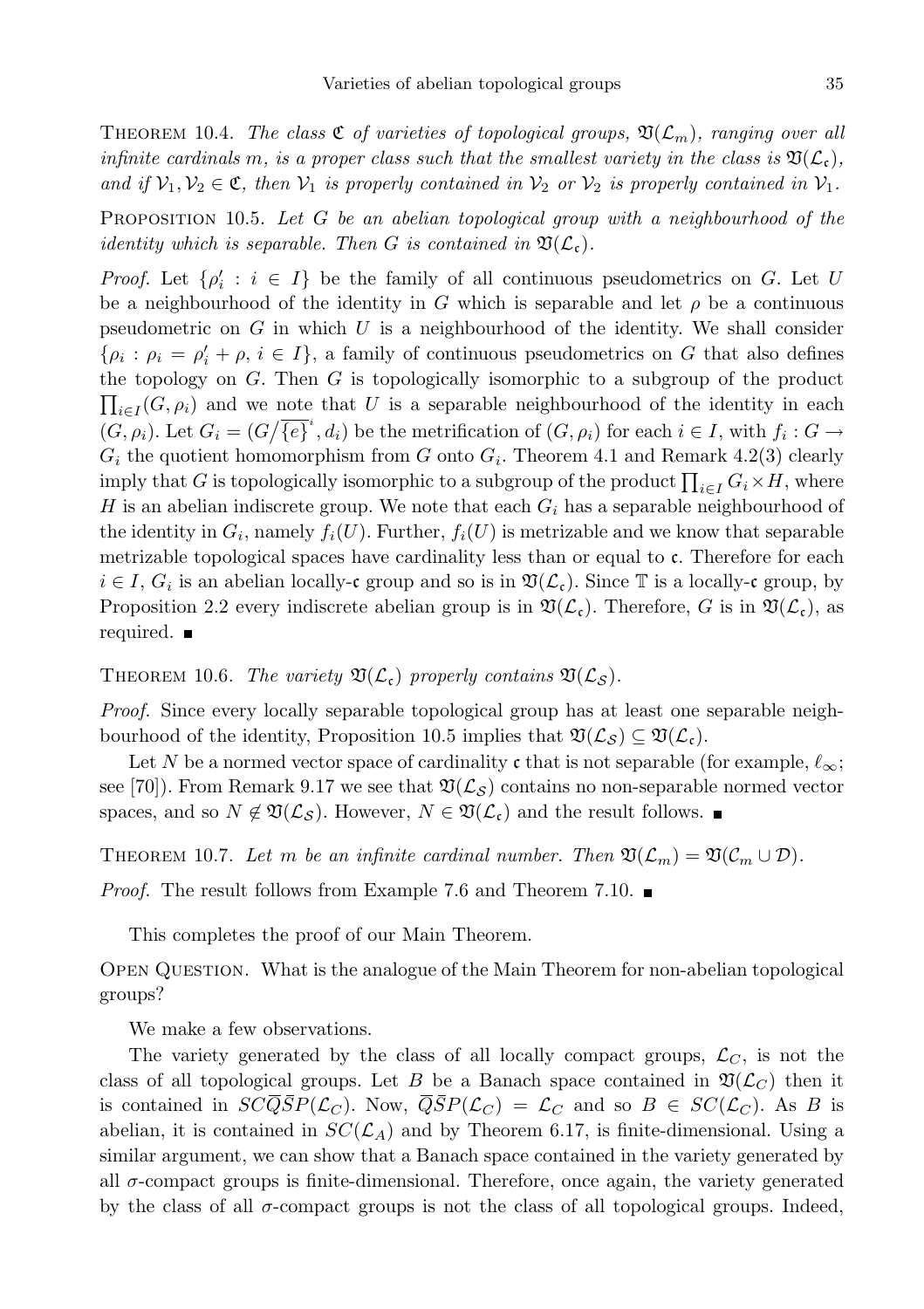Proposition 10.1 applies to the non-abelian case and therefore for any infinite cardinal  $m$ ,  $\mathfrak{V}(\mathcal{L}_m)$  is not the class of all topological groups. This is true as there are normed vector spaces of arbitrary size.

It is by no means obvious that it is trivial to convert the proofs we have presented here for abelian groups to non-abelian groups. The key difficulty is that we have relied heavily on the fact that the free abelian topological group topology is equal to the Graev topology, namely that obtained by extending pseudometrics. Except in exceptional cases, the free topological group topology is not equal to the Graev topology (see, for example, [62]).

# 11. Wide varieties of topological groups

The concept of a variety of topological groups is a natural extension of the concept of variety of groups. An equally natural extension is that of a wide variety of topological groups where instead of saying the class is closed under quotients, we say the class of topological groups is closed under continuous homomorphic images, namely the operator H, rather than (or as well as) Q. Indeed, the alternative definition of variety of groups using laws extends more satisfactorily to the case of wide varieties. To see this, see [73, 57, 34, 64].

DEFINITION 11.1. Let  $\Omega$  be a class of topological groups. The operator H is defined on  $\Omega$  to give the class of topological groups as follows. The topological group  $G \in H(\Omega)$  if G is a continuous homomorphic image of a topological group in  $\Omega$ .

DEFINITION 11.2. A class of topological groups is said to be a *wide variety of topological groups* if it is closed under S, H and C [73]. Further, if  $\Omega$  is a class of topological groups, the smallest wide variety containing  $\Omega$ , denoted by  $\mathfrak{W}(\Omega)$ , is the *wide variety generated* by  $\Omega$ .

Example 11.3.

- (a) It is clear that the class of all abelian topological groups is a wide variety of topological groups as any continuous homomorphic image of an abelian topological group is also abelian.
- (b) Let m be any cardinal number. The class of all  $T(m)$ -groups is a wide variety of topological groups [41]. This is seen by considering a  $T(m)$ -group G with continuous homomorphism  $f: G \to K$  from G onto K. Clearly, for U an open neighbourhood of the identity in  $K, f^{-1}(U)$  is an open neighbourhood of the identity in G and thus contains a normal subgroup, N of index strictly less than m. The image  $f(N)$  in K is also a normal subgroup of index strictly less than m and  $f(N) \subseteq U$ . Thus, K is a  $T(m)$ -group.
- (c) Recall that the class  $\Omega$  of all topological groups that have the subgroup topology is a variety of topological groups. Note also that all discrete groups are contained in  $\Omega$ , but R is not. Therefore,  $\Omega$  is not the class of all abelian topological groups. We shall soon see that any class that contains all discrete groups generates as its wide variety the class of all abelian topological groups (see Remark 11.11). Therefore,  $\mathfrak{W}(\Omega) \neq \Omega$ ,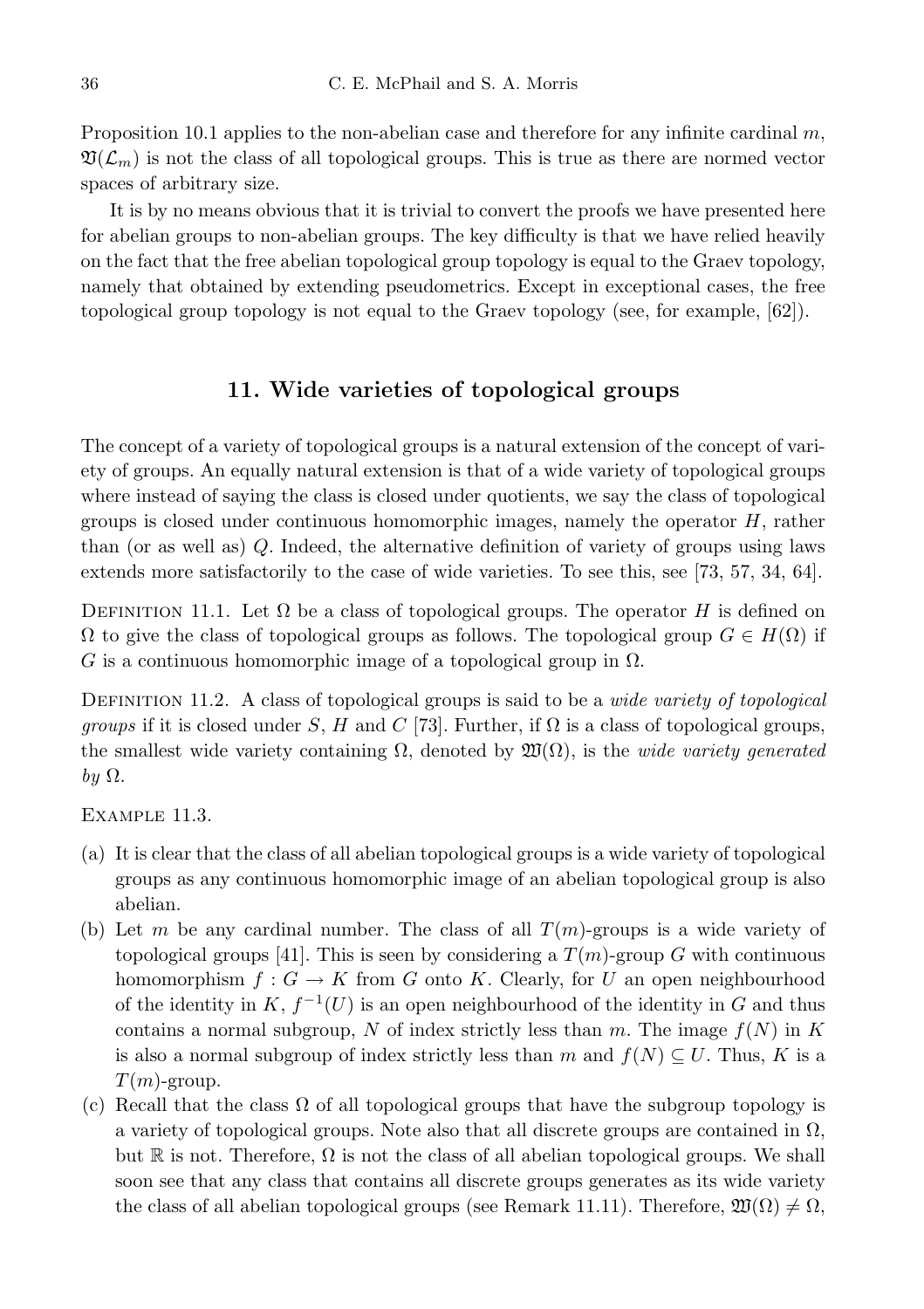that is,  $\Omega$  is an example of a class of topological groups that forms a variety, but not a wide variety of topological groups.

REMARK 11.4.

- (1) In a manner analogous to that for varieties generated by topological groups, we know that  $\mathfrak{W}(\Omega) = HSC(\Omega)$  [73]. It also indicates that just as with varieties generated by classes of topological groups, any topological group contained in the smallest wide variety can be obtained by just one application of each of the operators  $H$ ,  $S$  and  $C$ .
- (2) Let  $\Omega$  be a class of topological groups. Note that a quotient group of a topological group  $G$  is a continuous image of  $G$  and so it is clear that the variety generated by  $\Omega$  is contained in the wide variety generated by  $\Omega$ .

PROPOSITION 11.5. Let  $\Omega$  be a class of topological groups and let  $G \in \mathfrak{W}(\Omega)$ . Then G is a continuous one-to-one homomorphic image of  $G'$  where  $G' \in \mathfrak{V}(\Omega)$ .

*Proof.* By the definition of  $\mathfrak{W}(\Omega)$ ,  $G \in HSC(\Omega)$ . Therefore, G is a continuous homomorphic image of  $K \in SC(\Omega)$ . Let  $f: K \to G$  be the continuous homomorphism of K onto G and let T be the given topology on G. Further, let  $T'$  be the quotient topology induced on |G| by f. Clearly,  $(|G|, \mathcal{T}') = G'$  is a quotient group of K and so is contained in  $\mathfrak{V}(\Omega)$ . Finally, we note that  $\mathcal{T}'$  is finer than  $\mathcal T$  and so the identity mapping  $i: G' \to G$ is a continuous, one-to-one homomorphism, giving the result.

We present a number of useful corollaries to Proposition 11.5.

COROLLARY 11.6. Let  $\Omega$  be a class of topological groups. A discrete group D is contained in  $\mathfrak{W}(\Omega)$  if and only if  $D \in \mathfrak{V}(\Omega)$ .

*Proof.* Clearly, if  $D \in \mathfrak{V}(\Omega)$ , then  $D \in \mathfrak{W}(\Omega)$ . Let  $D \in \mathfrak{W}(\Omega)$ . By Proposition 11.5, D is a continuous one-to-one homomorphic image of a group  $G \in \mathfrak{V}(\Omega)$ . As the topology on G is finer than the topology on  $D$ ,  $G$  must be a discrete group. Therefore,  $D$  is topologically isomorphic to G and so  $D \in \mathfrak{V}(\Omega)$ . ■

COROLLARY 11.7. Let  $E$  be a locally convex Hausdorff topological vector space contained in  $\mathfrak{W}(\mathbb{R})$ , the wide variety generated by  $\mathbb{R}$ . Then  $E \in \mathfrak{V}(\mathbb{R})$ .

*Proof.* By Proposition 11.5, there exists a topological group  $G \in \mathfrak{V}(\mathbb{R})$  such that E is a continuous, one-to-one homomorphic image of G; that is, there exists  $f : G \to E$  such that f is a continuous isomorphism. Let D be a discrete subgroup of E, then  $f^{-1}(D)$  is a discrete subgroup of G. By Lemma 6.19  $f^{-1}(D)$  is finitely generated and hence D is finitely generated. Therefore, by the main Theorem of [44], E has the weak topology and so is contained in  $\mathfrak{V}(\mathbb{R})$ .

NOTATION. We denote by  $I$  the operation of formation of continuous, algebraically isomorphic images, so that  $H = IQ$ .

COROLLARY 11.8. Let  $\Omega$  be a non-empty class of abelian topological groups. If G is a Hausdorff topological group in  $\mathfrak{W}(\Omega)$ , then  $G \in ISC\overline{Q}P(\Omega)$ .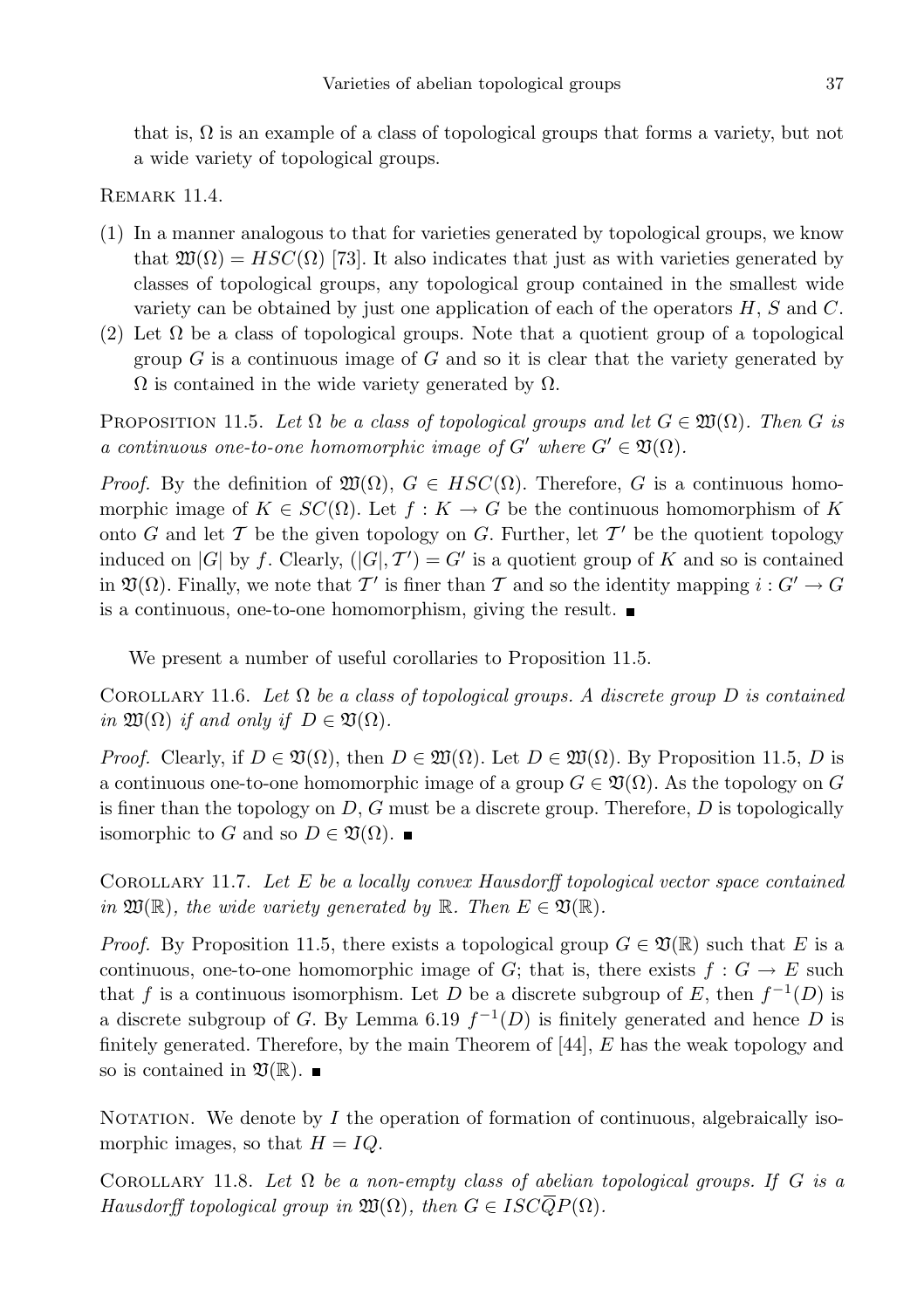*Proof.* By Proposition 11.5, G is a continuous, one-to-one image of  $K \in \mathfrak{V}(\Omega)$ . As G is Hausdorff, K must be Hausdorff, so  $K \in SC\overline{Q}P(\Omega)$  and so  $G \in ISC\overline{Q}P(\Omega)$ . ■

We have presented here a very brief overview of wide varieties, giving only those results that are needed in this section. More information on wide varieties can be found in the work of Taylor [73] and that of Kopperman, Mislove, Morris, Nickolas, Pestov and Svetlichny in [34] and that of Morris, Nickolas and Pestov in [64].

The first two wide varieties of topological groups we consider are the wide variety generated by the class of all Banach spaces and the wide variety generated by the class of all locally compact abelian groups. For both classes, we easily characterize the wide varieties they generate.

REMARK 11.9. We know that  $\mathfrak{V}(\mathcal{B})$ , the variety generated by the class of all topological groups underlying Banach spaces, is exactly the variety of all abelian topological groups. Thus,  $\mathfrak{W}(\mathcal{B}) = \mathfrak{V}(\mathcal{B}) = \mathcal{A}$ , where  $\mathcal{A}$  is the variety of all abelian topological groups.

PROPOSITION 11.10. The wide variety of topological groups generated by the class of all locally compact abelian groups is precisely the variety of all abelian topological groups.

*Proof.* Clearly,  $\mathfrak{W}(\mathcal{L}_A) \subseteq \mathcal{A}$ , where  $\mathcal{L}_A$  is the class of all locally compact abelian groups and  $A$  is the variety of all abelian topological groups. Let  $G$  be an abelian topological group and let  $|G|_D$  be the group underlying G equipped with the discrete topology. Clearly,  $|G|_D$  is contained in  $\mathcal{L}_A$  and the identity homomorphism  $i : |G|_D \to G$  is continuous. Therefore,  $G \in \mathfrak{W}(\mathcal{L}_A)$  and so  $\mathcal{A} \subseteq \mathfrak{W}(\mathcal{L}_A)$ , giving the result.

Note it follows immediately from Remark  $11.4(2)$ , Theorem 6.17 and Proposition 11.10 that  $\mathfrak{V}(\mathcal{L}_A) \subsetneq \mathfrak{W}(\mathcal{L}_A)$ .

REMARK 11.11. We note that if a class  $\Omega$  of topological groups contains  $\mathcal{L}_A$ —even  $\mathcal{D}$ , the class of all discrete abelian groups—then  $\mathfrak{W}(\Omega)$  is the variety of all abelian topological groups. Therefore, considering the diagram in our Main Theorem, we see that the following wide varieties of topological groups are all equal to the variety of all abelian topological groups.

- (i)  $\mathfrak{W}(\mathcal{B})$ , generated by all Banach spaces;
- (ii)  $\mathfrak{W}(\mathcal{L}_m)$ , generated by all locally-m groups for  $m \geq c$ ;
- (iii)  $\mathfrak{W}(\mathcal{L}_{\mathcal{S}})$ , generated by all locally separable groups;
- (iv)  $\mathfrak{W}(\mathcal{L}_{\sigma})$ , generated by all locally  $\sigma$ -compact groups;
- (v)  $\mathfrak{W}(\mathcal{L}_A)$ , generated by all locally compact abelian topological groups;
- (vi)  $\mathfrak{W}(\mathcal{D})$ , generated by all discrete abelian topological groups.

The wide variety generated by  $FA[0, 1]$  turns out to be the most interesting of the wide varieties in question. From Theorem A it follows trivially that  $\mathfrak{W}(FA[0,1]) = \mathfrak{W}(\mathcal{K}_{\omega}).$ 

PROPOSITION 11.12. The wide variety of topological groups generated by  $FA[0,1]$  contains all countable abelian topological groups.

*Proof.* Clearly, every countable discrete abelian topological group is a  $k_{\omega}$ -group and by Theorem A is contained in  $\mathfrak{V}(FA[0,1])$ . Every countable abelian topological group G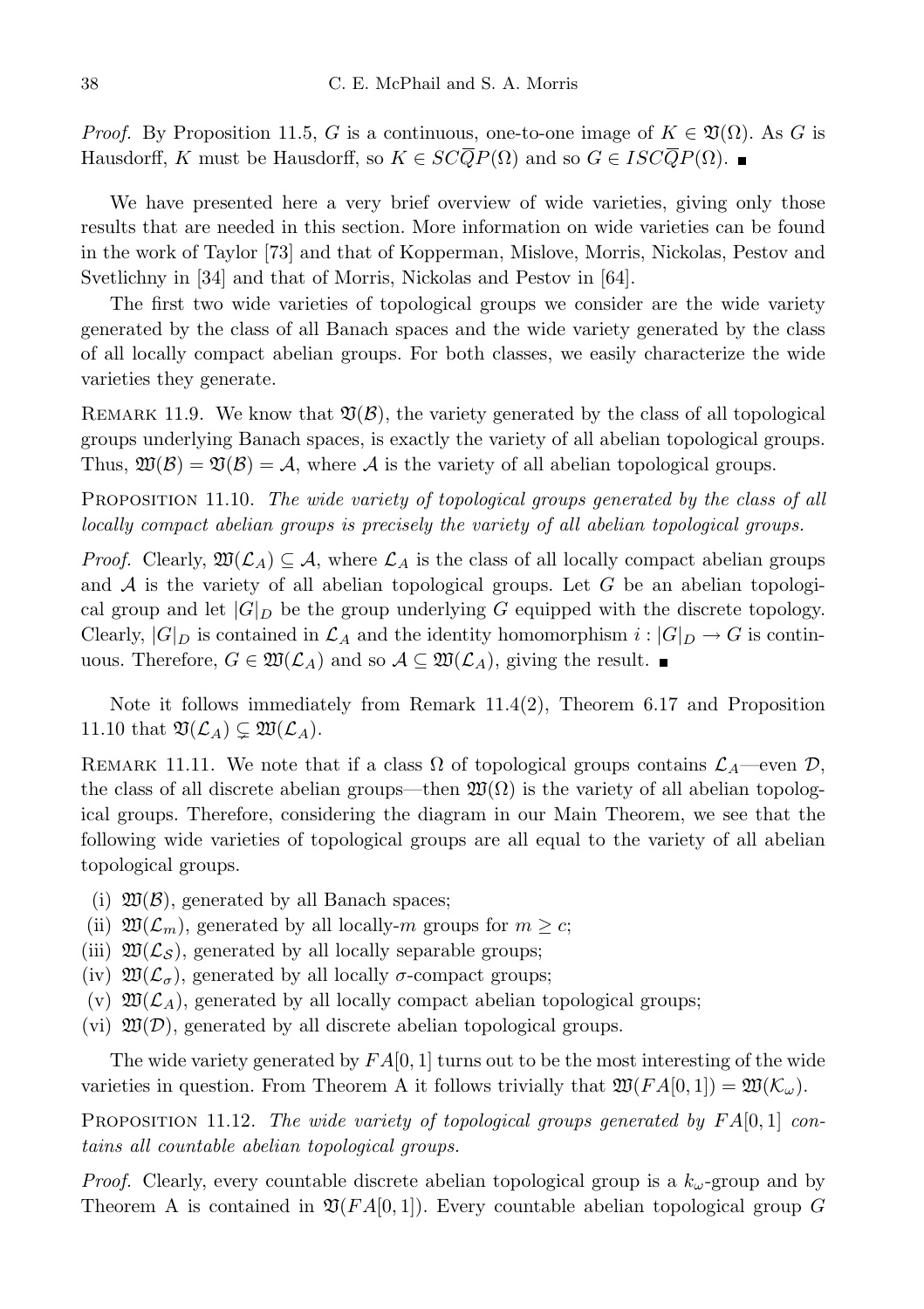is a continuous homomorphic image of  $|G|_D$ , the group underlying G with the discrete topology, and as  $|G|_D \in \mathfrak{V}(FA[0,1]) \subseteq \mathfrak{W}(FA[0,1])$ , the result follows. ■

We will shortly show that  $\mathfrak{W}(\mathcal{C}_{\sigma}) = \mathfrak{W}(FA[0,1])$ . To do this, we need the following two lemmas.

LEMMA 11.13. Let X be a  $\sigma$ -compact space. Then there exists a  $k_{\omega}$ -space Y such that X is the continuous image of Y .

*Proof.* Let  $X = \bigcup_{n=1}^{\infty} X_n$  where each  $X_n$  is compact. Let  $H_n$  be a homeomorphic copy of  $X_n$ , disjoint from  $H_1, \ldots, H_{n-1}$ , with  $f_n : H_n \to X_n$  the corresponding homeomorphism. Let  $Y = \bigsqcup_{n=1}^{\infty} H_n$  be the free union of the  $H_n$ . Now, let  $Y_n = H_1 \sqcup \cdots \sqcup H_n$ , and note that each  $Y_n$  is compact. Clearly,  $Y = \bigcup_{n=1}^{\infty} Y_n$  and we will show that with this decomposition, Y is a  $k_{\omega}$ -space. Let A be a subset of Y such that  $A \cap Y_n$  is compact for each  $n \in \mathbb{N}$ . Clearly, for each  $i \in \mathbb{N}$ ,  $A \cap H_i$  is compact and so  $H_i \setminus A$  is open in  $H_i$ , indeed,  $H_i \setminus A$  is open in Y. Noting that  $Y \setminus A = \bigcup_{i=1}^{\infty} (H_i \setminus A)$ , A is closed in Y. So  $Y = \bigcup_{n=1}^{\infty} Y_n$  is a  $k_{\omega}$ -decomposition of Y. Finally, let  $f: Y \to X$  be the mapping defined as follows. If  $y \in Y$  then  $y \in H_n$  for some  $n \in \mathbb{N}$  and so define  $f(y) = f_n(y)$ . The mapping f is clearly onto, and for an open set U in X,  $f^{-1}(U) = \bigcup_{n=1}^{\infty} f_n^{-1}(U)$ , which is open in Y. Therefore, X is the continuous image of Y, a  $k_{\omega}$ -space.

The following result is analogous to Lemma 3.4:

LEMMA 11.14. Let  $X$  and  $Y$  be completely regular spaces such that there exists a continuous mapping  $\phi: X \to Y$  from X onto Y. Then there exists a continuous homomorphism  $\Phi:FA(X)\to FA(Y)$  from  $FA(X)$  onto  $FA(Y)$ .

*Proof.* Let  $\Phi$  be the continuous homomorphism from  $FA(X)$  into  $FA(Y)$  that extends naturally from  $\phi$ , according to the definition of a free abelian topological group. To show that  $\Phi$  is an onto homomorphism, take  $w \in FA(Y)$  such that  $w = y_1^{\varepsilon_1} \dots y_n^{\varepsilon_n}$ ,  $y_i \in Y$  and  $\varepsilon_i = \pm 1$  for each  $i = 1, \ldots, n$ . For each  $y_i$ , there exists an  $x_i \in X$  such that  $\phi(x_i) = \Phi(x_i) = y_i$ . Further,

$$
\Phi(x_1^{\varepsilon_1} \dots x_n^{\varepsilon_n}) = \Phi(x_1)^{\varepsilon_1} \dots \Phi(x_n)^{\varepsilon_n} = y_1^{\varepsilon_1} \dots y_n^{\varepsilon_n} = w.
$$

Therefore,  $\Phi$  is an onto continuous homomorphism.  $\blacksquare$ 

THEOREM 11.15. The wide variety of topological groups generated by  $FA[0,1]$  is equal to the wide variety generated by  $C_{\sigma}$ , the class of all abelian  $\sigma$ -compact groups.

Proof. As  $FA[0,1]$  is a  $k_{\omega}$ -group, it is  $\sigma$ -compact and so  $FA[0,1] \in \mathfrak{W}(\mathcal{C}_{\sigma})$  giving  $\mathfrak{W}(FA[0,1]) \subseteq \mathfrak{W}(\mathcal{C}_{\sigma}).$  Now, let G be an abelian  $\sigma$ -compact group then by Lemma 11.13, there exists a  $k_{\omega}$ -space X such that G (as a topological space) is a continuous image of X. Further,  $FA(G)$  is a continuous homomorphic image of  $FA(X)$ , by Lemma 11.14. We know that  $FA(X)$  is a  $k_{\omega}$ -group (see [35, Corollary 1]) and therefore is contained in  $\mathfrak{V}(FA[0,1])$  and hence also in  $\mathfrak{W}(FA[0,1])$ . Thus,  $FA(G) \in \mathfrak{W}(FA[0,1])$  and as G is a quotient group of  $FA(G)$  (Remark 3.2(5)),  $G \in \mathfrak{W}(FA[0,1])$  also. Hence,  $\mathfrak{W}(\mathcal{C}_{\sigma}) \subseteq \mathfrak{W}(FA[0,1])$  and the result follows.  $\blacksquare$ 

From Theorems 11.15 and B it is clear that  $\mathfrak{V}(FA[0,1]) \subset \mathfrak{W}(FA[0,1])$ .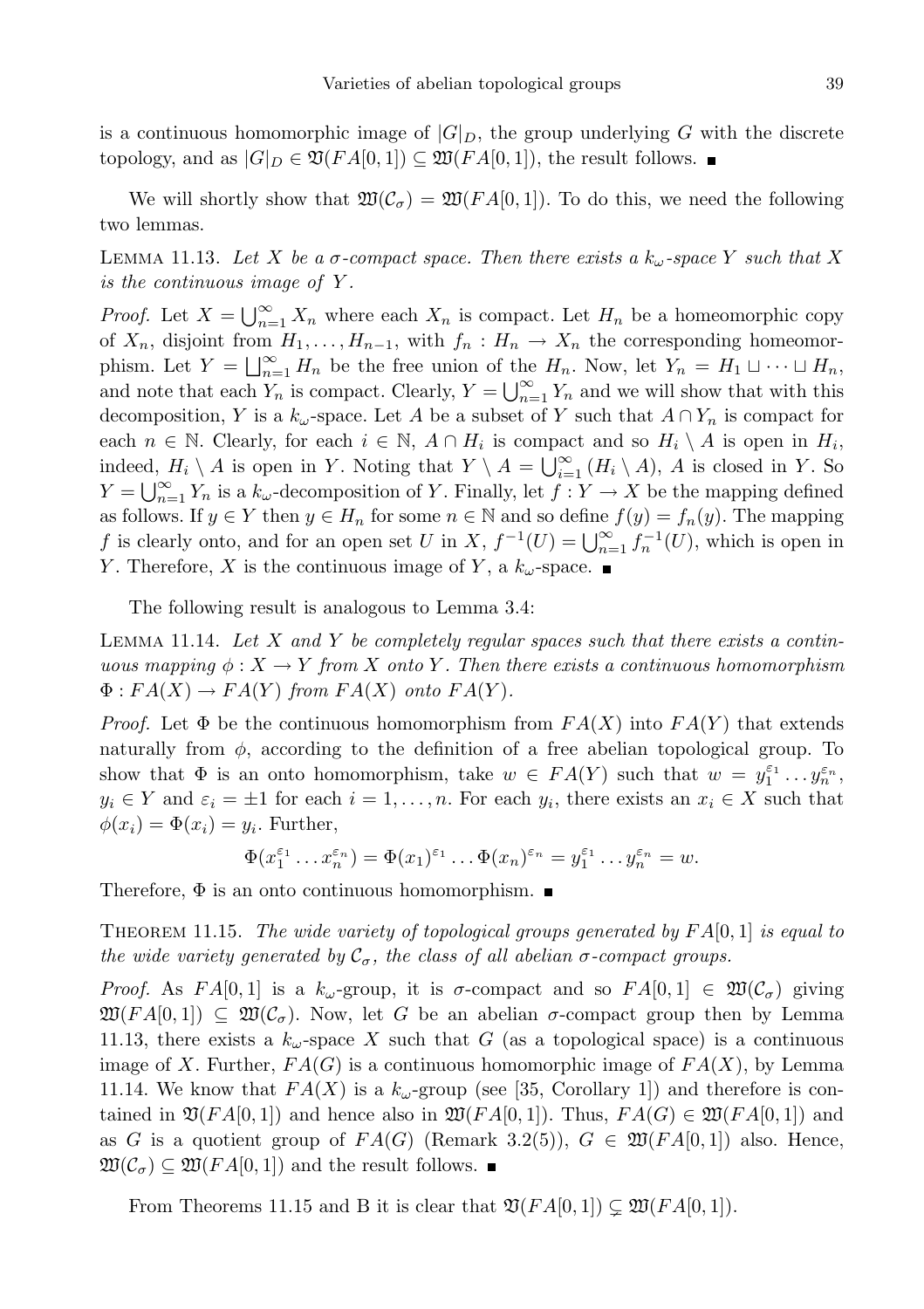DEFINITION 11.16 ([15]). Let X be a completely regular space. A topological group  $FLCS(X)$  is said to be a free locally convex topological vector space on the space X if it has the following properties:

- (1) X is a subspace of  $FLCS(X);$
- (2) X is a (vector space) basis for  $FLCS(X);$
- (3) for any continuous mapping  $\phi$  of X into any locally convex topological vector space V, there exists a continuous linear transformation  $\Phi$  of  $F LCS(X)$  into V such that  $\Phi(x) = \phi(x)$  on X.

The following theorem is not an obvious result. It shows that for a completely regular space X,  $FA(X)$  is a subgroup of  $FLCS(X)$ .

THEOREM 11.17 ([75, Theorem 3]; [76]). Let X be a completely regular Hausdorff space and let  $FLCS(X)$  be the free locally convex topological vector space on X. Then the subgroup of  $FLCS(X)$  that is algebraically generated by X is (with the induced topology) topologically isomorphic to the free abelian topological group on X.

THEOREM 11.18.  $\mathfrak{W}(FLCS[0,1]) = \mathfrak{W}(FA[0,1]).$ 

*Proof.* In  $FLCS[0, 1]$ , for  $n \in \mathbb{N}$  define the set  $A_n = {\lambda t : \lambda \in [-n, n], t \in [0, 1]}$ . Further, for  $m \in \mathbb{N}$ , define  $m A_n = A_n + \cdots + A_n$  (*m* terms). Note that each  $m A_n$  is compact. Further,

$$
FLCS[0,1] = \bigcup_{n=1}^{\infty} \bigcup_{m=1}^{\infty} mA_n
$$

Therefore,  $FLCS[0, 1]$  is  $\sigma$ -compact. Thus,  $\mathfrak{W}(FLCS[0, 1]) \subseteq \mathfrak{W}(\mathcal{C}_{\sigma}) = \mathfrak{W}(FA[0, 1])$ . To complete the proof, we note that  $[0, 1]$  is completely regular and so by Theorem 11.17,  $FA[0,1] \in \mathfrak{W}(FLCS[0,1])$ .

In summary, the following wide varieties are all equal:

- (i)  $\mathfrak{W}(FA[0,1])$ , the wide variety generated by  $FA[0,1]$ ;
- (ii)  $\mathfrak{W}(\mathcal{K}_{\omega})$ , the wide variety generated by the class of all abelian  $k_{\omega}$ -groups;
- (iii)  $\mathfrak{W}(\mathcal{C}_{\sigma})$ , the wide variety generated by the class of all abelian  $\sigma$ -compact groups.
- (iv)  $\mathfrak{W}(FLCS[0,1]),$  the wide variety generated by  $FLCS[0,1].$

Earlier, we considered the variety of topological groups generated by  $S$ , the class of all separable abelian groups. We now examine  $\mathfrak{W}(\mathcal{S})$ .

Recall that a Polish space is a separable complete metrizable space [7]. For example,  $\mathbb{P}$ , the set of irrationals with the topology induced from  $\mathbb{R}$ , is a Polish space. A topological space is said to be a *Suslin space* if it is metrizable and is a continuous image of a Polish space. Note that  $\mathbb{R}^{\aleph_0}$ , indeed every separable Banach space, is a Polish space and hence a Suslin space.

REMARK 11.19. It can be shown (cf. [7, p. 261, 6(a)]) that if X is a Suslin space, then X is a continuous image of  $\mathbb{N}^{\aleph_0}$ , indeed of  $\mathbb{P}$ , where  $\mathbb{P}$  is the set of irrationals with the induced topology from R.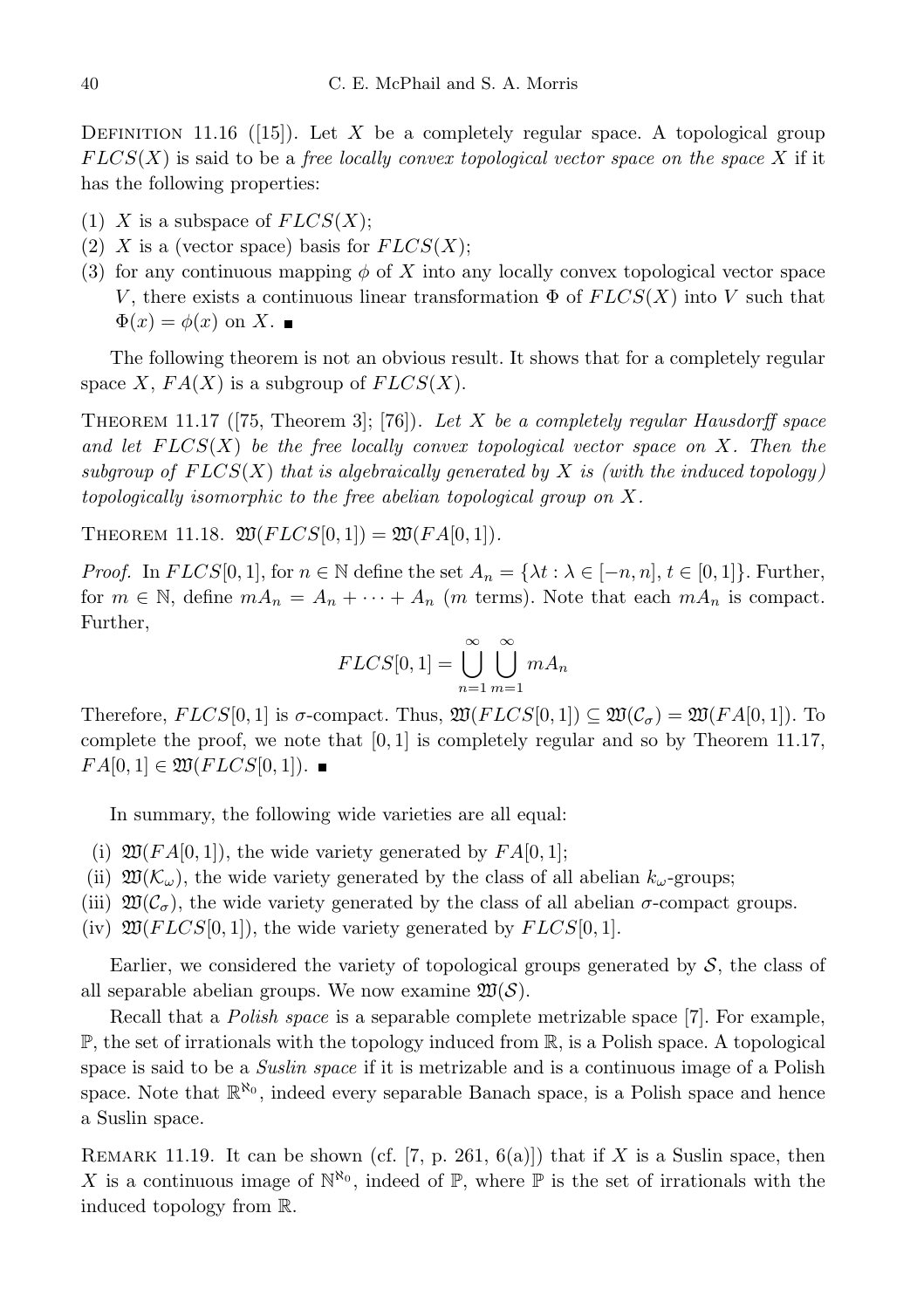PROPOSITION 11.20. The following wide varieties of topological groups are equal:

(i)  $\mathfrak{W}(\ell_1)$ ;

(ii)  $\mathfrak{W}(\mathcal{B}_S)$ , where  $\mathcal{B}_S$  is the class of all separable Banach spaces;

(iii)  $\mathfrak{W}(\mathcal{S})$ , where S is the class of all separable abelian topological groups;

(iv)  $\mathfrak{W}(FA(\mathbb{R}^{\aleph_0}))$ , where  $FA(\mathbb{R}^{\aleph_0})$  is the free abelian topological group on  $\mathbb{R}^{\aleph_0}$ ;

(v)  $\mathfrak{W}(FA(\mathbb{P}))$ , where  $FA(\mathbb{P})$  is the free abelian topological group on  $\mathbb{P}$ .

Proof. From Theorem 9.7, the first three wide varieties are clearly equal.

As  $\mathbb{R}^{\aleph_0}$  is a Polish space, Proposition 9.6 and Remark 11.4(2) imply that  $FA(\mathbb{R}^{\aleph_0}) \in$  $\mathfrak{V}(\ell_1)$ . We also know that  $FA(\ell_1)$  is topologically isomorphic to  $FA(\mathbb{R}^{\aleph_0})$  as  $\ell_1$  is homeomorphic to  $\mathbb{R}^{\aleph_0}$  (see [29, Part I, Section 2]). Therefore,  $\ell_1 \in \mathfrak{V}(FA(\mathbb{R}^{\aleph_0}))$ , giving  $\mathfrak{V}(\ell_1) = \mathfrak{V}(FA(\mathbb{R}^{\aleph_0})), \text{ indeed } \mathfrak{W}(\ell_1) = \mathfrak{W}(FA(\mathbb{R}^{\aleph_0})).$ 

We now note that as  $\ell_1$  is a separable Banach space, it is a Suslin space. So there exists a continuous surjective mapping,  $f : \mathbb{P} \to \ell_1$ , which extends to a continuous homomorphism F of  $FA(\mathbb{P})$  onto  $\ell_1$ . Hence,  $\ell_1 \in \mathfrak{W}(FA(\mathbb{P}))$  and  $\mathfrak{W}(\ell_1) \subseteq \mathfrak{W}(FA(\mathbb{P}))$ . Equality follows from Proposition 9.6 and Remark 11.4(2).  $\blacksquare$ 

We note now that  $\mathfrak{W}(\mathcal{S}) = \mathfrak{W}(\ell_1)$  is not the wide variety of all abelian topological groups.

PROPOSITION 11.21. The wide variety generated by  $\ell_1$  is properly contained in the wide variety of all abelian topological groups.

*Proof.* Recall that  $\ell_1$  has cardinality c and so every topological group contained in  $\mathfrak{V}(\ell_1)$ is a  $T(c^+)$ -group. By Corollary 11.6, a discrete group contained in  $\mathfrak{W}(\ell_1)$  must also be contained in  $\mathfrak{V}(\ell_1)$ ; that is, every discrete group contained in  $\mathfrak{W}(\ell_1)$  has cardinality strictly less than  $c^+$ . Therefore,  $\mathfrak{W}(\ell_1)$  does not contain all discrete abelian topological groups and is therefore properly contained in the wide variety of all abelian topological groups.  $\blacksquare$ 

We now summarize our wide variety results in the following theorem.

Theorem E.

$$
\mathcal{A} = \mathfrak{W}(\mathcal{B}) = \mathfrak{W}(\mathcal{D}) = \mathfrak{W}(\mathcal{L}_A) = \mathfrak{W}(\mathcal{L}_\sigma) = \mathfrak{W}(\mathcal{L}_S) = \mathfrak{W}(\mathcal{L}_m), \text{ for all } m \ge c
$$
\n
$$
\mathfrak{W}(FA[0,1]) = \mathfrak{W}(\mathcal{K}_\omega) = \mathfrak{W}(\mathcal{C}_\sigma)
$$
\n
$$
= \mathfrak{W}(FLCS[0,1]) \qquad \mathfrak{W}(S) = \mathfrak{W}(Bs) = \mathfrak{W}(\ell_1)
$$
\n
$$
= \mathfrak{W}(FLCS[0,1]) \qquad \mathfrak{W}(FA(\mathbb{P})) = \mathfrak{W}(FA(\mathbb{R}^{\aleph_0}))
$$

Concerning the previous theorem, note that although we know that  $\mathfrak{W}(\mathcal{C}_{\sigma}) \subseteq \mathfrak{W}(S)$ , deduced from the main theorem of this paper, we do not know the full relationship between  $\mathfrak{W}(\mathcal{C}_{\sigma})$  and  $\mathfrak{W}(\mathcal{S})$ . We leave this as an open question.

OPEN QUESTION. In the structure given in the Main Theorem, we saw that  $\mathfrak{V}(\mathcal{C}_{\sigma})$  is properly contained in  $\mathfrak{V}(S)$ , the variety generated by the class of all separable abelian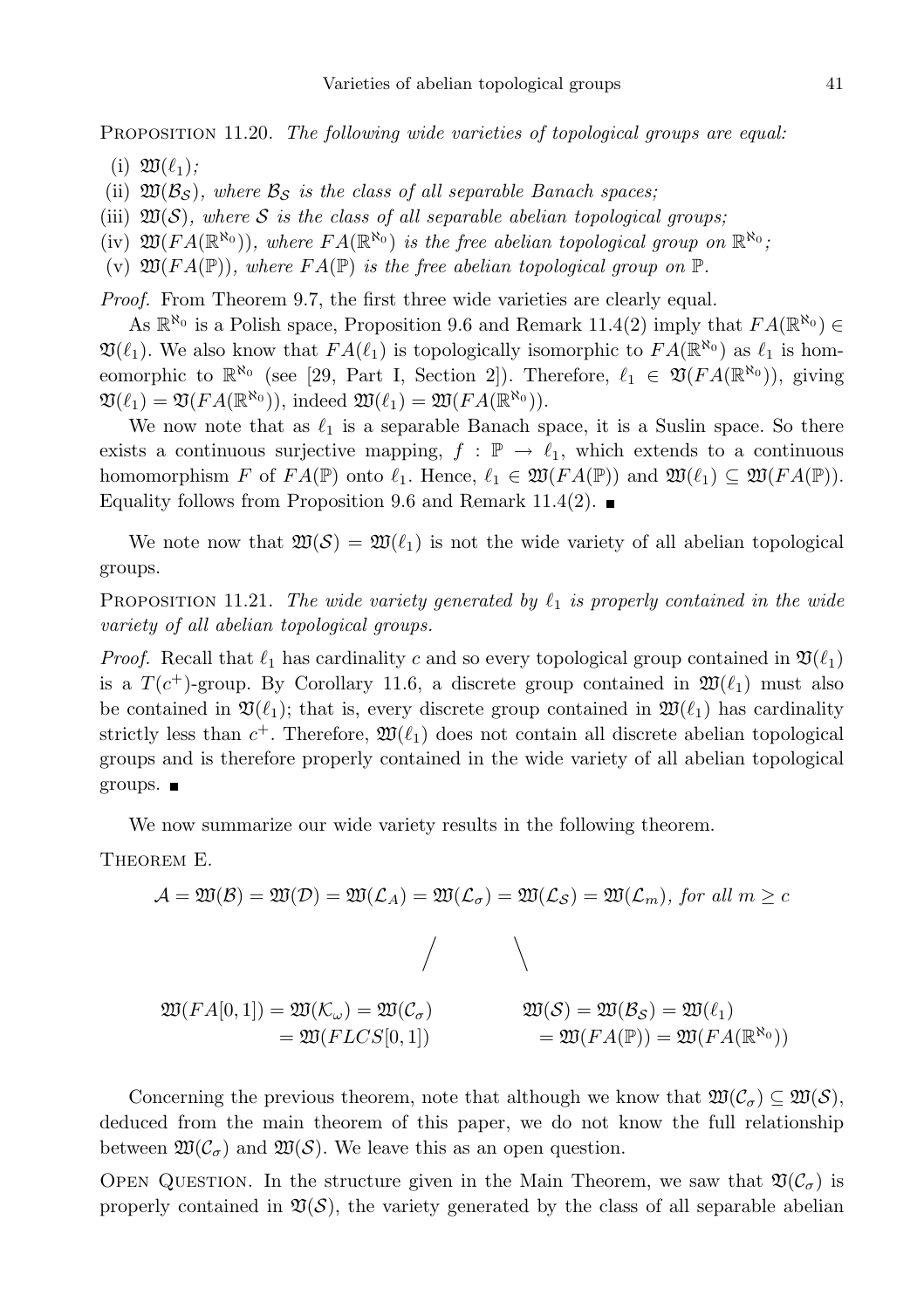topological groups. Thus, it is clear that  $\mathfrak{W}(\mathcal{C}_{\sigma}) \subseteq \mathfrak{W}(\mathcal{S})$ . However, the question remains whether these two wide varieties are equal.

Note that we already know that  $\mathfrak{W}(\mathcal{C}_{\sigma}) = \mathfrak{W}(FA[0,1])$  and  $\mathfrak{W}(S) = \mathfrak{W}(FA(\mathbb{R}^{\aleph_0}))$ . Therefore our question of whether  $\mathfrak{W}(\mathcal{C}_{\sigma})$  equals  $\mathfrak{W}(\mathcal{S})$  can be reduced to whether  $\mathfrak{W}(FA[0,1])$  equals  $\mathfrak{W}(FA(\mathbb{R}^{\aleph_0}))$ , that is, whether  $FA(\mathbb{R}^{\aleph_0}) \in \mathfrak{W}(FA[0,1])$ .

Recall that  $\mathfrak{V}(FA[0,1])$  is closed under completions, but  $\mathfrak{V}(\mathcal{C}_{\sigma})$  is not. An alternative way of considering this open question is to determine whether  $\mathfrak{W}(FA[0,1]) = \mathfrak{W}(C_{\sigma})$  is closed under completions or not.

### References

- [1] A. V. Arhangel'skiĭ, *Classes of topological groups*, Russian Math. Surveys 36 (1981), 151–174.
- [2] —, General Topology I, Springer, New York, 1990.
- [3] L. Außenhofer, Some aspects of nuclear vector groups, Studia Math. 146 (2001), 99–113.
- [4] W. Banaszczyk, Additive Subgroups of Topological Vector Spaces, Springer, Berlin, 1991.
- [5] C. Bessaga and A. Pełczyński, Selected Topics in Infinite-Dimensional Topology, PWN– Polish Sci. Publ., Warszawa, 1975.
- [6] G. Birkhoff, On the structure of abstract algebras, Proc. Cambridge Philos. Soc. 31 (1935), 433–454.
- [7] N. Bourbaki, Elements of Mathematics—General Topology, Part I, Addison-Wesley, Reading, MA, 1966.
- [8] M. S. Brooks, S. A. Morris and S. A. Saxon, Generating varieties of topological groups, Proc. Edinburgh Math. Soc. (2) 18 (1973), 191–197.
- [9] R. Brown, P. J. Higgins and S. A. Morris, Countable products and sums of lines and circles; their closed subgroups, quotients and duality properties, Math. Proc. Cambridge Philos. Soc. 78 (1975), 19–32.
- [10] S. Chen and S. A. Morris, *Varieties of topological groups generated by Lie groups*, Proc. Edinburgh Math. Soc. 31 (1972), 49–53.
- [11] S. Chen and R. W. Yoh, Varieties of generalized Lie groups, Colloq. Math. 31 (1974), 51–55.
- [12] J. Cleary and S. A. Morris, Compact groups and products of the unit interval, Math. Proc. Cambridge Philos. Soc. 110 (1991), 293–297.
- [13] J. Diestel, S. A. Morris and S. A. Saxon, Varieties of locally convex topological spaces, Michigan Math. J. 77 (1971), 799–803.
- $[14] \quad , \quad -$ ,  $-$ ,  $\quad$ , Varieties of locally convex topological vector spaces, Bull. Amer. Math. Soc. 77 (1971), 799–803.
- [15]  $\rightarrow$ ,  $\rightarrow$ ,  $\rightarrow$ , Varieties of linear topological spaces, Trans. Amer. Math. Soc. 172 (1972), 207–230.
- [16] D. Dikranjan and S. A. Morris, Subgroups of products of locally compact groups, Topology Proc. 26 (2001/02), 533–544.
- [17] J. Dugundji, Topology, Allyn and Bacon, Boston, 1966.
- [18] P. Enflo, Uniform structures and square roots in topological groups, Israel J. Math. 8 (1970), 230–272.
- [19] S. P. Franklin and B. V. Smith Thomas, A survey of  $k_{\omega}$ -spaces, Topology Proc. 2 (1977), 111–124.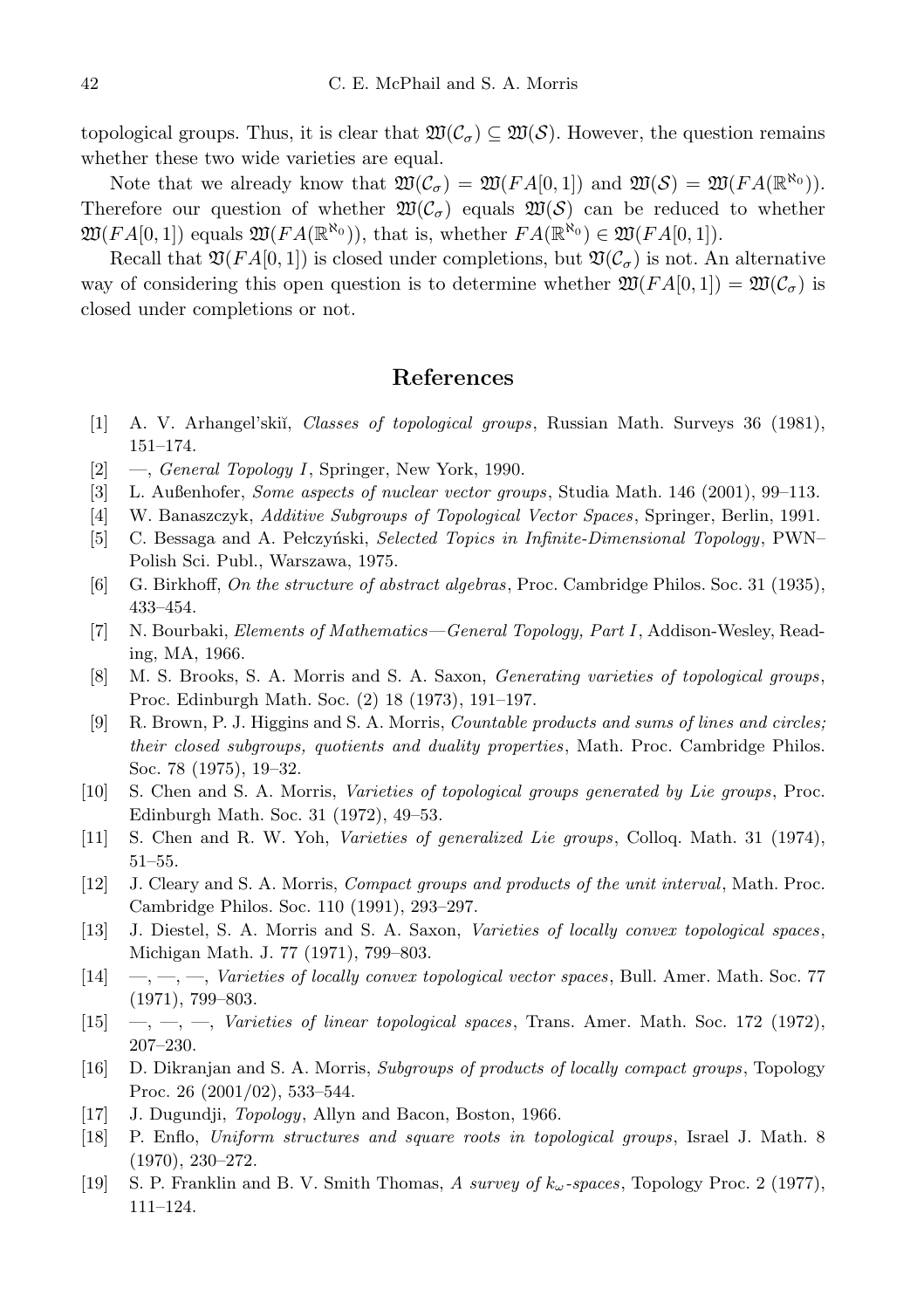- [20] M. I. Graev, Free topological groups, Izv. Akad. Nauk SSSR Ser. Mat. 12 (1948), 279–324 (in Russian); English transl.: Amer. Math. Soc. Transl. 35 (1951); reprint, Amer. Math. Soc. Transl. (1) 8 (1962), 305–364.
- [21] M. Hall, Jr., *The Theory of Groups*, Macmillan, New York, 1959.
- [22] J. P. L. Hardy, S. A. Morris and H. B. Thompson, Applications of the Stone–Cech compactification to free topological groups, Proc. Amer. Math. Soc. 55 (1976), 160–164.
- [23] E. Hewitt and K. A. Ross, Abstract Harmonic Analysis I, Springer, Berlin, 1963.
- [24] G. Higman, Unrestricted free products and varieties of topological groups, J. London Math. Soc. 27 (1952), 73–81.
- [25] K. H. Hofmann and S. A. Morris, The Lie Theory of Connected Pro-Lie Groups, Eur. Math. Soc. Publ. House, Zurich, 2007.
- [26] K. H. Hofmann, S. A. Morris and M. Stroppel, Varieties of topological groups, Lie groups and SIN-groups, Colloq. Math. 70 (1996), 151–163.
- [27] D. C. Hunt and S. A. Morris, Free subgroups of free topological groups, in: Proc. Second Int. Conf. Theory of Groups (Canberra, 1973), Lecture Notes in Math. 372, Springer, 1974, 377–387.
- [28] D. C. Hunt, S. A. Morris and A. J. van der Poorten, Closed subgroups of products of reals, Bull. London Math. Soc. 7 (1975), 124–128.
- [29] G. J. O. Jameson, Topology and Normed Spaces, Chapman and Hall, London, 1974.
- [30] S. Kakutani, Free topological groups and infinite direct product topological groups, Proc. Imperial Acad. Tokyo 20 (1944), 595–598.
- [31] S. Kaplan, Cartesian products of reals, Amer. J. Math. 74 (1952), 936–954.
- [32] E. Katz, S. A. Morris and P. Nickolas, A free subgroup of the free abelian topological group on the unit interval, Bull. London Math. Soc. 14 (1982), 399–402.
- [33] J. L. Kelley, General Topology, American Book Company, New York, 1955.
- [34] R. D. Kopperman, M. W. Mislove, S. A. Morris, P. Nickolas, V. Pestov and S. Svetlichny, Limit laws for wide varieties of topological groups, Houston J. Math. 22 (1996), 307–328.
- [35] J. Mack, S. A. Morris and E. T. Ordman, Free topological groups and the projective dimension of a locally compact abelian group, Proc. Amer. Math. Soc. 40 (1973), 303–308.
- [36] A. A. Markov, On free topological groups, C.R. (Doklady) Acad. Sci. URSS 31 (1941), 299–301; Bull. Acad. Sci. URSS Sér. Math. [Izv. Akad. Nauk SSSR] 9 (1945), 3–64 (in Russian); English transl.: Amer. Math. Soc. Transl. 30 (1950), 11–88; reprint, Amer. Math. Soc. Transl. 8 (1962), 195–273.
- [37] C. E. McPhail, Hausdorffness in varieties of topological groups, Bull. Austral. Math. Soc. 78 (1998), 147–151.
- [38] —, The free abelian topological group as a subgroup of the free locally convex topological vector space, J. Group Theory 6 (2003), 391–397.
- [39] S. A. Morris, Varieties of topological groups, Bull. Austral. Math. Soc. 1 (1969), 145–160.
- $[40] \quad -$ , Varieties of topological groups II, ibid. 2 (1970), 1–13.
- [41]  $-$ , Varieties of topological groups III, ibid. 2 (1970), 165–178.
- $[42] \quad -$ , Varieties of topological groups, ibid. 3 (1970), 429–431.
- [43] —, Locally compact abelian groups and the variety of topological groups generated by the reals, Proc. Amer. Math. Soc. 34 (1972), 290–292.
- [44] —, A topological group characterization of those locally convex spaces having their weak topology, Math. Ann. 195 (1972), 330–331.
- [45] —, On varieties of topological groups generated by solvable groups, Colloq. Math. 25 (1972), 225–226.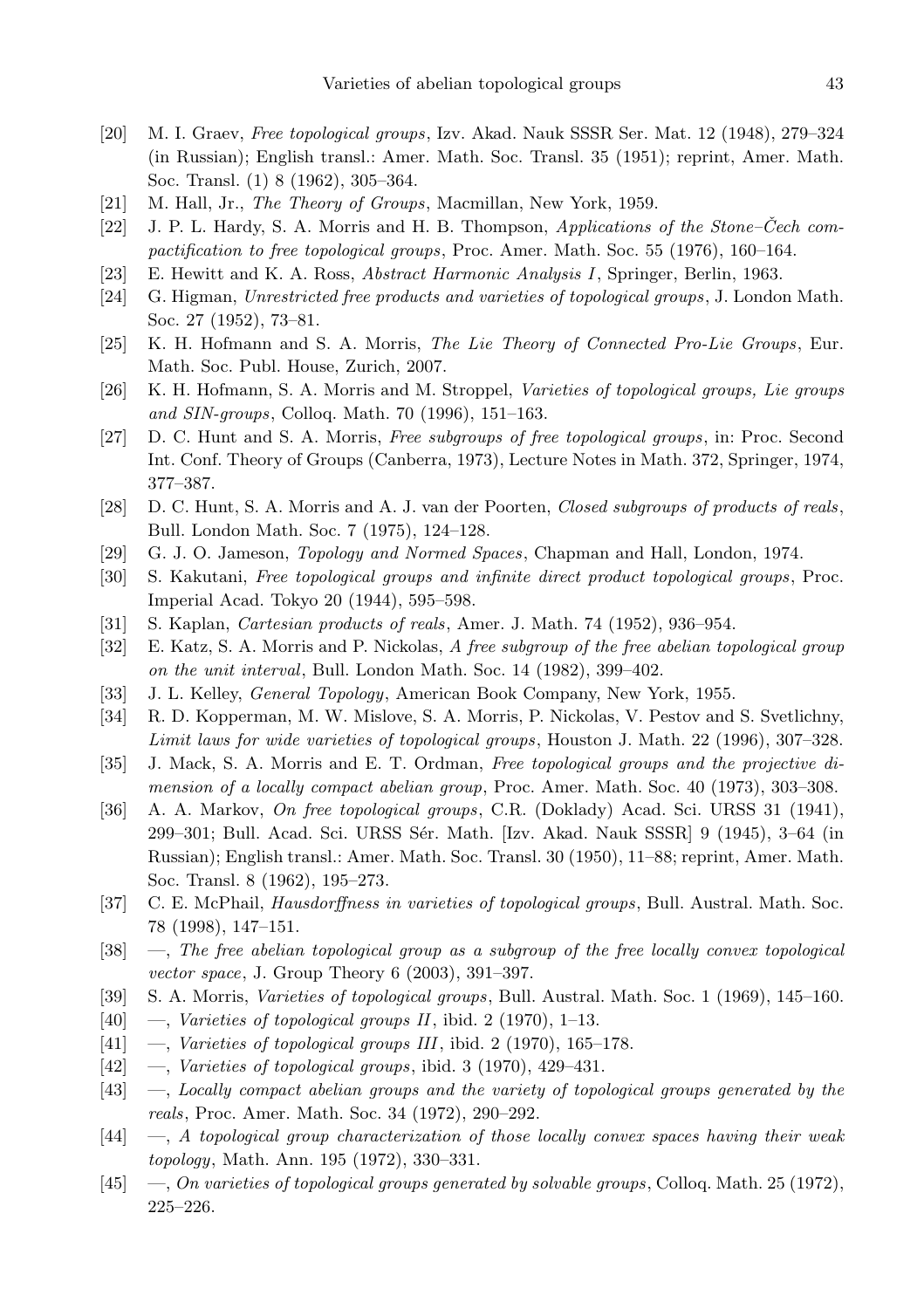- [46] S. A. Morris, Varieties of topological groups generated by solvable and nilpotent groups, ibid. 27 (1973), 211–213.
- [47] —, Varieties of topological groups generated by maximally almost periodic groups, ibid. 28 (1973), 47–50.
- [48] —, Varieties of topological groups and left adjoint functors, J. Austral. Math. Soc. 16 (1973), 220–227.
- [49] —, Locally compact groups and  $\beta$ -varieties of topological groups, Fund. Math. 78 (1973), 23–26.
- [50] —, Lie groups in varieties of topological groups, Colloq. Math. 30 (1974), 229–235.
- [51] —, Maximally almost periodic groups and varieties of topological groups, Fund. Math. 84  $(1974), 1-4.$
- [52] —, Remarks on varieties of topological groups, Mat. Casopis Sloven. Akad. Vied 24 (1974), 7–14.
- [53] —, Erratum to 'Locally compact abelian groups and the variety of topological groups generated by the reals', Proc. Amer. Math. Soc. 51 (1975), 503.
- [54] —, Connected and locally connected closed subgroups of products of locally compact abelian groups, J. & Proc. Roy. Soc. New South Wales 109 (1976), 123–124.
- [55] —, The variety of topological groups generated by the free topological group on  $[0, 1]$ , Colloq. Math. 36 (1976), 205–208.
- [56] —, Pontryagin Duality and the Structure of Locally Compact Abelian Groups, Cambridge Univ. Press, Cambridge, 1977.
- [57] —, Varieties of topological groups—A survey, Colloq. Math. 46 (1982), 147-165.
- [58] —, Free abelian topological groups, in: Categorical Topology (Toledo, OH, 1983), Heldermann, Berlin, 1984, 375–391.
- [59] S. A. Morris and J. Diestel, Remarks on varieties of locally convex linear topological spaces, J. London Math. Soc. 8 (1974), 271–278.
- [60] S. A. Morris and N. Kelly, Varieties of topological groups generated by groups with invariant compact neighbourhoods of the identity, Mat. Casopis Sloven. Akad. Vied 25 (1975), 207–210.
- [61] S. A. Morris and C. E. McPhail, The variety of topological groups generated by the class of all Banach spaces, in: Abelian Groups, Module Theory, and Topology, Dekker, New York, 1998, 319–325.
- [62] S. A. Morris and P. Nickolas, Locally invariant topologies on free groups, Pacific J. Math. 103 (1982), 523–537.
- [63] S. A. Morris and V. Pestov, On Lie groups in varieties of topological groups, Colloq. Math. 78 (1998), 39–47.
- [64] S. A. Morris, P. Nickolas and V. Pestov, Limit laws for wide varieties of topological groups II, Houston J. Math. 26 (2000), 17–27.
- [65] B. H. Neumann, Identical relations in groups I, Math. Ann. 114 (1937), 506–525.
- [66] H. Neumann, Varieties of Groups, Ergeb. Math. Grenzgeb. 37, Springer, Berlin, 1967.
- [67] A. Yu. Ol'shanskiı̆, *The finite basis problem for identities in groups*, Izv. Akad. Nauk SSSR Ser. Mat. 34 (1970), 376–384 (in Russian).
- [68] I. V. Protasov, Minimal varieties of topological groups, Dokl. Akad. Nauk Ukrain. SSR Ser. A 1998, no. 8, 14–16 (in Russian).
- [69] D. Remus and F. J. Trigos-Arrieta, Locally convex spaces as subgroups of products of locally compact abelian groups, Math. Japon. 46 (1997), 217–222.
- [70] G. F. Simmons, Introduction to Topology and Modern Analysis, McGraw-Hill, New York, 1963.